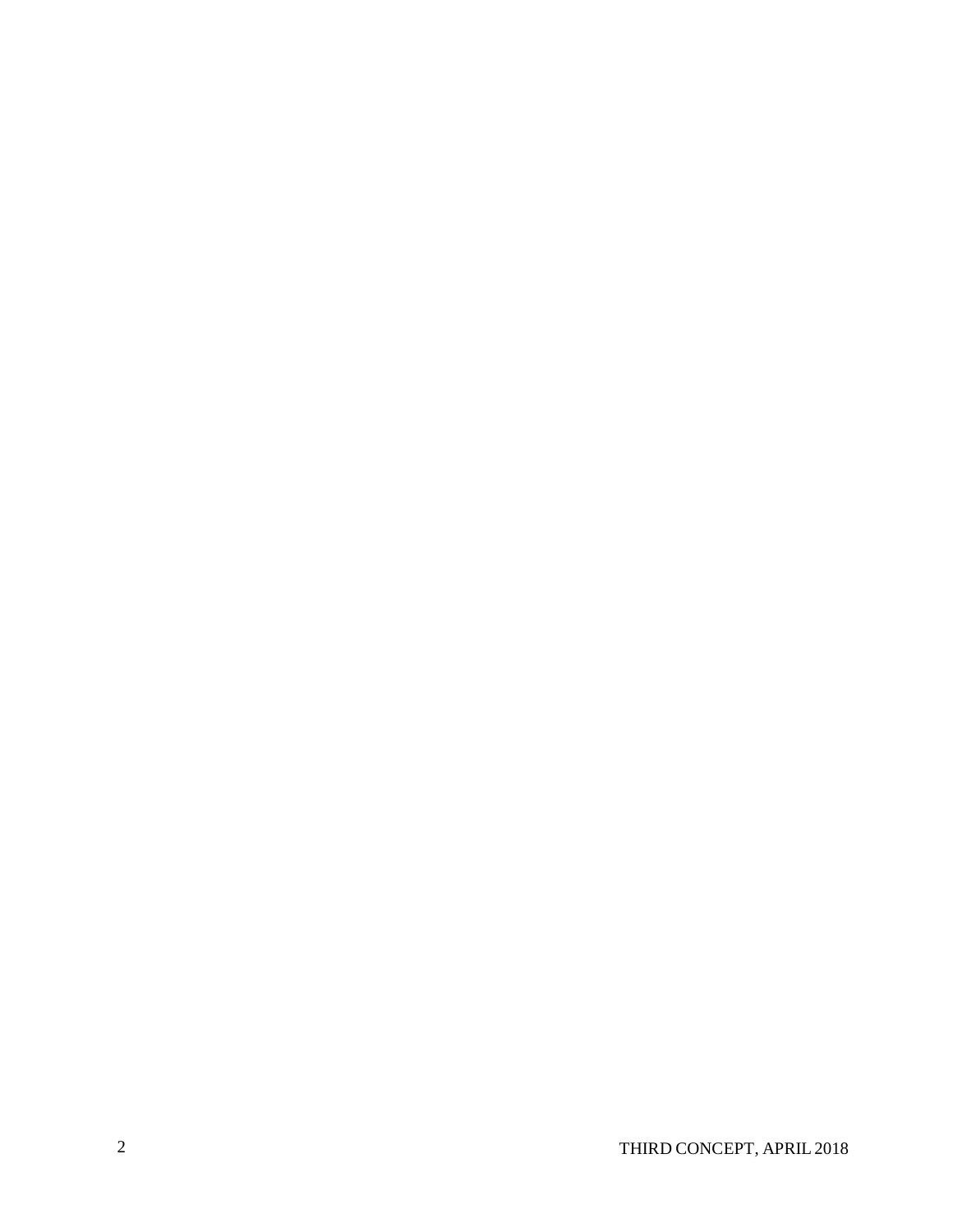

# **An International Journal of Ideas**

# **Vol. 32 No. 374 APRIL 2018 Rs. 20. 00**

**Third Concept** aims at providing a platform where a meaningful exchange of ideas can take place among the people of the Third World. The attempt will be to communicate, debate and disseminate information, ideas and alternatives for the resolution of the common problems facing humankind. We welcome contributions from academics, journalists and even from those who may never have published anything before. The only requirement is a concern for and desire to understand and take the issue of our time. Contributions may be descriptive, analytical or theoretical. They may be in the form of original articles, reactions to previous contributions, or even a comment on a prevailing situation. All contributions, neatly typed in double space, may be addressed to:

| Editor                    | <b>Consulting Editor</b> |
|---------------------------|--------------------------|
| <b>Babuddin Khan</b>      | M. L. Sharma             |
| Managing Editor           | Art Director             |
| R. Prudhvi Raju           | <b>Purba Roy</b>         |
| <b>Business Executive</b> | Chief of Production      |
| <b>R.S.Rawat</b>          | N. P. Agarwal            |

While the Editor accepts responsibility for the selection of materials to be published, individual authors are responsible for the facts, figures, and views in their articles. However, the Editor reserves the right to edit the articles for reasons of space and clarity.

**Published, Printed and Owned by** Babuddin Khan Third Concept LB - 39, Prakash Deep Building, 7, Tolstoy Marg, New Delhi-110 001. Ph : 23711092, 23712249, Fax No: 23711092. E-mail : [third.concept@rediffmail.com](mailto:third.concept@rediffmail.com) Website: [www.thirdconceptjournal.co.in](http://www.thirdconceptjournal.co.in) **THIRD CONCEPT NOW UGC APPROVED JOURNAL**

**Designed by**: **Pt. Tejpal**

Editorial

| Trump's Trade War |  |
|-------------------|--|
|-------------------|--|

| B.K.                                           |    |
|------------------------------------------------|----|
| Nehru's Vision of Democratic Socialism         | 7  |
| Mrs. S.P. Selvamani & Dr. V. Veeramuthu        |    |
| Appraising Food Security Policies in India     | 15 |
| Yogesh. A                                      |    |
| Impact of Globalization in India               | 20 |
| Dr. Anju Beniwal                               |    |
| Child Labour in India:                         |    |
| Problems and Solutions                         | 26 |
| M. Maheshwari Yadav                            |    |
| NGOs' Role in Rural Development                |    |
| of Telangana                                   | 31 |
| M. Vijay Kumar                                 |    |
| Prison conditions in North-East India          | 38 |
| Keshabananda Borah                             |    |
| Profiling AIADMK Dominance in                  |    |
| Western Tamil Nadu                             | 44 |
| M. Kannan                                      |    |
| <b>Cost-Returns Structure and Resource-Use</b> |    |
| <b>Efficiency of Milk Production</b>           | 51 |
| Dr. R. Suryaprakash                            |    |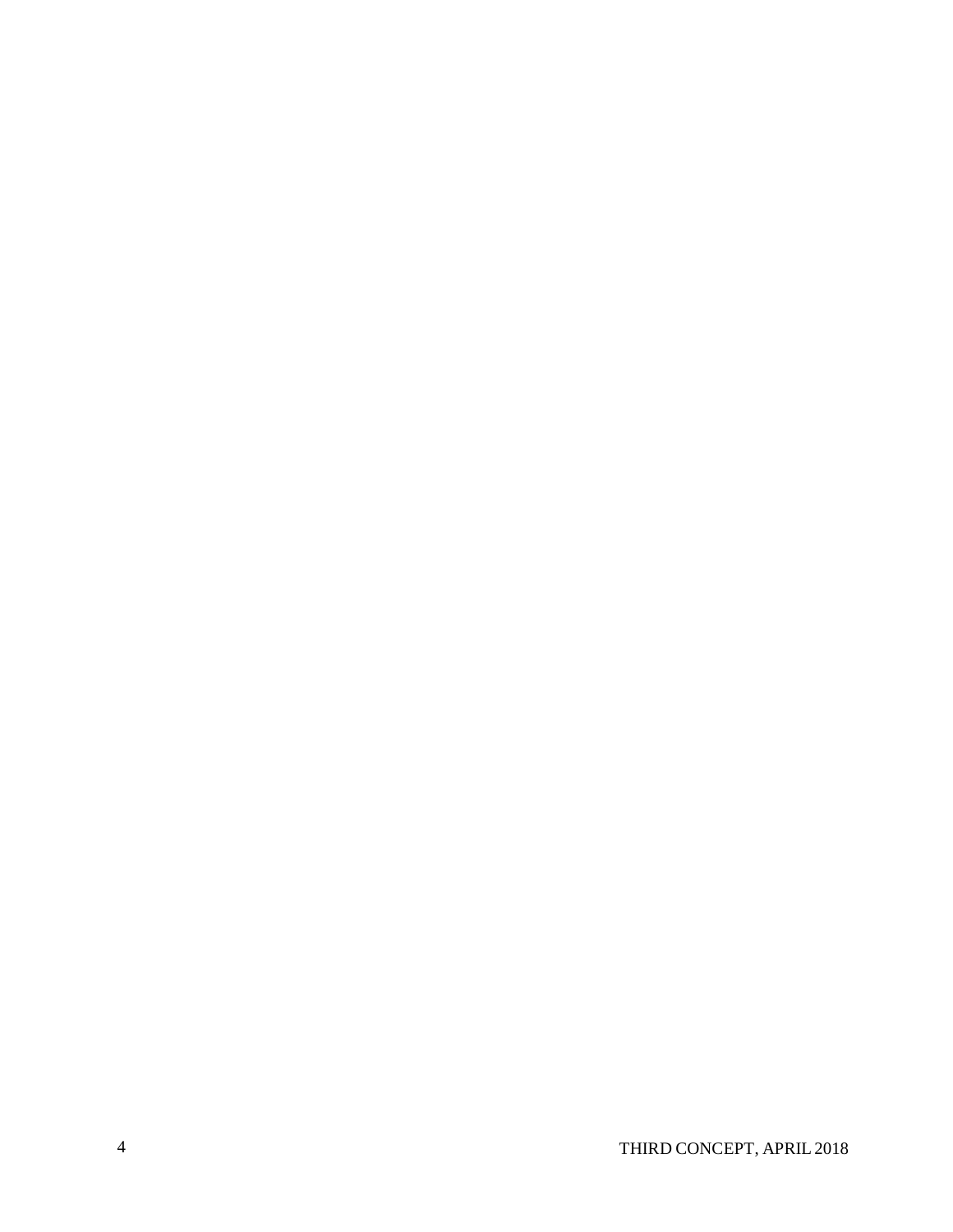# *Editorial*

# **Trump's Trade War**

The US President Donald Trump's recent move to impose tariffs on up to \$60 billion of Chinese<br>imports has virtually stirred up a hornet's nest globally. Media reports indicate that while driving<br>fears about the impact on g he US President Donald Trump's recent move to impose tariffs on up to \$60 billion of Chinese imports has virtually stirred up a hornet's nest globally. Media reports indicate that while driving  $\mathsf{\mathsf{L}}$  fears about the impact on global economy, this move has reportedly fueled the biggest percentage signed by President Trump aims at targeting the Chinese imports only after a consultation period and China will have space to respond, reducing the risk of immediate retaliation from Beijing.

Openly describing his approach in a tweet as a 'trade war', President Trump is perhaps aware that this move entails the potential of escalating into something much more disruptive. According to media reports, the European Union, Canada and Britain immediately objected to Trump's move, making the case that they were not breaking the rules didn't deserve to be caught up in Trump's anachronistic power play. China has brooked no delay in responding to Trump's move and has unveiled its plans to impose tariffs on up to \$3 billion of U.S. imports in retaliation against U.S. tariffs on Chinese steel and aluminum products. Media reports also indicate that Beijing is contemplating a 15 percent tariff on U.S. products including dried fruit, wine and steel pipes and a 25 percent tariff on pork products and recycled aluminum. China has reportedly assembled a list of 128 U.S. products in total that could be targeted if the two countries are unable to reach an agreement on trade issues.

History is witness to the fact that tariff retaliation begets tariff retaliation. During the closing decades of the nineteenth century, Italian move of raising tariffs to protect its industries from French competition was met with French refusal to negotiate and instead Paris threatened Italy with punitive tariffs if Italy didn't lower its own tariffs. While incurring the costs of the trade war, both Italy and France suffered heavily in terms of drastic fall in trade and dislocations in countries where they got supplies. The US-Canada tariff retaliation moves during the second half of the nineteenth century also attest to similar outcomes. Experts opine that the trade wars that ensued the Republican passage of the protectionist Smoot-Hawley Tariff Act of 1930 in US, which hiked duties on hundreds of imports, identically contain illustrative lessons for the current scenario.

Political economist Joseph M. Jones Jr., in his widely cited study from 1934, provided a warning about the trade wars that can arise when a single nation's tariff policy "threatens with ruin" specialized industries in other countries, arousing "bitterness" throughout their populations. India's official response to President Trump's move of raising tariffs is that New Delhi is waiting for the US notification on hike in import tariff on steel and aluminium to gauze its impact on domestic players amid global outcry over the America's decision to increase duties beyond its commitment at the WTO. It becomes discernible from recent media reports that the Trump administration has been threatening that it will act against countries which do not improve the trade deficit with the US. In 2017, the US had a trade deficit of \$22.9 billion with India. One expert has opined that if Trump acts to 'correct these imbalances', given his domestic policy and political agenda, and, of course, his core constituencies, the Indian economy may suddenly find itself in big trouble.

Tension between New Delhi and Washington has been escalating on any number of issues since Trump came to power, especially over trade issues, with Washington pushing for cutting tariffs. The US officials are reported to have been insisting on India making greater efforts to lower barriers to trade, including tariff and non-tariff barriers, which will lower prices to consumers, promote development of value chains in India. The fact that Trump is a different kind of president – unpredictable and often vindictive, should not give any reason for India to take a pusillanimous stand. Many experts are unanimous on the fact that in case the impending trade war does take place, India ought to take a clear stand and it must make common cause with whichever country or bloc that is going to take on the US – China, the EU, whoever.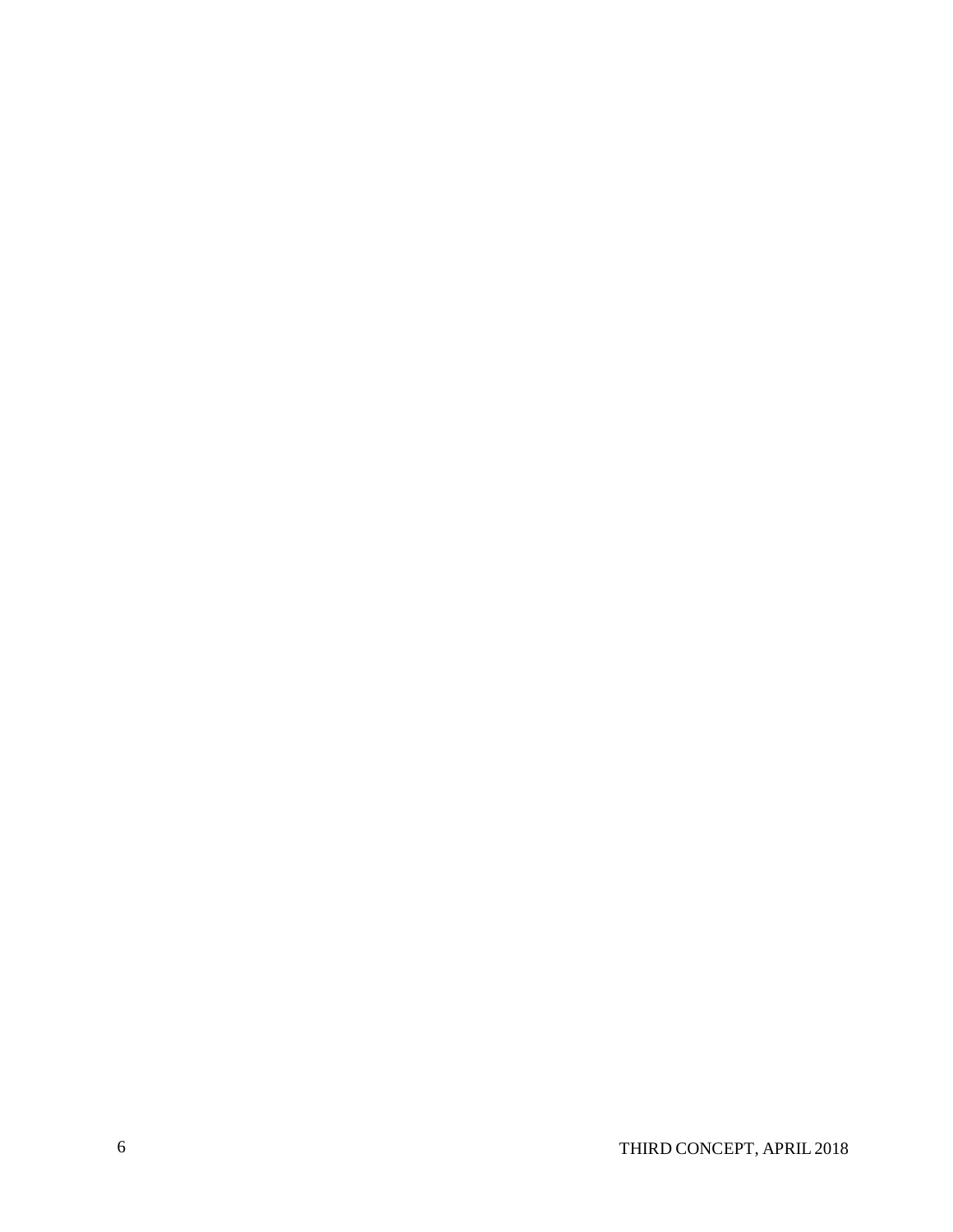# **Nehru's Vision of Democratic Socialism**

Mrs. S.P. Selvamani\* & Dr. V. Veeramuthu\*\*

*[Democratic socialism is one of the most discussed and controversial issues in political theory and practice all over the globe. The word 'Socialist' appears to have been first used in the Owenite Cooperative Magazine to designate the followers of Owen's Cooperative doctrines. Comte Henri de Saint-Simon is often called the father of French socialism. He was one of the first writer on a new style of social reform. Hereafter, the word seems to have recurred in several writings. By 1840 the term 'Socialism' was commonly used throughout Europe to connote the doctrine that the ownership and control of the means of production capital, land or property should be held by the community as a whole and administered in the interests of all. After a century or so the doctrine spread far and wide and engulfed the Soviet Union and other regimes in Eastern Europe.]*

 $\prod_{\text{free}}$ ndian Democratic Socialist movement emerged in the early thirties of the 20th century in the midst of the struggle for freedom. Democratic Socialist ideas became quite popular with the Indian radicals engaged in struggle against British imperialism. Socialism in India developed due to the impact of Western education, thought, science and experience. It started as an intellectual movement. The first contact of resurgent India with socialist thought was through Raja Ram Mohan Roy, who had met Robert Owen in England. The Socialist leader Owen sought to convert Roy to socialism but Roy was more interested in social reforms than in socialism.

Rabindranath Tagore in his article "Socialism" in 1892 continued this tradition. He wrote "Socialist wants that the production and distribution should be vested in the society in general and not in the hands of some powerful individuals, socialism seeks to distribute wealth equally among all and thereby reunify society. Its object is a reconciliation of community and freedom in human society."

Later, in 1886, Swami Vivekananda declared, "I am a socialist." The socialism of Tagore or Vivekananda was an adoption of Western ideas to what was progressive in the religious and philosophical tradition in India. It appealed to the rich to love the poor and do justice to them. It never called for radical transformation of society through the struggle of the exploited masses.

Among the Indian leaders of the thirties who were strongly attracted to socialism were M.N. Roy, Subhas Chandra Bose and Jawaharlal Nehru. Nehru and Bose were the ideals of youth. Bose considered that socialism could tackle the problem of poverty and illiteracy. He advocated planned socialization of agriculture and industry, and felt that an Indian form of socialism would have to be devised which would be in harmony with Indian history and tradition.

M.N. Roy was one of the foremost socialist thinkers. Roy started as a Bolshevik revolutionary and pleaded for conscious organization of workers, and peasants for class struggle. Initially, he believed in violent methods and advocated revolution, mass movements and strikes for expressing discontent in a typically Marxian style for its disregard for moral values and anti-individualism. M.N. Roy introduced a section of discontented Indian intellectuals to the theory and practice of Marxism. Roy's concept of socialism was one of the social reconstructions. He identified socialism with equality and considered socialism as a matter of necessity.

<sup>\*</sup> Ph.D. Scholar, Dept of Pol. Sc., Govt Arts College, Salem.

<sup>\*\*</sup> Head, Dept of Pol. Sc., Govt Arts College, Salem.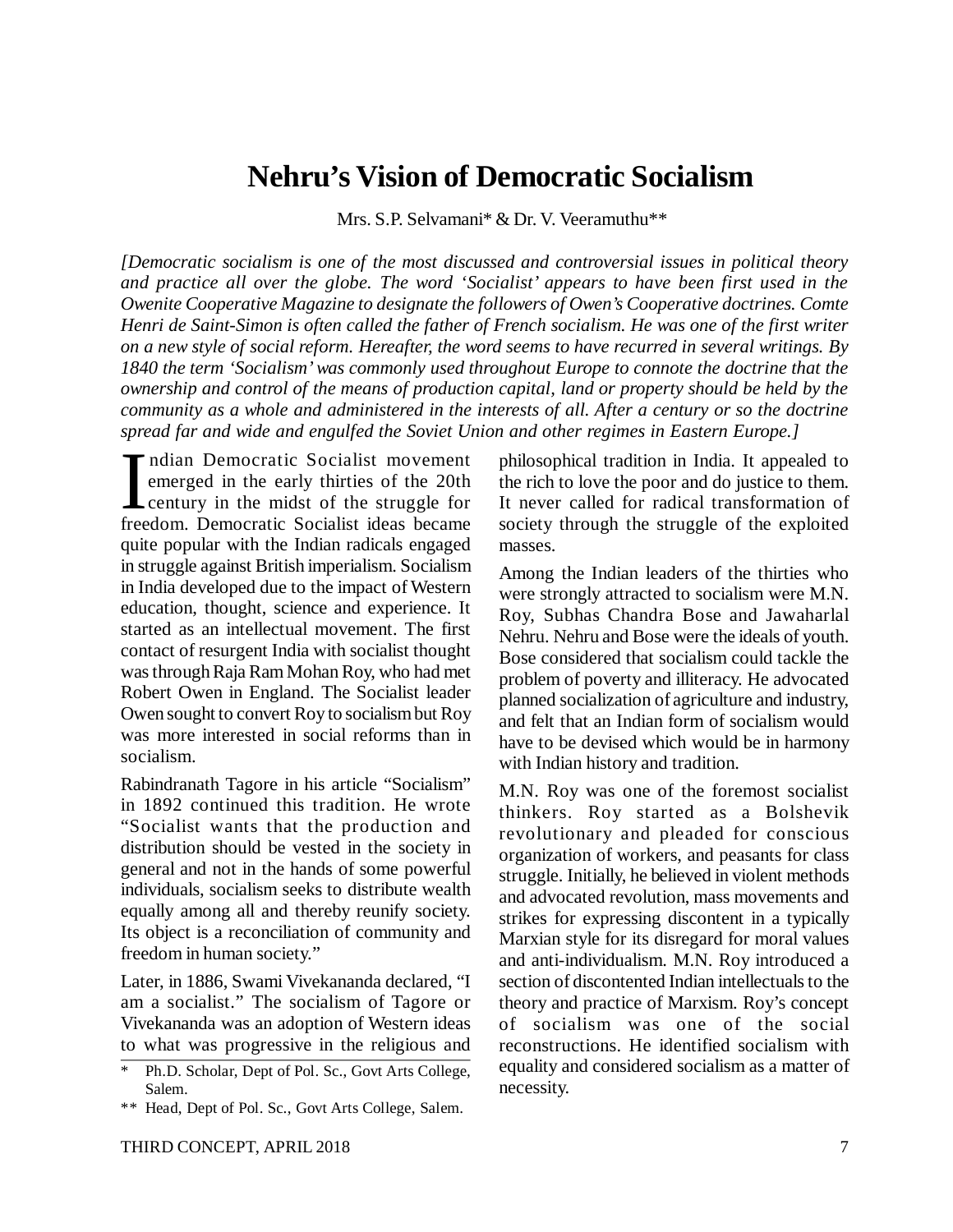While Jai Prakash Narayan, Narendra Dev, Aruna Asaf Ali and many other socialists accepted revolution as a necessary precondition for both socialism and independence yet after independence they gradually gave up the notion of violent revolution in favor of non- violent class-struggle.

Indian socialists, highly educated intellectuals, belonged to higher middle classes. These socialists made their own interpretation of Marxism and understood that it was not opposed to democracy. They always emphasized that socialism has to be equal partner of democracy in the process of development. These socialists toiled hard to bring to the surface the democratic and humanistic aspects of Marxism and modified Marxism considerably to suit their respective societies. Socialists believed not so much in changing men individually but were more concerned with the change in institutions so that opportunity for self-development could be widened. Hence, they considered that socialism cannot be anything else except "democracy plus socialism".

Most of the socialists in India felt that Marxism could not be applied in India without regard to certain prevailing conditions. Marxism would have to be applied not dogmatically but creatively.

The contribution of the socialists to the Indian freedom movement and their role in independent India is many-sided. They endeavored to introduce new set of values into Indian society and the working millions under modern oriented leadership dedicated equally to the causes of Indian democracy and socialism. The socialists helped to place Indian labour in the world context and rescued them from fatalistic acceptance of their lowliness in Indian society. They tried hard for social transformation and insisted on restructuring of Indian Society.

A study of Nehru's Democratic Socialism will remain incomplete, if we ignore the factors, forces and circumstance which drew Nehru closer to the socialistic view. In his long journey of socialism, he came into the contact of various events and circumstances which affected his mind greatly. Nehru's socialism was designed by these events and circumstances.

# **Impact of Brussels Congress**

A very important landmark in the evolution of Nehru's socialist thought was the year 1926- 1927 during which he came in contact with the main currents of radical thought and movement in Europe, particularly through his participation in the Brussels Congress of Oppressed Nationalities and visit to the Soviet-Union after the 10th anniversary of the October Revolution. He attended it as a representative of the Indian National Congress.

"Nehru felt more and more that the struggle for freedom was a common one, against the thing that was imperialism". To that international gathering had come representatives of national organizations of China, Java, Indo-China, Palestine, Syria, Egypt, Arabia and North Africa and of African Negroes. Many Left-wing labour organizations of Europe were also represented. Several stalwarts of European socialist movements were present. The communities had come not as communist but as representatives of trade unions and similar organizations. The Congress formed the League against Imperialism; Nehru was elected as an executive member, which included such distinguished personalities as Einstein, Madame Sun Yat-sen, Romain Rolland and George Lansbury.

This personal contact with revolutionary leaders and men of thought, who were all engaged in the struggle against imperialism and colonialism in their own way, helped Nehru to formulate his own views on various issues particularly of politics and economics. Moreover, there he got the opportunity of meeting many Left-wring labour organizations and many socialists and communities and his earlier emotional attraction for socialism found an intellectual basis. He was much impressed by communism.

The Brussels Congress was an important factor in the evolution of his thought and in his progress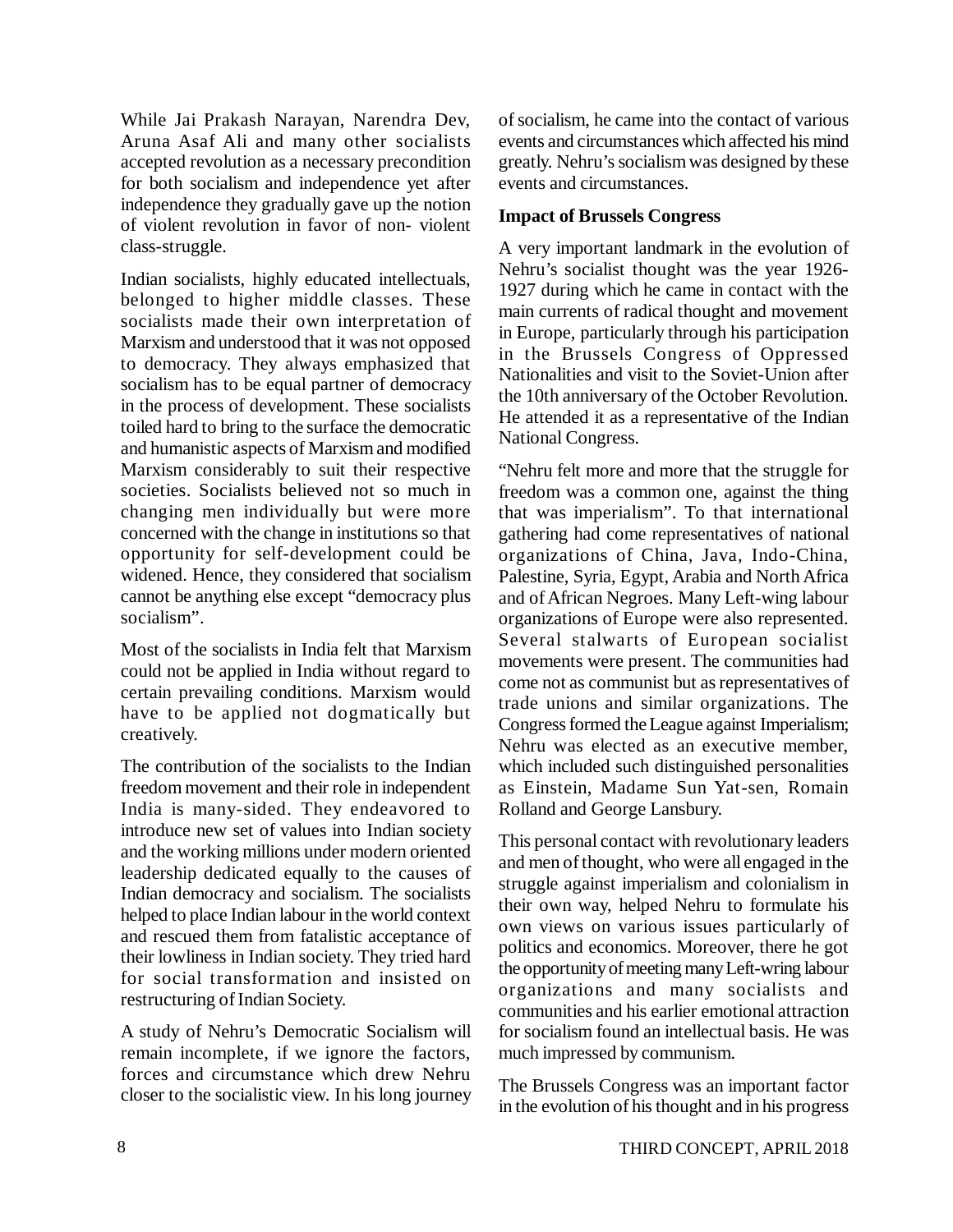towards socialism. For the first time Nehru came to understand the common problems of colonial and dependent countries. He also acquired firsthand knowledge of the inner conflicts of the labour world of the West. Besides strengthening, the Brussels Congress added new dimensions to his thinking.

He realized that the basic problems of oppressed humanity were the same that the colonial peoples must act as allies and comrades in their struggles for liberation, that in their struggle they could confidently count upon the assistance and cooperation of the radical wings of the labour movement of the metropolitan countries, that the imperialists were the common foes of progress the world over, that the Indian nationalist leaders' concept of political freedom was too narrow and inadequate, that nationalism could be a powerful and effective urge only when it included socialeconomic emancipation in its programme.

So, the Brussels Congress had a profoundly radical impact on Nehru's thought. His concept of nationalism was definitely changed, from a purely political and negative phenomenon into a political, socio-economic and positive phenomenon. And through Nehru, Indian nationalism came to have a new shape, a new meaning. The genesis of some aspects of the internal and foreign policies of independent India can be traced back to that international gathering of progressives.

It was at Brussels, for example, that the idea of the Afro-Asian group was conceived by Nehru 'Indeed, the Bandung Conferences in 1955", writes M. Brecher on the basis of his personal conversation with Nehru, "may be seen as the fruition of an idea which first found emotional expression at Brussels almost thirty years earlier." Such is the importance of the Brussels Congress in the history of Indian national life.

### **Impact of Soviet Union**

However, it was the Soviet Union where the developments of far-reaching consequences were taking place that now dominated Nehru's mind, just as it had, an unseen presence, dominated the Brussels Congress. He read all that he could lay bands on books both by partisans and by critics about developments and conditions in that country and found much to admire. Nehru, farseeing as ever, recognized that as she grew in power Soviet Russia might develop a new type of imperialism, but he thought that there was little chance of this for a long time to come and for the moment, for reasons of self-interest, Russia was befriending all oppressed nationalities.

Later, the articles of Nehru were published in book form, "Soviet Russia" in sixteen sections, each dealing with a particular aspect of the new regime in the country he had visited. Much of what he wrote was descriptive in nature, describing not only what he had seen but also the philosophy or the theory behind them.

He tried to elicit the truth about the new dispensation in Russia, so clouded at the time with passions and prejudices of the West.

Soviet Russia, for the first time in history, concentrated the whole strength of the nation in a peaceful effort to build, and not to destroy, to rouse a backward country industrially and within a framework of socialism. Nehru wrote his Autobiography: "I had long been drawn to socialism and communism, and Russia had appealed to me".

Nehru's commendation of Soviet society was due to composite factors. He was deeply impressed by the attitude and efforts of the new rulers to bring about magnificent transformations in the Soviet economic and social structure. The education pattern had been changed.

The problems of Russia and India were considered identical in many respects: both were predominantly agricultural countries with only the beginning of industrialization and both had to face poverty and illiteracy. Russia interested him because he himself was a prominent actor in the mighty drama of India with the ultimate design of introducing social and economic liberation. He was convinced that the Russian experiments would help India in finding out a solution for her own problems. "If Russia finds a satisfactory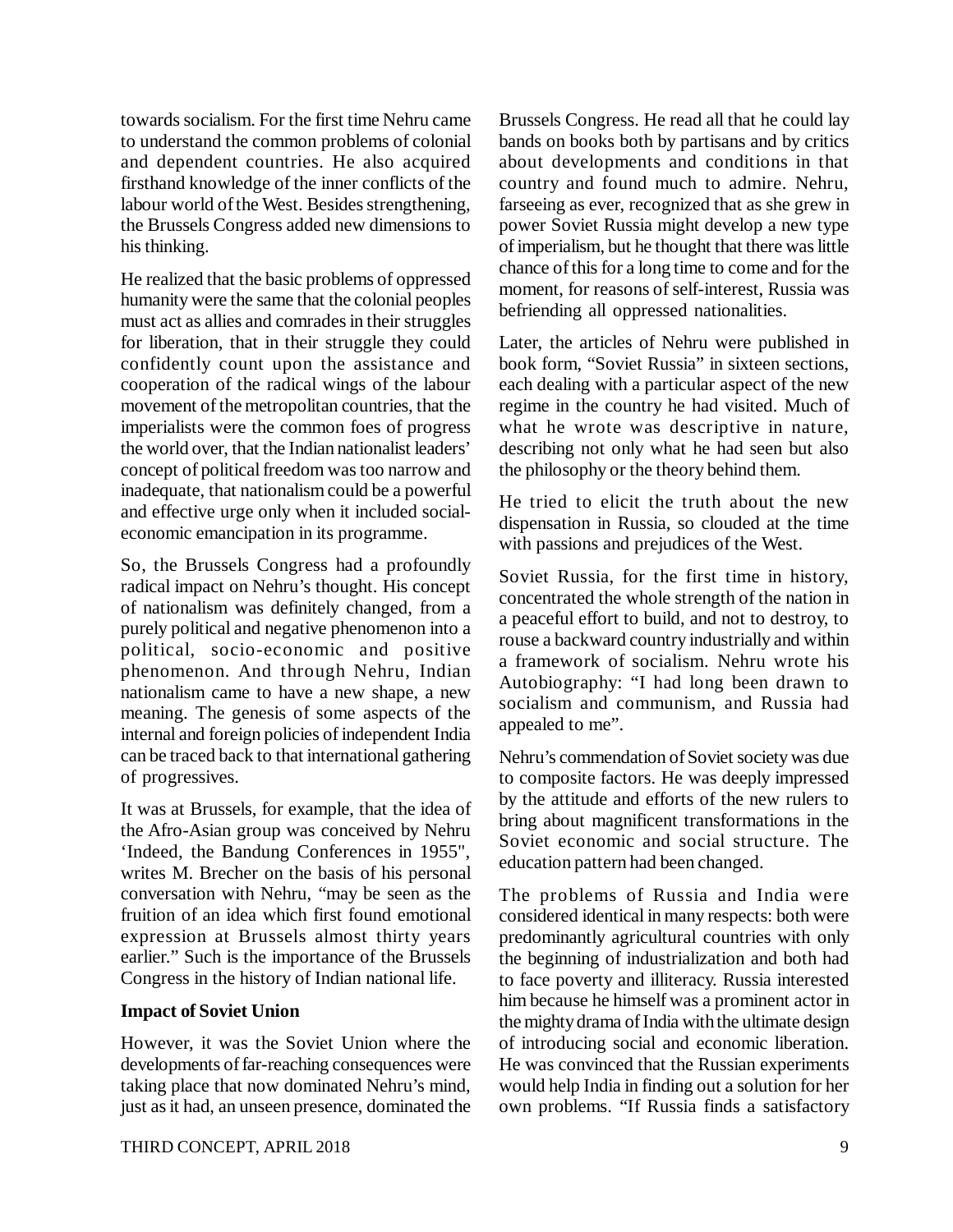solution for these, our work in India is made easier."

Not only did the Soviet system point out a solution for India's basic problem of education, agrarian reforms and the National question; the Indian nationalists had noted that the new Russian government had sent a note to President Wilson pungently criticizing his fourteen points.

# **Influence of Marxian Thought**

His incursion into the world of literature on Marxian socialism exerted considerable influence on Nehru and widened his understanding of socialism. In spite of his close familiarity with Marxian literature on socialism, and his boundless admiration for Marx, and the significant achievement of Russia after the Revolution of October 1917, he did not persuade himself to follow blindly or implicitly Marxian socialism. Though the humanistic aspect and socio-economic contents of Marxian socialism influenced Nehru profoundly, he eschewed without any qualm the Marxian emphasis on violence/force or violent revolution, Proletarian dictatorship and withering away of the state.

He readily accepted the Marxian stress on social and economic equality and security. Along with this, he emphasized the vital importance of the individual liberty which was not very important in the Marxian socialism or scheme of things. He whole heartedly agreed with the Marxian goal of classless society free from exploitation. But he did not fall in line with Marxian thesis of a stateless society and the withering away of the state. Here he proved more realistic and pragmatic than Marx: "His (Nehru's) adherence to liberalism, democracy, humanism, and parliamentary system urged him to strive for accomplishing the goals of socialism within the democratic frame work and by democratic means."

In spite of the fact that Nehru greatly admired the humanistic aspect in Marxian socialism, the socialism, both in terms of ideology and strategy, was more akin to the ideology of democratic socialism developed in such countries as Britain.

But the study of Marxism, the truth of Marxist analysis and the existence of the Soviet Union sustained the faith of many others. Nehru was one of them. To him 'Marx' theory of history was of an ever-changing and advancing society. Nehru wrote in his book *Discovery of India*, "Much in the Marxist philosophical outlook I could accept without difficulty: its monism and non-duality of mind and matter, the dynamics of matter and the dialectic of continuous change by evolution as well as leap though action and interaction, cause and effect, thesis, anti-thesis and synthesis. It did not satisfy me completely, nor did it answer all the questions in my mind, and almost unawares, a vague idealist approach would creep into my mind. Something rather akin to the Vedanta approach".

He had now discovered an ideology which provided the correct answer to the ills of the contemporary world. Time and again, be pointed out that Marxism alone satisfactorily explained the contemporary world phenomenon. The ills could not be correctly diagnosed or remedied by the bourgeois economists. The only people who are quiet clear in their minds about it (the economic crisis) seem to be the communists and socialists, who find justifications for their views and theories in the breakdown of capitalism.

The Marxism theory of materialistic interpretation of history, the progress of history and institutions through development of economic system, one system replacing another which had turned obsolete inevitably led to the advent of socialism. The Marxian economic interpretation of history by emphasizing the inevitability of class struggle paved the way for Nehru's socialistic thought. It provided the rational for justifying the advent of socialism.

The pull of Marxism was potent for Nehru not merely because it was a theory of inevitability of socialism. The prime attraction for him was the scientific method he adopted in analyzing history. Starting with his college days this pull of scientific method was the primary magnetic force to Nehru and he attributed his attraction for Marxism to the belief that "Marx surveyed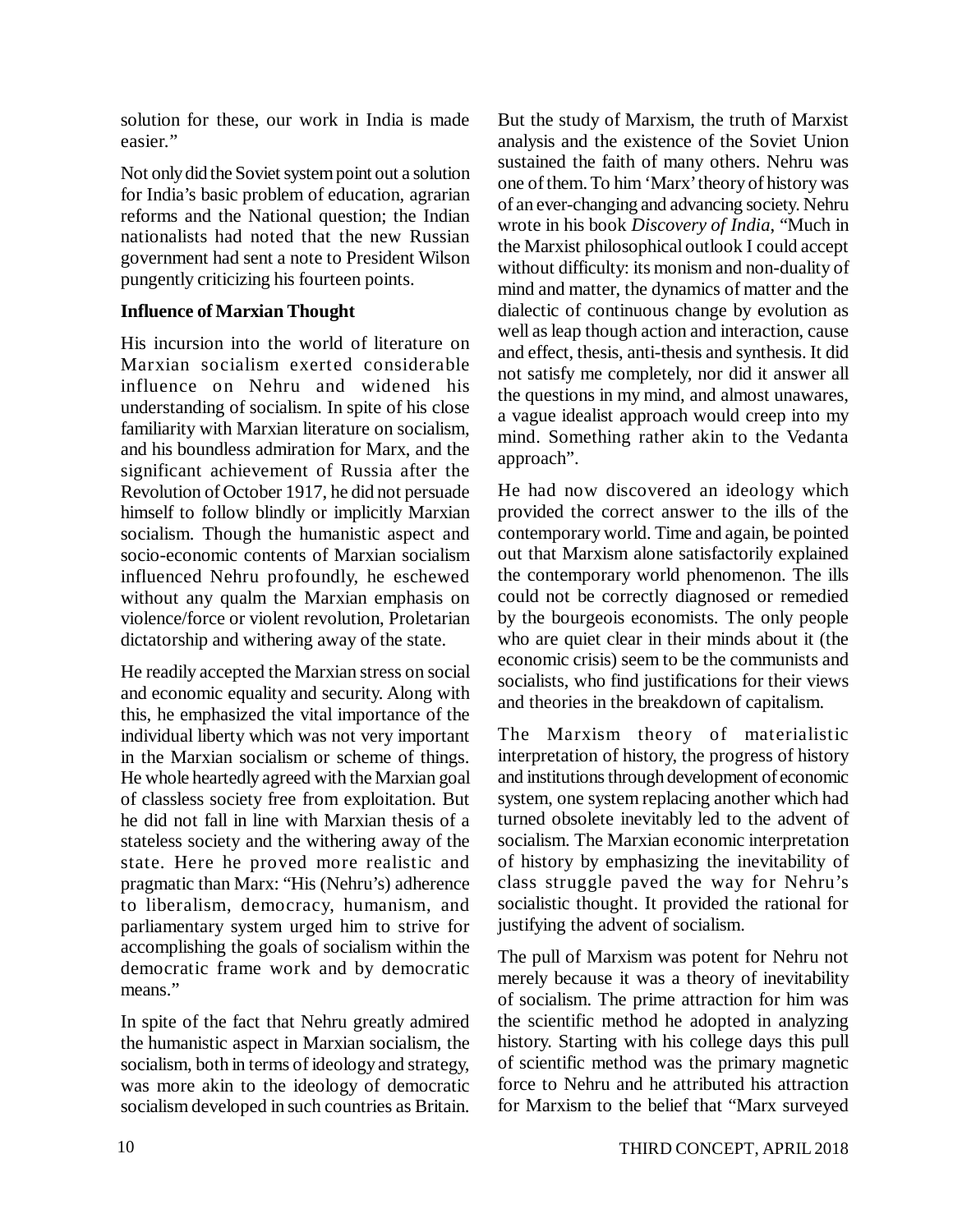past history as a scientist and drew certain conclusion from it.

Marxism sharpened his sense of scientific enquiry and pragmatism, and gave him insight to view things in proper perspective. Speaking about the advisability of gaining some knowledge about Marxism, Nehru said, "It is well to know these theories because they are moving vast masses of men and women today and they may be of help to us in our own country."

# **Influence of Gandhian Thought**

The young Nehru with all his Western education and aristocratic way of life should not have been attracted to Gandhi who was deeply religious and austere in living habits. Yet is was nothing but his keen desire to serve the country that brought him closer to Gandhi whose "novel but untested" method of political action pushed him into the vortex of the great movement. If in the early years, their differences were largely confined to the objective of the Indian National Congress and the efficacy of the method of nonviolence, later, they disagreed on the content of Swaraj. Despite frequent exchange of ideas, sharp difference persisted between them on the fundamental problems of industrialization, planning and economic development.

Gandhi accepted some of the ideas of his young political partner and openly acknowledged that in his thinking he was "far ahead of his surroundings" In their long and intimate contact with one another, Nehru and Gandhi used to have a repeated and prolonged discussions on all vital matters. Although they failed to convince each other, they certainly influenced each other. The letters and correspondence which they frequently exchanged also revealed not only the temperamental and fundamental differences but also the many things which they had in common.

Though Nehru's faith grew progressively in Gandhi's leadership, it did not affect adversely his socialist learnings. (It may be remembered here that the seeds of socialism were sown in Nehru's mind when he was at Cambridge. It was during that period that he was vaguely attracted towards Fabianism and other socialistic ideas). Again, it was almost during this period that he was greatly attracted by the events that were taking place in Russia, Bolshevik Revolution and Lenin's regime subsequent to it. And yet his faith in Gandhian ideas on one hand and socialistic and communistic ideas on the other did not produce any intellectual crisis in his life.

He was, of course, aware of the colossal poverty of the Indian people and had always thought that the first problem a free India should tackle must be that of poverty. However, his first contact with the peasantry left a deep mark on his mind. When Nehru saw their misery and their appalling poverty, he was over-whelmed with a feeling of shame and sorrow at the very comfortable life he led and the petty politics of the urban areas, which did not take into account the sad plight of the poverty - stricken millions of Indian, "A new picture of India seemed to rise before me, naked, starving, crushed, and utterly miserable. And their faith in us, causal visitors from the distant city, embarrassed me and filled me with a new responsibility that frightened me".

That incident greatly strengthened Nehru's consciousness of peasant India, which had taken roots in his mind due to Gandhi's influence. The Gandhian programme of rural uplift was in complete harmony with Nehru's recently awakened consciousness of rural India. Inevitably, he drifted more and more towards Gandhi's broad-based politics. However, Gandhi called himself as a socialist, the young socialists within the Congress did not take his socialist credentials seriously. To them as well as to Nehru, Gandhian socialism was a kind of "muddled humanitarianism."

From what has been discussed above in regard to Gandhi-Nehru relationship and their views on socialism, it can be safely concluded that though Nehru was tremendously impressed by Gandhi's personality and had faith in his political wisdom, he (Nehru) did not accept many ideas of Gandhi. Nehru had the ability to arrive at his own conclusions on different issues-political and economic conclusions which at times were not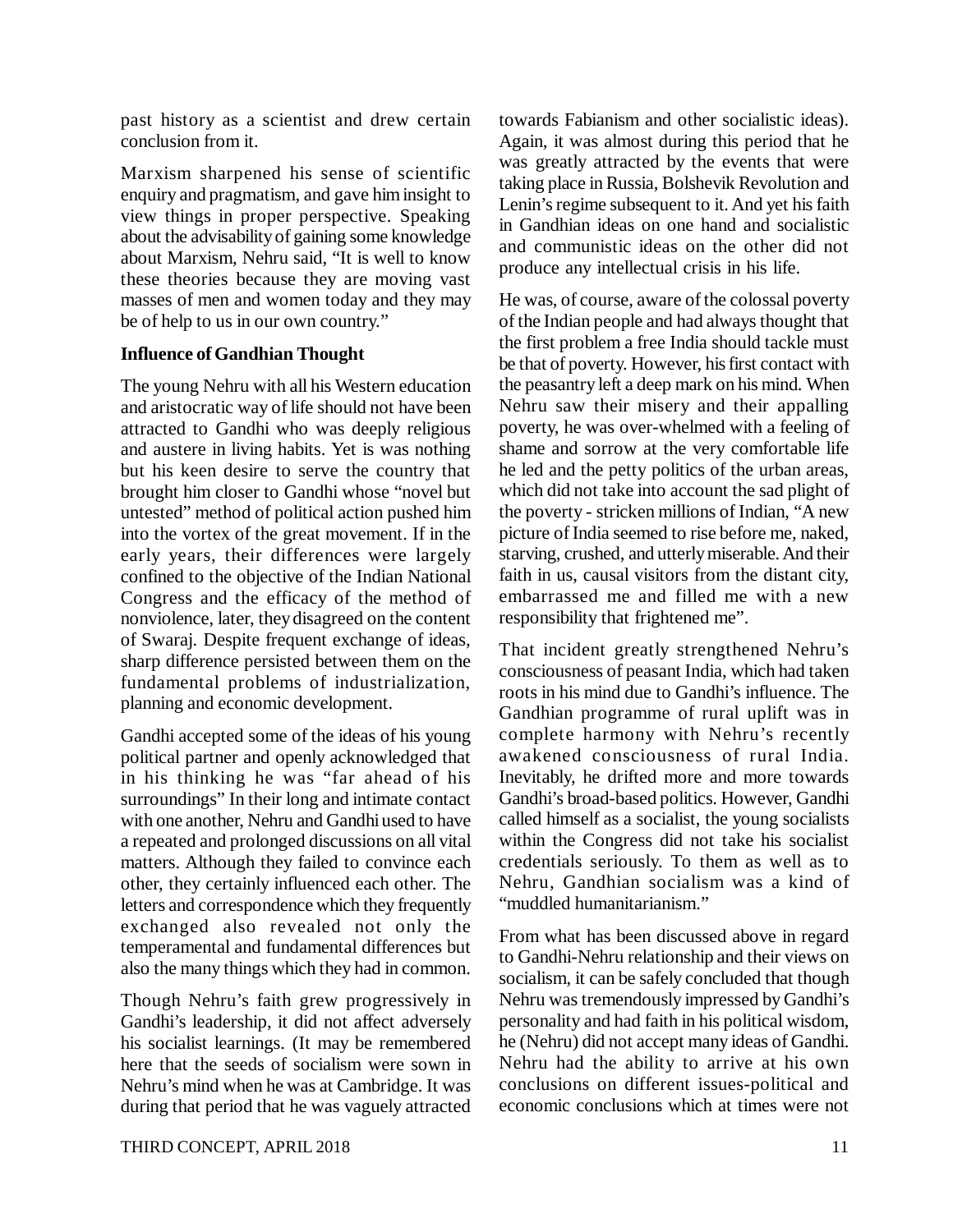only at variance from those of Gandhi but even diametrically opposite. Moreover, he had the mental courage to place before the Indian people his point of view through his writings.

# **Nehru's Views on Democratic Socialism**

The socialistic ideas of Nehru were formed in bourgeois background. Bernard Shaw and Bertrand Russell were his early sources of inspiration. The Bolshevik revolution in Russia in 1917 provided him further interest in socialism. Nehru's visit to European country (1927-28) and Brussels Congress strengthened his faith in socialistic ideas. To trace out the socialistic ideas of Nehru, we have to depend on his speeches and writings. Though these writing are not meant exclusively for socialists, for the first time Nehru could present his socialist views in the form of resolution which was presented in Karachi session of the Congress. Nehru himself called it short step towards socialism. The Preamble stated, "In order to end the exploitation of the masses, political freedom must include real economic freedom of the striven millions".

The resolution thereafter listed a number of fundamental rights and other items which any future constitution of India should provide. The Karachi resolution was the first concrete instance where the economic thinking of Jawaharlal was accepted, though only partially. By the moment. Jawaharlal agreed, the Congress being an organization of tenants and workers, could not leave the peasants alone when they needed their help.

The peasant struggle, if any would be economic and not political in nature. Such a close association and concern for peasants and workers was the result of his socialist orientation. On 25th November 1921, he declared at Kisan conference at Allahabad, "We should also try to have Swaraj in our country not of the capitalist but of the poor and peasant. If Swaraj means that Britisher leave India and the capitalists, the Rajas and Maharajas should come in their place, the lot of peasant cannot be improved."

Nehru was the first Indian to understand the broader social, economic and political dimensions of various problems of modern India. He was not rigid in his approach. His pragmatism, rationalism and scientific temper made him flexible and led him to accept anything that was good for the country. Hence, it is difficult to categorize him. He was a Gandhian with radical views of rapid change in society. He was a Marxist who rejected the class war. He was a socialist who was committed to civil liberty. He was a nationalist who had full faith in internationalism. In short, he stressed the need to adopt every ideology suited to the Indian conditions.

Nehru did not believe that Marx gave an absolute solution for all the problems of the world. No theory is fixed and unchangeable. In spite of Marx's extraordinary insight into social phenomena, Nehru accepted that Marx might have made some wrong statement. He thought it was an injustice to Marx to apply his theories without keeping in view the facts and conditions of a particular time and place. In spite of his deep attraction for Marxism, Nehru was not ready to call himself a communist.

Nehru incorporated socialism with nationalism, thereby making nationalism a creative urge, a natural phenomenon and a progressive movement. By joining together these two historical forces, he diverted nationalism of its negative character and saved it from becoming a degenerate and reactionary force like the nationalism of the Nazis and the Fascists. He wanted the Congress party to follow the path of socialism. In a statement to the press on 7th March, 1927, he declared: "The Indian National Congress stands for freedom of India: freedom from foreign rule and intervention, as well as liberation of the poor and oppressed from all exploitation".

Nehru also said the socialism did not merely imply changes in the economic relations in society. It involves fundamental change in the social structure, in the ways of thinking and in the ways of living. Caste and class would have no place in a socialist state. Mere material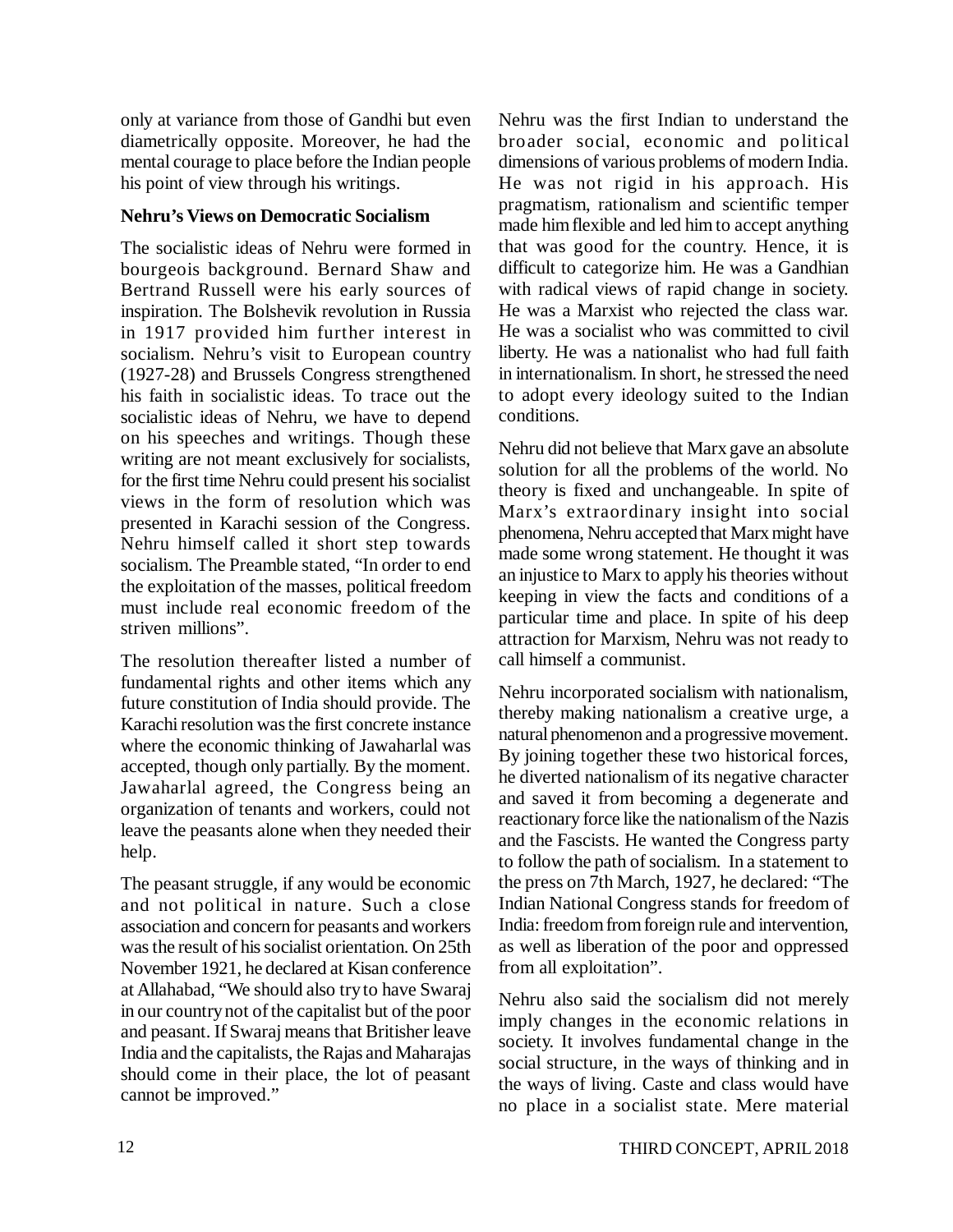prosperity alone would not make life rich and meaningful. Along with economic development, ethical and spiritual values should be fostered. Then alone there would be full development of the individual. When this takes place the present day acquisitive society would be replaced by a socialist one.

# **Conclusion**

Nehru's interest in socialism could be traced to his Cambridge days when the Fabianism of Bernard Shaw and Sidney Webb attracted him. The influence of the British Fabians and progressive and the political climate of contemporary India made him prone to utopian and romantic ideas. So the first step was marked by an academic, vague, utopian and romantic attachment to socialist ideas.

During 1919-1920, Nehru came under the influence of Gandhian philosophy and he left his legal practice to join the national movement. In the ensuing years, Nehru was much influenced by the social, political and economic thinking of Gandhi and he had completely come under the spell of Mahatma Gandhi. He accepted Gandhian leadership after a thorough study of the national conditions.

Nehru admired the moral and ethical side of Gandhi's personality and leadership, it was through his contact that Nehru realized the efficacy of the Gandhian technique of peaceful non-violent methods. Nehru's attraction towards Marxism was modified by Gandhian humanism.

Nehru was plan-minded since early thirties. With the advent of freedom, he aimed at achieving social objective through planning which had done a wonderful job in a backward country like Russia. Nehru was eager to give a planned economic content to the democratic structure of Indian society so that equality might be attained. He adopted planning not as an end but as a means aiming at "the wellbeing and advancement of the people as a whole, at the opening out of opportunity to all and the growth of freedom and the method of cooperative organization and actions".

Hence, he suggested that in a planned democracy, the system of free market should be subordinated to social ownership of means of production. He described planning as a process which helps in stopping those at work which make the poor poorer.

In the words of Nehru, the plan was meant to bring about a new social order free from exploitation, poverty, unemployment and injustice. He wanted planning to be instrumental in producing the maximum wealth and making such arrangement for its distribution that it reaches all the people and does not concentrate in a few hands.

Nehru's Democratic Socialism was a synthesis among Fabianism, Gandhism liberalism and Marxism. Though all these ideologies were also understood by him not as explained by others but in accordance to be fitted in his own mental framework.

Nehru understood Democratic Socialism as formulation of three concepts that is Nationalism, Socialism and Democracy. He did not view one apart from other and bought about a synthesis. Though these seem to be different strands of thoughts, the truth is Nehru never separated them; Combining nationalism with socialism is a unique contribution of Nehru to the political thought. He gave a positive meaning to nationalism by associating it with socialism.

Nehru's Democratic Socialism allows maximum individual freedom. He could not be convinced that socialism required the discarding of liberal values. He was of the view that an individual enjoys more freedom in socialistic society than the capitalistic society.

Another thing, which is noteworthy regarding Nehru's Democratic Socialism was that it was not constant. Young Nehru's 'Socialism' was more scientific and practical which is clearly visible in his speeches in Congress' meetings. It was more Marxian. As he grew older, his socialism became more democratic and moderate. This change may be clearly felt in his

### THIRD CONCEPT, APRIL 2018 13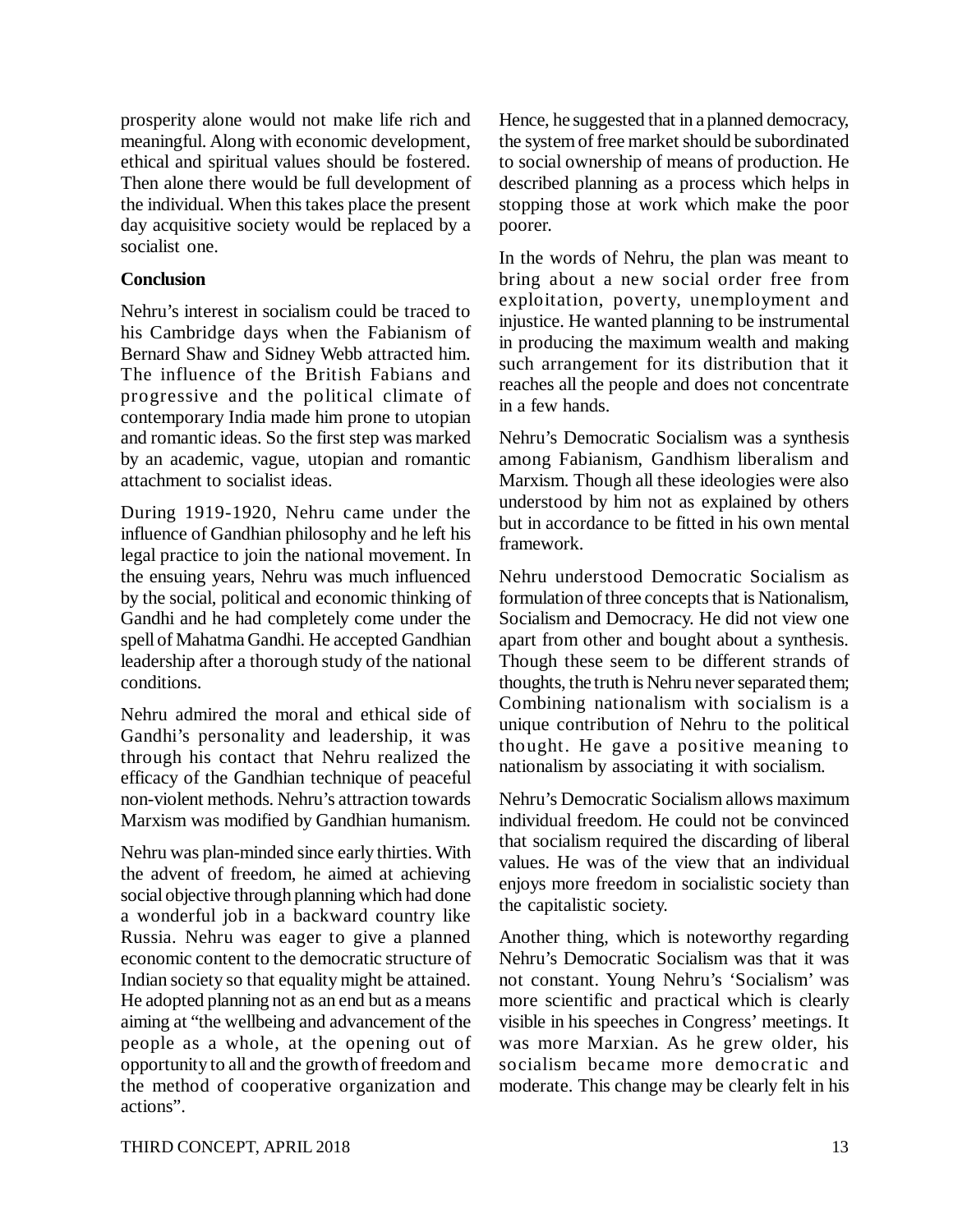*'Discovery of India*, but the change was not of 'Kind' but of 'Degrees'.

Nehru's Socialism was highly flexible; it could adjust with any circumstances. Actually, it was not his "Socialism" that shaped, directed and changed the existing pattern and circumstances, rather it was opposite. This attitude of Nehru brought his "Socialism" not very close to achieve the desired goals when tested on practical experiments. Hence, no doubt that Nehru was a socialist- a democratic socialist who was never willing to stick to a particular branch of ideology. He interpreted 'socialism' by learning through experience. It was Nehru's vision of Democratic Socialism that made this ideology suitable for Indian society.

# **References**

- 1. Pradip Bose, B. Vivekanand, K.K, Panda, Contemporary Socialism – An Analysis, New Delhi, Narman publishing House, 1992.
- 2. Sankar Ghose, Socialism and Communism in India, Calcutta, Allied Publishers, 1993.
- 3. Neelam Mishra, The Socialist Orientation of Jawaharlal Nehru, New Delhi, Gian Publishing House,1989.
- 4. Michael Brecher, Nehru: A Political Biography, Bombay, Oxford University Press, 2000.
- 5. V.T. Patil, Studies on Nehru, New Delhi, Sterling Publisher, 1987.
- 6. V.T. Patil, Nehru and Freedom Movement, New Delhi, Sterling Publisher, 1987.
- 7. Ganesh Prashad, Nehru A Study in Colonial Liberalism, New Delhi, Sterling Publisher, 1976.
- 8. B.R Nanda, Gokhale, Gandhi and the Nehrus: Studies in Indian Nationalism, New York, St. Martin's Press, 1974.
- 9. Jawaharlal Nehru, A Bunch of Old Letters, Bombay, 1958.
- 10. Orest Martyshine, Jawaharlal Nehru and His Political Views, Moscow, Progress Publishers, 1989.
- 11. Jawaharlal Nehru, An Autobiography, New Delhi, Allied publisher, 1962.
- 12. Neerja Maheswari, Economic Policy of Jawaharlal Nehru, New Delhi, Deep and Deep Publication, 1997.
- 13. R.C. Dutt, Socialism of Jawaharlal Nehru, New Delhi, Abhinow Publication,1981.
- 14. Jawaharlal Nehru, The Discovery of India, Oxford University Press, 2000.
- 15. N.K. Seshan, With Three Prime Minister; Nehru, Indira Gandhi, Rajiv Gandhi, New Delhi, Wiley Eastern Limited, 1993.

 $\rightarrow \rightarrow$ 

**To our Contributors.....................**

**& Original articles are welcome.**

- **& Only Original copy of the manuscript, neatly typed in double-space should be sent. Please do not send carbon, cyclo-or photo-copies.**
- **& Please check up grammatical & typographical mistakes before sending. Editor will not be responsible for these lapses.**
- **& Editor reserves the right to reject/ modify / edit an article without assigning any reason.**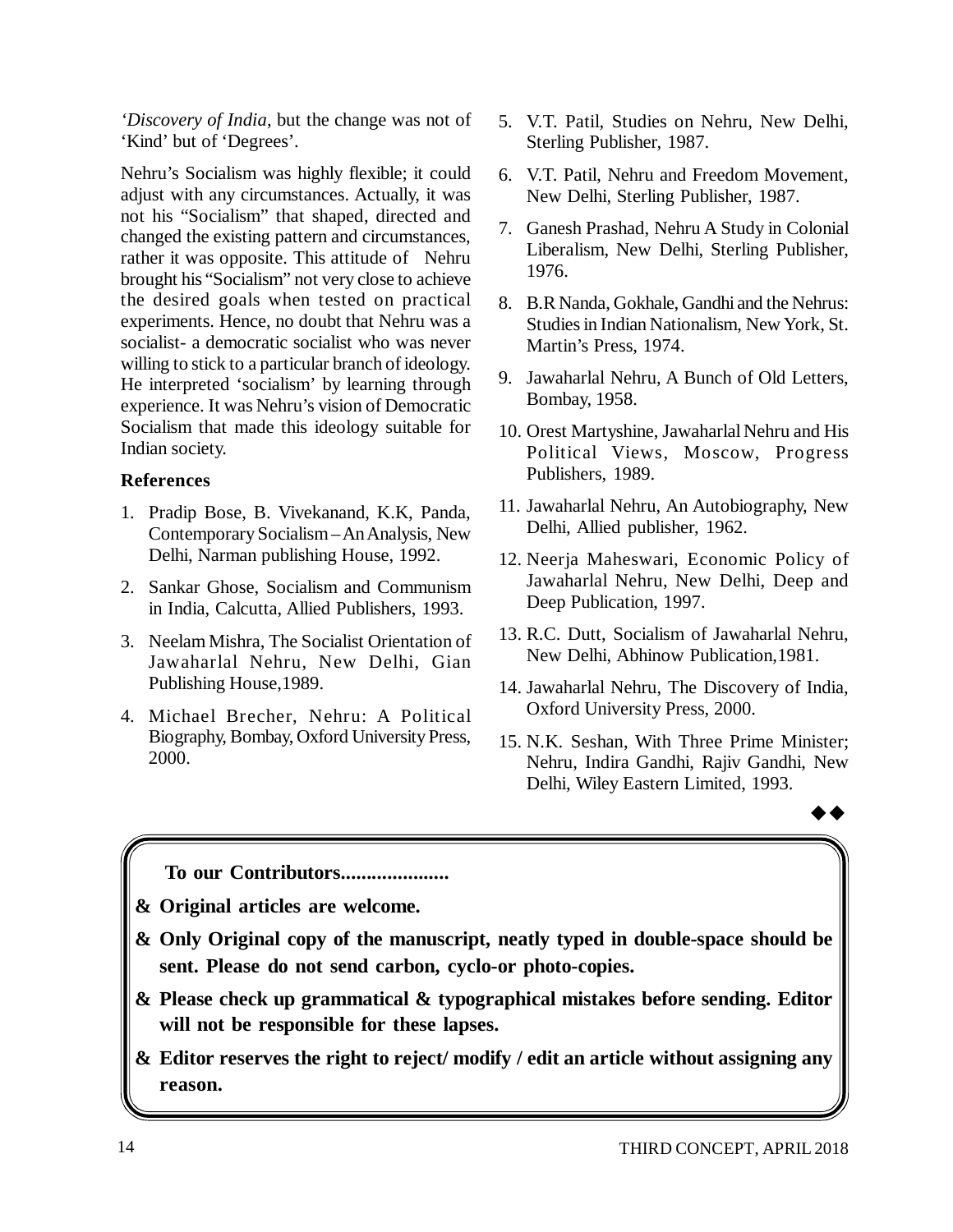# **Appraising Food Security Policies in India**

Yogesh. A\*

*Global governance promoted by the United Nations and international NGOs is often only crystallized on paper but does not translate into action at country level. Regional organizations hold a key place in the reformed food security governance structure as they perform essential functions that guarantee the smooth linkages between global and national levels. This paper notes the substantive achievements made for food security in India, but points out areas of continuing concern, including high rates of under-nutrition, especially among women and children, and especially in rural areas. The main planks of government food security policy comprise increased agricultural production, the holding of buffer stocks, subsidized food prices for subsets of the population, and the incorporation of food and other provisions into 'transfer' schemes of various kinds, including Food for Work-type schemes. This paper recommends a transfer of resources from predominant 'supply side' towards 'demand side' strategies of this kind. This will interface squarely with production-focused policies by strengthening demand in local markets, many of which are outside mainstream marketing channels. Food-based schemes will have to continue so long as surplus stocks persist. The main objective is to know food security, various policies and suggestions*.]

The G20 has failed to tackle the structural<br>economic dimensions of food insecurity<br>and is therefore not the most appropriate<br>governance body for developing food security he G20 has failed to tackle the structural economic dimensions of food insecurity and is therefore not the most appropriate policy. Other forums, such as the UN Committee on World Food Security, have the mandate to coordinate global food security policy and should be supported to fulfill that mandate. When the G20 took up food security as a major cause in 2011, many were optimistic that it could bring about positive change on this important policy issue.

Jennifer Clapp and Sophia Murphy (2013) note that economic policy reforms should aim to reshape the structural and regulatory framework within which global food and agriculture markets operate so that they could make a substantial contribution in addressing the distributional aspects of the food crisis. Indeed, because world food production did not drop dramatically in the period of turmoil on world food markets that occurred after 2007.

As Deaton and Kozel (2005) note, Indian policy making and politics are dominated by discussions of poverty, and measures of poverty rightly attract a great deal of attention and debate. The Planning Commission of the Government of India (GOI) has been estimating the Head Count Ratio of the poor separately for rural and urban areas for over three decades. It currently uses minimum consumption expenditure, anchored in an average (food) energy adequacy norm of 2400 and 2100 kilo calories per capita per day to define State specific poverty lines, separately for rural and urban areas (Venkatesh Salagrama; 2005).

#### **Reviews**

Koc et al. (1999): The conceptualization of food security goals goes beyond the adequacy of food quantity and quality and extends to the four: availability, accessibility, acceptability and adequacy. Food security requires that a sufficient supply of food be available (quantity) and that it be accessible to all equally. Acceptability addresses food is cultural and symbolic value, that the food available and accessible should respect individual's cultural traditions. The authors define adequacy in terms of the long-term

Guest, Faculty of Pol. Sc., Govt First Grade College, Raichur.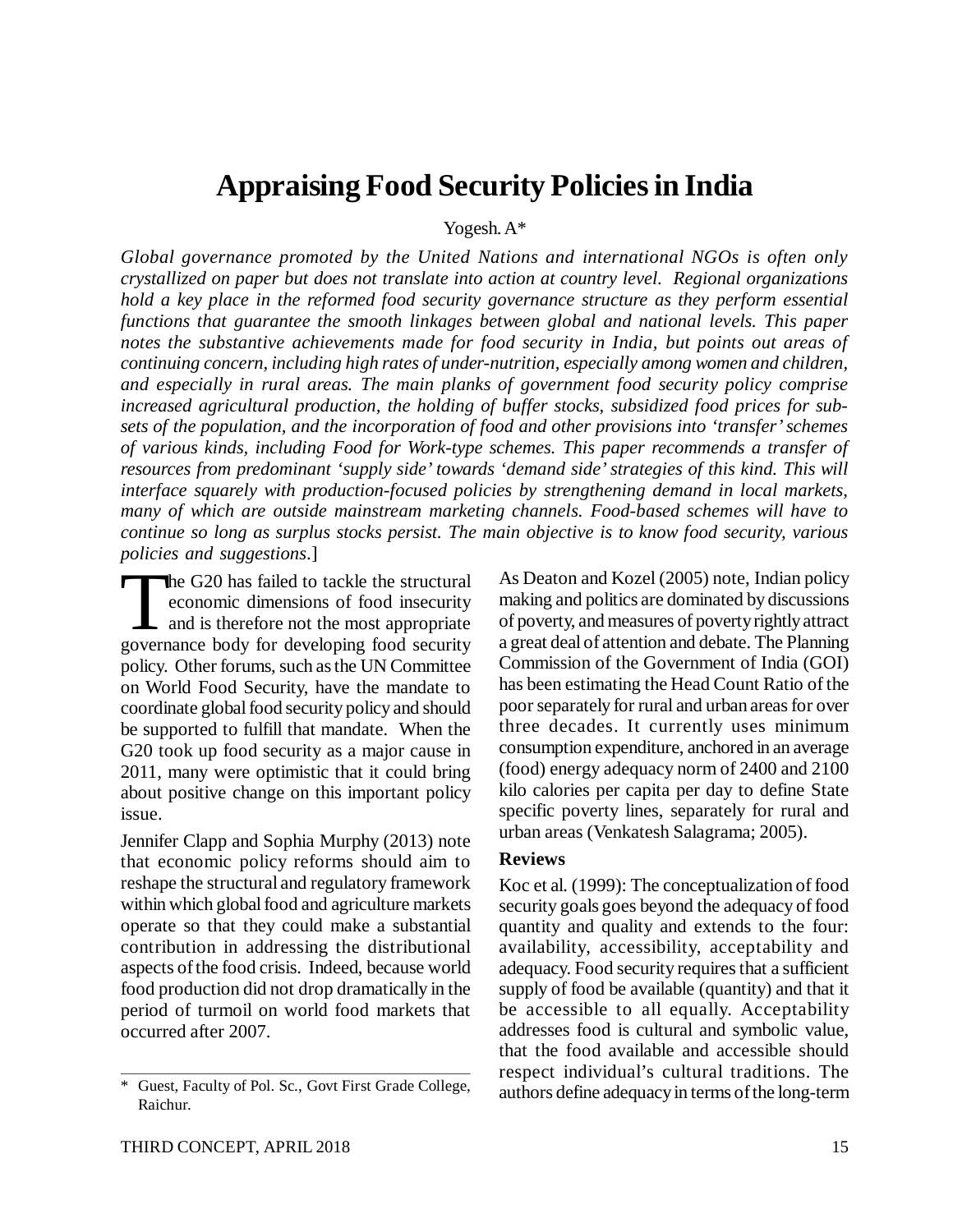sustainability of food systems (quality, in the broadest sense). A sustainable food system should help to satisfy basic human needs, without compromising the ability of future generations.

# **Objectives**

- 1. To know the concept of food security
- 2. To know the policies of food security
- 3. Suggestions

# **Statement of the Problem**

India is second most populated country where food security is major problem and it deems appropriate to know as to how it is providing food security to the poor people and what are the main policies adopted.

# **Methodology**

The necessary data information is collected through secondary source i.e., books, government reports, journals, newspapers, Internet etc.

### **Food Security and Access**

Food and nutrition security is a complex challenge crossing many sectors, disciplines and policy areas. At the same time, it is exposed to profound dynamics at national, regional and global level. Political leaders and governments need appropriate policies to deliver food security as a public good. Technical expertise on food and nutrition security is abundant, but an adequate enabling environment is needed to use its full potential as well as important drivers of change in the food security at all levels. Land governance and partnerships are also crucial policy topics.

Food security is met when "all people, at all times, have physical, social and economic access to sufficient, safe and nutritious food to meet their dietary needs and food preferences for an active and healthy life" (FAO, 2002). Food availability refers to the existence of sufficient food supplies to provide a country's entire population with a nutritionally adequate diet. While national agricultural production is the principal element of food availability, food reserves, international trade, or food assistance be an important component of food availability.

Access refers to the ability of people to obtain food, by purchase, production, or by food distribution. A substantial amount of food production in rural areas is for self-consumption, but for most people food must be purchased. The concept of "undernourishment" measures access. This measure is based on comparing the cost of available food with a country's income distribution. Van Haeften (2002) identifies income distribution as more important than overall national food availability, albeit low, as the more important source of food insecurity.

G20 has failed to tackle the structural economic dimensions of food insecurity and is therefore not the most appropriate governance body for developing food security policy. Other forums, such as the UN Committee on World Food Security, have the mandate to coordinate global food security policy and should be supported to fulûll that mandate. The G20 should limit its role in the food security arena to supporting organizations that are speciûcally focused on food security, particularly where it is asked to undertake regulatory reforms in the areas of agricultural trade, biofuels and ûnancial speculation.

# **Food security in India**

Food security act was necessary because since 2010-20 has been declared as the decade of innovation, an essential pre-requisite for achieving the position of an innovation superpower is providing an opportunity to every newborn child to achieve his innate genetic potential for physical and mental development.

The three major components of sustainable food security are availability of food in the market, which is a function of internal production and if necessary imports; access to food, which is a function of adequate purchasing power and absorption of food in the body, which is a function of clean drinking water, sanitation and primary healthcare. The proposed National Food Security Act is being designed to ensure economic access to food through legal entitlement, while factors relating to production and absorption are proposed to be included as essential enabling provisions.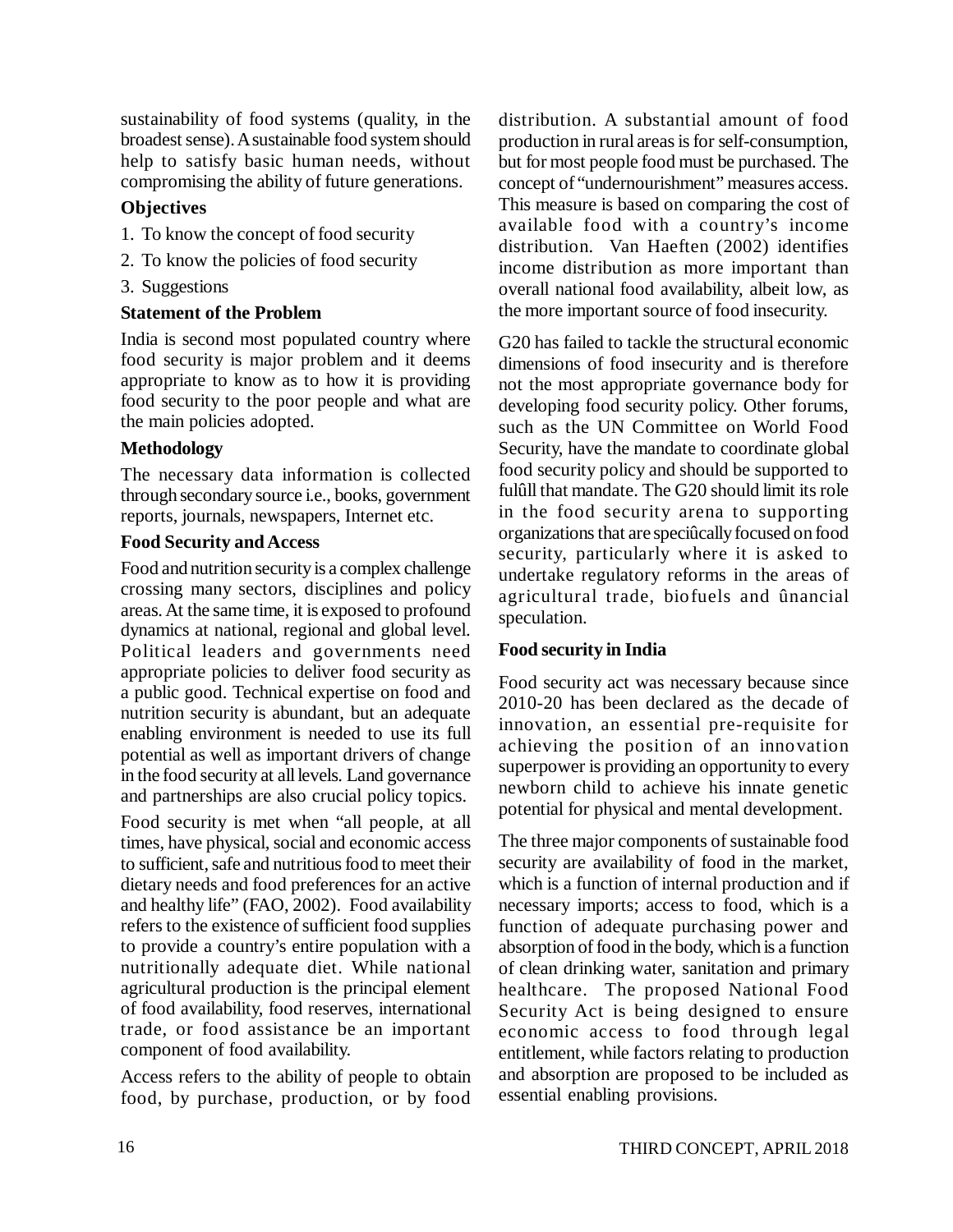| The food security challenge                                                                                                                                                                             | Adopting a food systems approach                                                                                                                                                                 | Meeting the challenge                                                                                                                                                                                                                                              |
|---------------------------------------------------------------------------------------------------------------------------------------------------------------------------------------------------------|--------------------------------------------------------------------------------------------------------------------------------------------------------------------------------------------------|--------------------------------------------------------------------------------------------------------------------------------------------------------------------------------------------------------------------------------------------------------------------|
| Food Security is fundame-<br>ntally linked to both socioeco-<br>nomic conditions                                                                                                                        | A food systems approach links the<br>activities of producing, processing,<br>retailing and consuming food with<br>the outcomes of these activiries for<br>food secuirty and other societal goals | Food systems of the fut-<br>ure will need to enhan-<br>ce food security while<br>minimizing further env-<br>ironmental degradation                                                                                                                                 |
| Changes in climate and in<br>other key environmental<br>factors will significatly<br>complicate the achievement                                                                                         | A food systems approach can help to<br>show how food insecurity arises and<br>also provides a framework for policy<br>development to meet the food security<br>challenge.                        | Multiple pathways will<br>be needed to deliver a<br>greener economy and<br>greener food systems;<br>these include reducing<br>waste at all stages of<br>the food system and<br>greater involvement of<br>the private sector in<br>planning and decision<br>making. |
| It is imperative to reduce<br>hunger and poverty in the<br>context of structural shifts in<br>demand and supply, driven by<br>population growth, income<br>growth and global environm-<br>ental change. | A food systems approach provides<br>a framework for multi-scale, multi-<br>level analyses of the dynamic linkages<br>between food security, environmental<br>concerns and development issues.    | There is an urgent need<br>to develop technologies<br>and policies that will<br>result in sustainable<br>production practices.                                                                                                                                     |
| The challenges of food security,<br>natural resource use and<br>environmental change call for<br>countries to renew their<br>efforts to work together in the<br>management of global public<br>goods.   | Food trade needs to be enhanced<br>to encourage secure access to<br>nutritious food for the poorest<br>and most vulnerable.                                                                      | More integrated<br>planning and greater<br>cross-system coherence<br>across the global food<br>security agenda are<br>needed.                                                                                                                                      |
|                                                                                                                                                                                                         | Novel institutional arrangements<br>together with innovating and enabling<br>policies will promote cooperation<br>between public and private investors<br>in food systems.                       | A transition to healthier<br>diets as societies grow<br>richer is needed to<br>reduce both environm-<br>ental and public health<br>burdens.                                                                                                                        |

# **Summary of key points and policy recommendations**

Keeping in view of the above points, it is time to adopt a route to more sustainable food systems and economies, which takes many different paths and includes more sustainable use of energy and patterns of consumption, as well as sustainable intensification of food production. Agro ecological approaches based on a range of technologies and levels of production, improved food systems understanding and enhanced management will play important roles. Poverty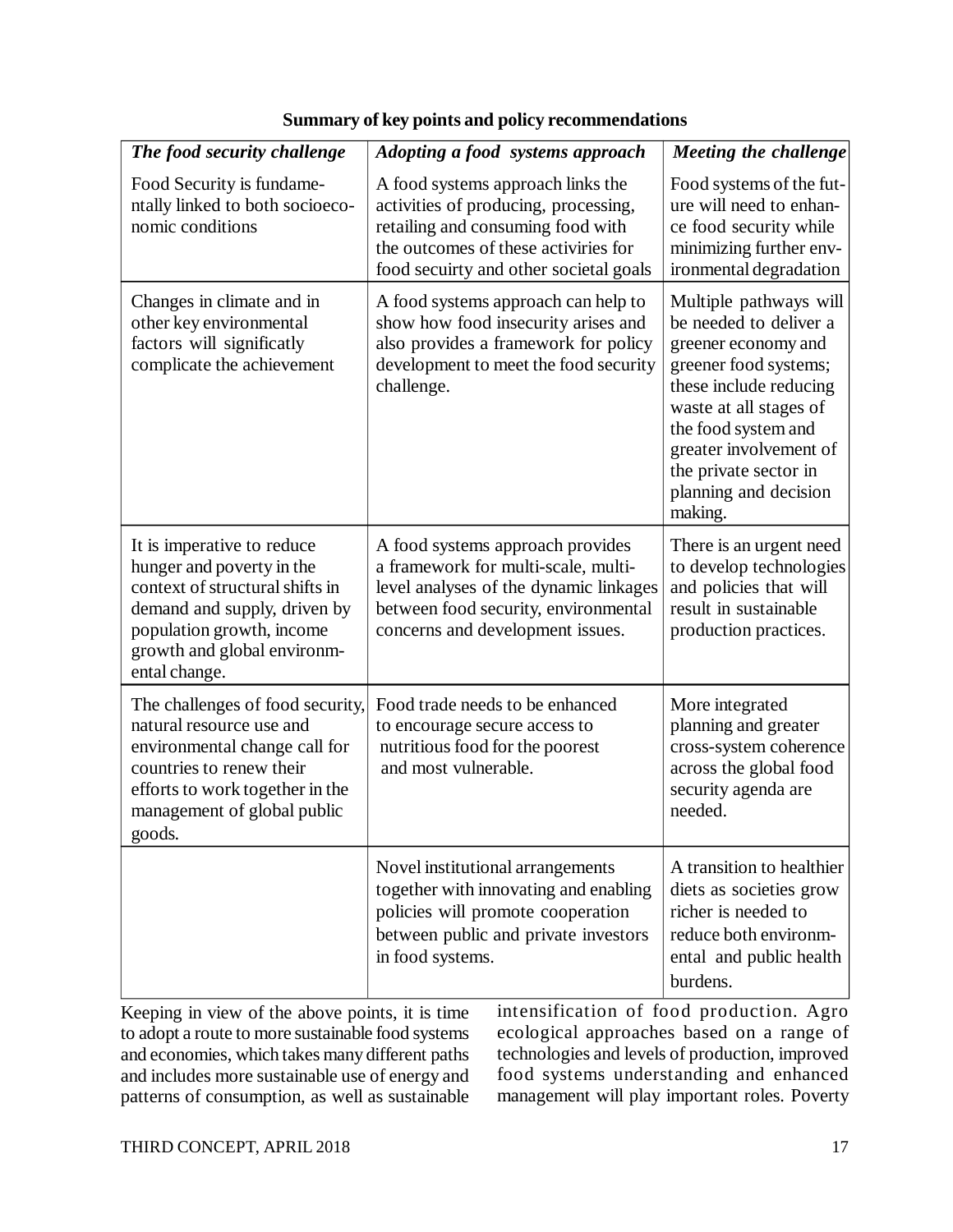reduction and greening of the economy must be regarded as complementary not competing goals, since sustainable food systems protect the assets on which the livelihoods of the poor depend. Enabling policies and institutions are therefore needed to support the creation of real opportunities for economic development among poor communities.

# **Some of the essential components of a National Food Security Act should include**

- A lifecycle approach, to legal entitlements, starting with pregnant mothers. A "First 1,000 days Child Nutrition and Development Programme" should be organised to provide nutritional support to pregnant women so that the new born has an opportunity to express his innate intellectual potential.
- An enlarged food basket that will include nutritious millets in the Public Distribution System, thereby achieving double benefits of improving nutrition security and providing a market for the crops of dry land farmers and tribal families.
- A decentralized procurement system and a national grid of community grain banks, rural go-downs and storage structures.
- Increasing agricultural productivity to meet the food requirements of 1.2 billion human populations.
- A food-cum-drug approach in the case of diseases such as HIV/AIDS, tuberculosis and leprosy where prolonged treatment is necessary.
- The National Food Security Act is our last hope in getting coordinated action initiated in achieving the goal of sustainable food security.

According to Ruth Kattumuri (2011), Security (food and human) is one of the major challenges confronting the world today. Food security is inherently interlinked with other current global challenges of economy and climate change. Food security is said to exist when all people, at all times, have physical, social and economic access to sufficient, safe and nutritious food that meets their dietary needs and food preferences for an active and healthy life. Performance of PDS not only varies across states but more so between rural and urban centres. Involvement from parents and other groups in some centres contributes toward better performance; however, efforts are not coordinated or uniform across state and urban-rural public distribution systems.

Scaling up involvement of multiple stakeholders including teachers, parents, civil societies, private organisations and religious communities would enhance accountability and performance of PDS in India. Student volunteers, who might be empowered to voice any concerns, from across the country could be provided with opportunities to participate in the programme to enable regular monitoring and better implementation. The government has prioritized the development of technology, such as the unique identity card, in order to tackle misuses of the system and effective implementation of the scheme.

The government is also planning the introduction of Global Positioning Systems and Radio Frequency Identification Devices in the 11th fiveyear plan to track food grains and reduce leakages. Availability of PDS documents in the public domain; introduction of computerised records, biometrics and smart cards are being developed for enabling monitoring and evaluation. The e-Public Distribution Monitoring system (e-PDMS) has also been launched for enhancing transparency, efficiency and accountability (Rao, Sultan and Siddiqui 2008). This program aims to cover the entire food supply chain under PDS including Food Corporation of India (FCI), State Civil Supplies Corporation,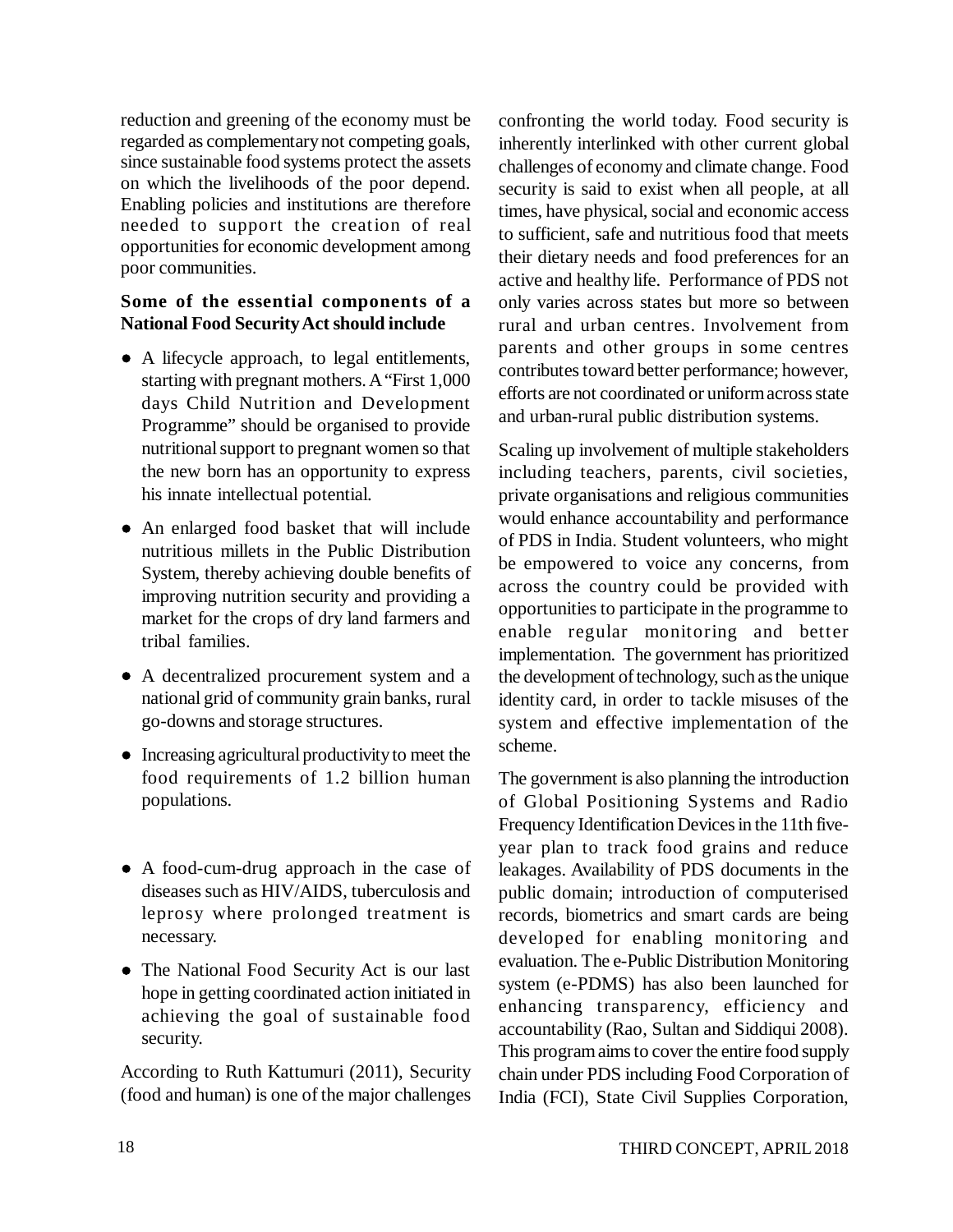State Warehousing Corporation and Lead societies.

# **Suggestions**

- 1. The benefit should reach to the needy
- 2. Policies should be implemented properly
- 3. Proper Monitoring

# **Conclusion**

The issue of sustainable food production must be rooted firmly at the center of all efforts to improve food security and advance human development. Ensuring the poorest and most vulnerable have sufficient access to food means making fundamental changes in the way global economies function (including 'greening' the economy), coupled with social changes in terms of consumption patterns. Political action is greatly enhanced by the setting of targets, but the multidimensional aspects of food security mean it is difficult to measure, particularly globally. Some indices are available in respect of food availability, access and utilization (e.g., agricultural productivity, food prices, nutrition scales; and proxies such as childhood stunting), but key indicators that signal future trends in food security overall are difficult to identify.

While a composite index that combines some elements of food availability, access and utilization with measures of economic development and political stability could be useful, it needs to be recognized that trade-offs exist between these elements.

# **References**

- 1. Amartya Sen and Jean Dreze (1999). 'The Amartya Sen and Jean Dreze Omnibus, Oxford: Oxford University Press.
- 2. Food Insecurity Atlas of Urban India (2002), World Food Programme, the Food Aid Organisation of the United Nations and MS Swaminathan Research Foundation, Chennai, India.
- 3. Government of Nicaragua (GON), (2003). Institutio Nacional de Estadisticasy Censos (INEC). Comparative Profile of Poverty in Nicaragua (Perfil Comparativo de la Pobreza en Nicaragua), (Managua: 2003), 17.
- 4. Jennifer Clapp, Sophia Murphy (2013). The G20 and Food Security: A Mismatch in Global Governance? Global Policy, Vol. 4, Issue 2, may 2013, University of Durham and John Wiley & Sons, Ltd, p. 129.
- 5. Menon Purnima, Anjol Bhaskar and Anil Deolalikar (2009). The India State Hunger Index: Comparisons of hunger across states. IFPRI, Welt Hunger Hilfe, UC, Riverside. Washington DC, Bonn, Riverside.
- 6. Venkatesh Salagrama, (2005). 'Investigating the Linkages between Fisheries, Poverty and Growth: A case Study for India', Project on Fisheries in Poverty Alleviation and Growth, DFID/PASS Project No: AG0213B, Integrated Coastal Management, Kakinada, Andhra Pradesh.
- 7. Rao, MV, Sultan, M. and Siddiqui, NA. (2008). Public Distribution Monitoring system (e-PDMS). In Compendium of e Governance Initiatives in India. Gupta, P. and Bagga, K.R. (editors). Computer Society of India. University Press, 2008.
- 8. Roberta Van Haeften (2002). Public Law 480 Bellmon Analysis, Managua: USAID.
- 9. Ruth Kattumuri (2011). 'Food Security and the Targeted Public Distribution System in India,' Asia Research Centre, Working Paper 38, Asia Research Centre (ARC), London.
- 10. Tom Marchione and Paul Novick, (2003). Famine Prevention Framework for Ethiopia: Decreasing Vulnerability: Building a Resilience Safety Net, USAID.

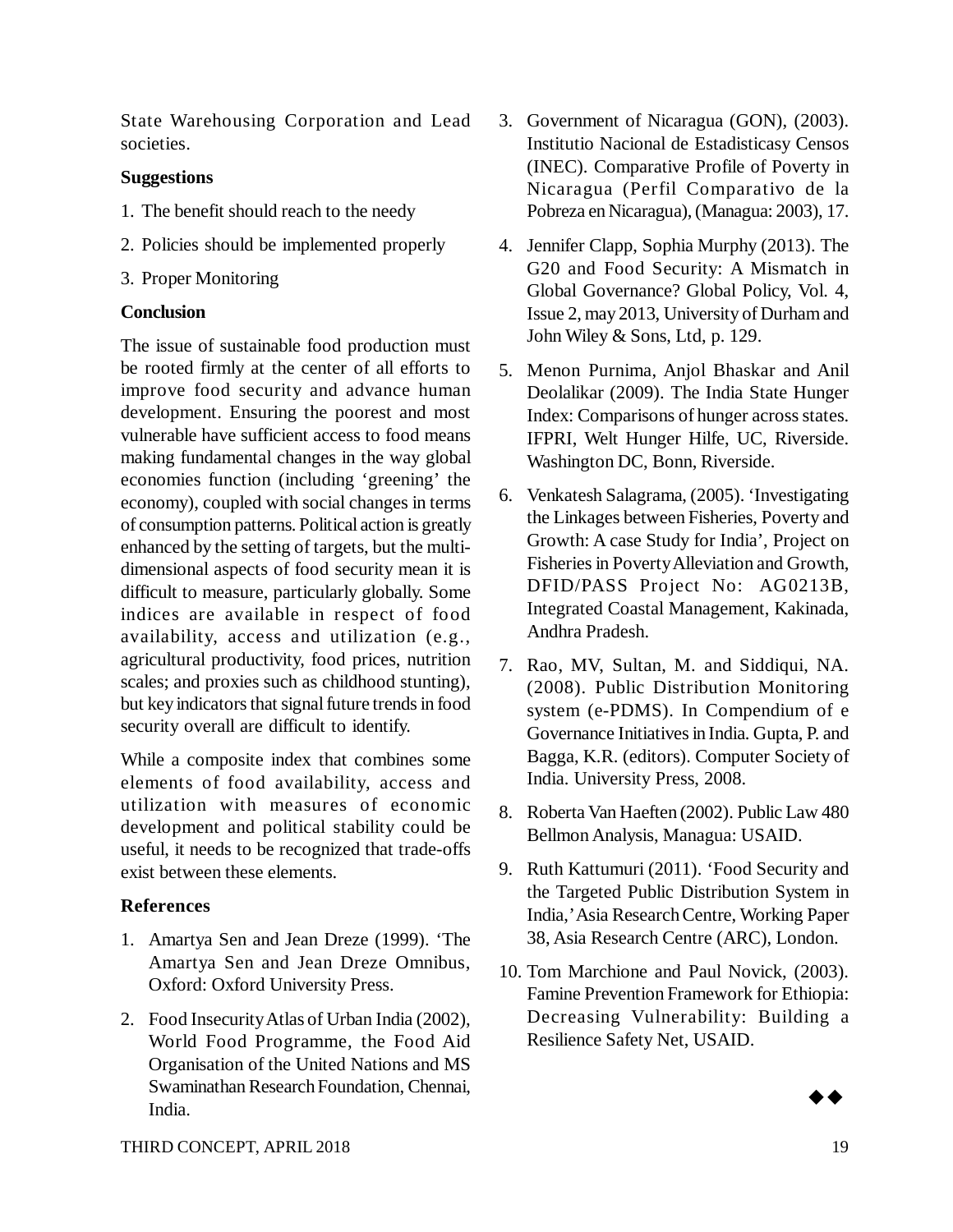# **Impact of Globalization in India**

Dr. Anju Beniwal\*

*[The question whether globalization is beneficial for the world or harmful, is still unsolved and very controversial. Besides all of its disadvantages, it is an accepted reality that globalization is expanding very rapidly throughout the world. This paper is an attempt to find out what is the true sense of globalization? How it is affecting the social, cultural and financial situations in India. Globalization is the system of interaction among the countries of the world in order to develop the global economy. Globalization refers to the integration of economics and societies all over the world. Globalization involves technological, economic, political and cultural exchanges made possible largely by advances in communication, transportation and infrastructure.]*

The term globalization is used to describe<br>the economic, political, social and<br>cultural changes taking place in the world<br>in the last some years, which has been facilitated he term globalization is used to describe the economic, political, social and cultural changes taking place in the world by the scientific revolution. According to the sociologist, Roland Robertson, "globalization as a concept refers both to the compression of the world and the intensification of consciousness of the world as a whole, both concrete global interdependence and consciousness of the globe whole". Economists refer to globalization in a narrow sense, where it involves integration of national economy with the world economy through trade, foreign direct investment, capital flows, migration and the spread of technology.

According to Mary C Waters, globalization is understood in social process in which geographical obstacles to social and cultural arrangements lose importance. One most common definition of globalization states that globalization is a process of integrating different world economies. Globalization is integration among the people, government and companies of different countries (Rothenberg, 2003). For Peter Dicken, globalization is inherently geographical and as a process it requires us to consider the way; space, place and time are configured and recognized as a result of contemporary changes in technological, economic

and political practices. Thus globalization is defined in different aspects depending upon the background we discuss it.

The term globalization started appearing in literature from 1980s. Initially it referred mainly to the economic transactions and growth of economy. Soon it started penetrating to other fields like political, with weakening authority of states, emergence of global governance order systematic. Globalization acquired cultural connotations with global culture, global civil society etc. and today the cultural connotation of globalization is also widely discussed. Thus, the term globalization acquired all these connotations and exemplifying its influence on different realms of life.

It is difficult to say what exactly constitutes globalization as it is interpreted by different schools of thought on different matters at different point of times. But all of them agree on one point that globalization has a major impact on this contemporary world. Many are not still sure whether globalization is a civilizing force or destructive force. Globalization is as fascinating term these days as modernization, development and change have been for the last 20th century. To think of the world as a global village was once a day dreamer's delight. Not any more instead the end of the 20th century will be remembered for bringing the dream of globalization to reality.

Asst. Prof., (Sociology), Govt. Meera Girls College, Udaipur (Raj.)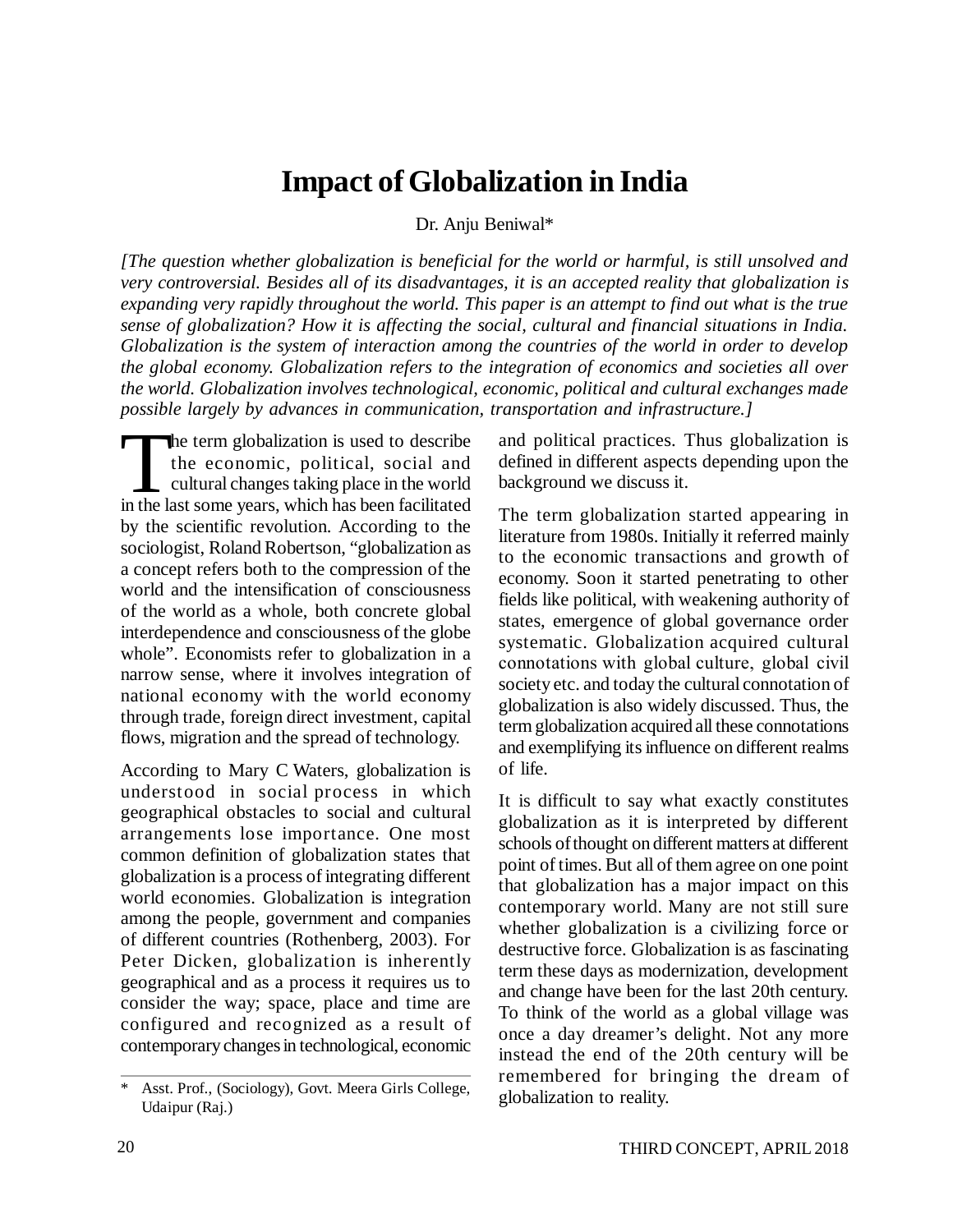On the one side, several outcomes of this transformation are within the reach of a large number of human beings, availability of fax machines, smart phones and the Internet facility are its examples. Globalization as a trend would create its impact on each area of human activity. On the other side, the process of globalization has generated universal disenchantment. Those applaud its arrival are fewer. Disenchantment prevails not only in the developing but also in the developed world. It needs to be analyzed as to what lies at the root of such disenchantment.

Globalization was introduced to India in 1991, when the Indian government introduced a set of reforms for the ailing Indian economy to prevent it from further deterioration. These reforms were the Liberalization, Privatization and Globalization. Since 1991, we have seen major changes in India. Globalization has opened India to the world and has brought in the much needed exposure. Globalization has had impacts in the economic, social, cultural and political spheres of India. The most significant impact of globalization remains on the economic sector. India has seen tremendous growth since 1991. India is one of the fastest growing countries in the world and that is all due to the reforms undertaken in 1991. The role of Multi-National Corporations (MNCs) is very significant in the Indian scenario. The MNC's were brought in by Globalization.

# **Globalization's Impact on Socio-Cultural Aspects**

Globalization has had a very profound impact on Indian culture. And this can be seen anywhere. It has had a very deep impact on our culture and has dug its way to the roots of our culture. In 1991, only 10% of the Indian urban population had access to a television. In 2009, that has increased to a whopping 85%. Cable television has made inroads into the Indian household. Foreign movies have come and have reflected their culture in it. This has made a huge impact on the minds of the Indian people.

Not to mention the easy availability of Internet whose reach even extends till rural areas. The internet has opened up opportunities for people to learn more about foreign cultures and places. It has made Indians more acceptable and tolerant towards change. Globalization has broken all borders. As a result, the new generation of Indians is more knowledgeable, more aware and more interested in the world around them.

Women, who were once the exploited and ignored part of the population, now assert their rights of being a woman. Women now have more access to education and know more about their rights and their identity as a woman. They no longer bear the traditional role of a mere wife, mother or homemaker. Nowadays, you find women in the society who work alongside men. Maledominated fields see the coming up of the women. Men and women are slowly being treated equally. However, this does not mean that all Indian women are fully free. In many places, exploitation still continues.

There has been both positive and negative impact of globalization on social and cultural values in India. There is no denying the fact that globalization has brought cheers to people's life by opening new vistas of employment. It has also made inroads in the cultural heritage of this country. Through the development of globalization world is getting into an identical culture that is understood by every nation, we may call it intermixing of the cultures. People of the world, especially the people of rich countries are getting less conscious about their nations' cultures and they have started emerging in world culture.

Globalization has resulted in increasing the diversity and boosting telecom and tourism sector of the world (Nigam, 2009). The very concept of globalization is a major challenge for existing conception of world culture. It is clearly being discussed by the political scientist Samuel P Huntington in his book, *The Clash of Civilizations and Remaking of the World Order*. According to him, the fundamental conflict in the world will not be ideological or political. But the great divisions among humankind and the dominating source of conflict will be cultural. He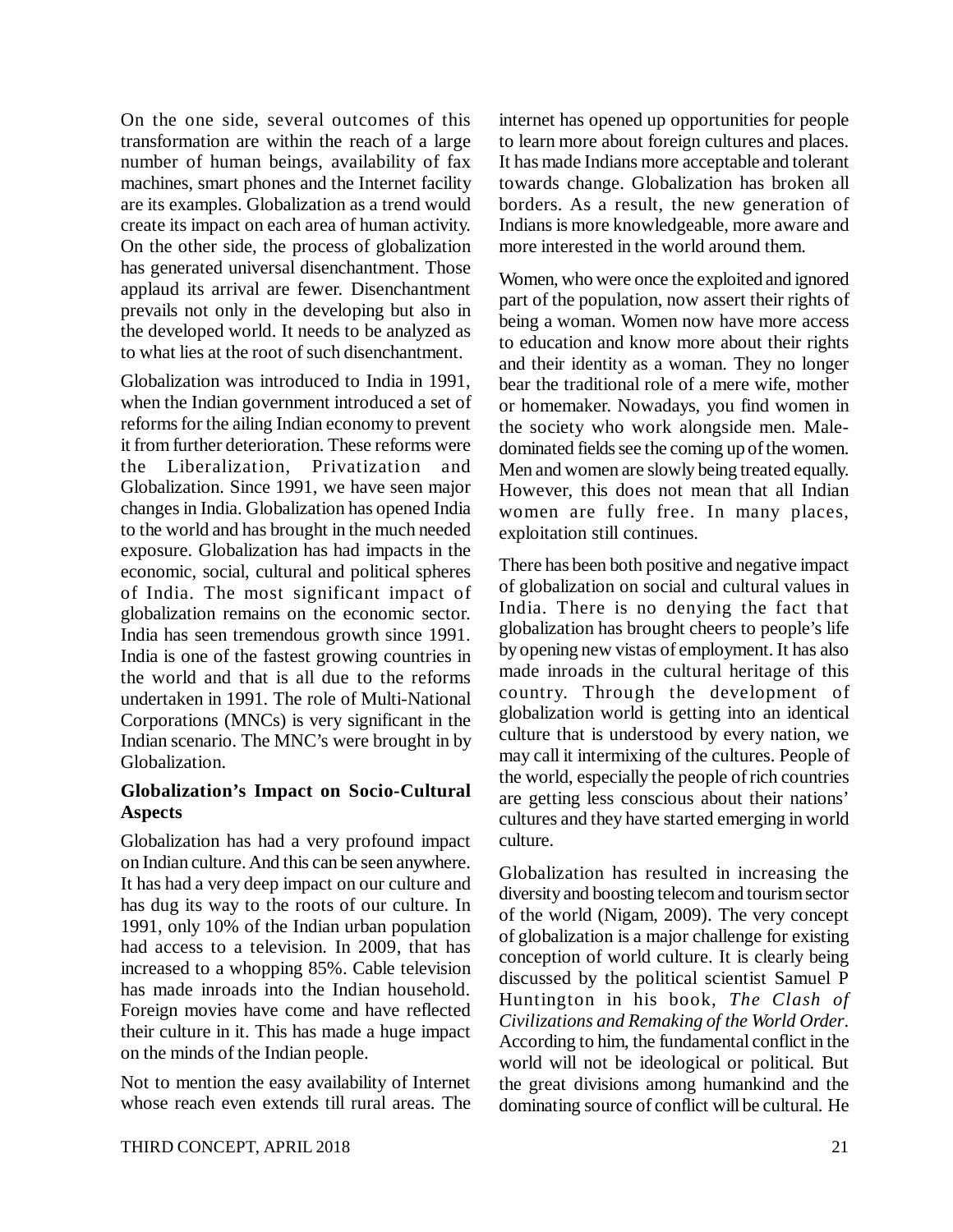also argued that nation states will remain the most powerful actors in world affairs, but the principal conflicts of global politics will occur between nations and groups of different civilizations.

The clash of civilizations will dominate global politics. He said, the fault lines between civilizations will be the battle lines of the future. When we talk about cultural globalization, the role of media and communication is also often discussed under this title. Globalization and communication are deeply tangled. There is a common agreement among the scholars that practically, there would be no globalization without media and communication.

# **Impact of Globalization on Financial Aspect**

The concept of economic development refers to the process of improvement in the economic opportunities, and quality of human lives; and reduction in the poverty. Better health facilities, better education, clean environment and better utilization of resources are the important components of economic development. Moreover, the justified distribution of goods and services is also the part of economic development. A good distribution network that includes the good transportation system results in not only better delivery of goods and services but the improvement of labors mobility (Henderson, 2007).

According to (Bell, 1987), "Economic development is a field of economics which is related to the process of development. It not only focuses on ways of enhancing structural change and economic growth but also improving the potential of the mass of the population; for instance, through education, health and workplace conditions". Globalization has changed the picture of world economy, by increasing the cross-border trade, exchanges of currency, free flow of capital, movement of people and flow of information.

Globalization has introduced the concept of border-less and integrated world economy. While transforming the businesses worldwide, globalization has facilitated the occurrence of strategic changes in the businesses, which now target markets for businesses not only at home, but the entire globe (Intriligator, 2003). Economic development refers to the improvements in quality of human life. According to a widely acceptable definition, economic development means the changes in local economies' capacity of wealth creation (Kane & Sand, 1988).

According to traditional view, economic development refers to the economic system that might be a means to increase the absolute size of, for instance, capital or annual production regardless to the size of population but in the modern sense, economic development is used in relation to the movement in real income per head and to the potential in this respect (Robbins, 1968).

Socialization of people for improving business and financial activities across the globe can be referred as globalization. It is not a new phenomenon as people kept searching new places and avenues to increase their business activities as evident by explorations of Vasco De Gama, Columbus and East India Company. Bitter experiences from East India Companies & British rule makes the Indians little bit cautious for adventures of globalization. This has been the root cause for delay in liberalization in India.

In literary terms, globalization has been defined in several ways as evident from definitions reproduced below. In the initial sense of the term, globalization refers to the spread of new forms of non-territorial social activity. To make term more clearly, globalization has been defined as the process of rapid integration of countries and happening through greater foreign trade and foreign investment. In essence, it refers to increased possibilities for action between and among people in situations irrespective of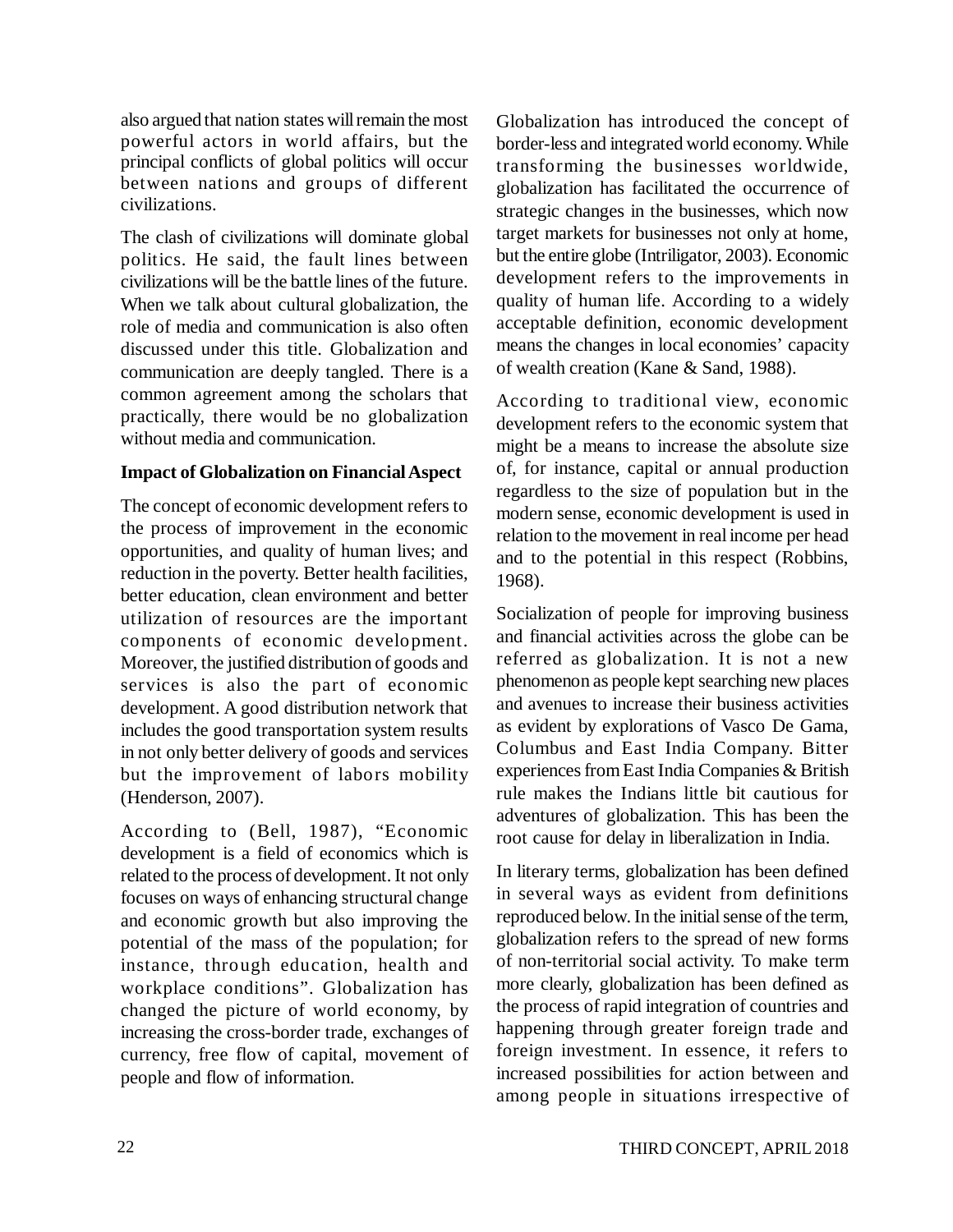geographical considerations as per the definition of social theorists.

Developed countries have been trying to pursue developing countries to liberalize the trade and allow more flexibility in business policies to provide equal opportunities to multinational firms in their domestic market. International Monetary Fund (IMF) and World Bank helped them in this endeavour. Liberalization began to hold its foot on barren lands of developing countries like India by means of reduction in excise duties on electronic goods in a fixed time frame. Indian government did the same and liberalized the trade and investment due to the pressure from World Trade Organization. Import duties were cut down phase-wise to allow MNC's operate in India on equality basis.

As a result, globalization has brought to India new technologies, new products and also the economic opportunities. Despite bureaucracy, lack of infrastructure and an ambiguous policy framework that adversely impact MNCs operating in India, MNCs are looking at India in a big way, and are making huge investments to set up R&D centers in the country. India has made a lead over other growing economies for IT, business processing, and R&D investments.

# **Changes in Social and Cultural Life Due to Globalization**

- Cable television and foreign movies became widely available for the first time and have acted as a catalyst in bulldozing the cultural boundaries.
- All these technologies have changed perceptions and dreams of ordinary people.
- Unmarried boys and girls are sharing same apartment and staying away from their parents.
- Indian youths leaving education in mid-way and joining MNCs
- There has been an increase in the violence, particularly against women.
- Scientific and technological innovations have made life quite comfortable, fast and enjoyable.
- More availability of cheap and filthy material (CDs or DVDs of Hollywood movies, porn movies, sex toys, foreign channels like MTV) in the name of liberalization.
- In India, land-line or basic phone was a prestige symbol few years back but now you find people riding bicycle with a mobile in hand, talking or listening music.
- Society has become more open compared to its earlier conservative look due to exposure to other cultures through DTH or cable network.
- This has contributed to dating, celebration of friendship days/valentine day, and resulted in rising number of call girls and make them more prone to sexually transmitted diseases.
- People are less worried for government jobs as MNC's and private or public sector are offering more lucrative jobs.
- Extension of Internet facilities even to rural areas.
- In place of old cinema halls, multiplex theatres are coming up.
- Old restaurants are now replaced by McDonald. fast food chains and Chinese dishes have replaced juice corners and Parathas.
- More inflow of money has aggravated deeprooted problem of corruption.
- More scandals and scams compared to preglobalization era.

# **Changes in Financial Aspect Due to Globalization**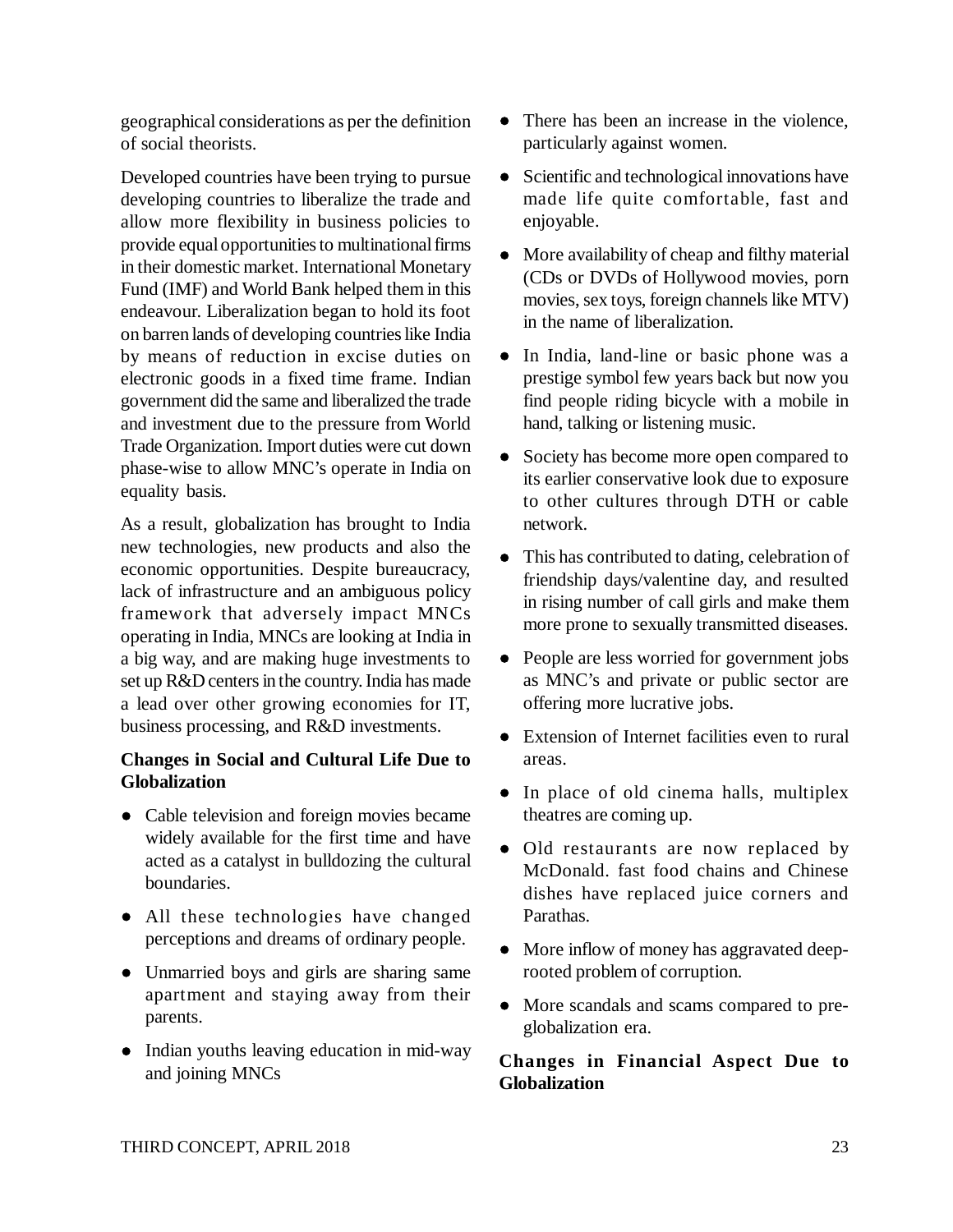- Entry of the private sector banks has completely transformed the functioning of public sector banks
- Commencement of the depository that helped common men to become the retail investors
- Fall in interest rates; smaller monthly installments made life more simple to Indian customer
- ATM's (Automated Teller Machines) made bank transactions easier to common men than few years back.
- Online trading, online purchases of various finance products and online banking have helped common men to participate in investment process.
- Salaries are now more attractive than in the nineties.
- Students get selected by the companies through campus recruitment an year before the date of completion of their technical education.
- Large salary hikes than offered few years ago.
- More emphasis on performance and not on number of years in the job.
- More flexibility in timings and work from home arrangements are becoming common.
- Office automation has helped improving efficiency of employees
- More and more recruitments are being made using job portals. Earlier ads were placed in the newspapers.
- Number of ATMs has increased from 500 in 1998 to 32300 in 2008; 1st ATM was installed by HSBC in 1987
- Computerization of banks has helped speed up the bank transactions.
- Net banking is used by 32% of saving bank account holders in 2008 compared to 1% in

1998. Likewise mobile banking was offered by 6% banks in 1998 that is now being offered by 90% banks in 2008.

- 1st debit card and 1st credit card were issued by Citibank in 1998 and 1990, respectively.
- Tax reforms have given common men more freedom to invest money and more purchasing power than ever before
- Tax concessions on interest of housing loan, and easy availability of house loans have helped common men to own a dream house. However, increase in interest rates recently has made life difficult for salaried people. Housing loan accounts have increased from 4 lakh in 1998 to 45 lakh in 2008.

Impact of globalization in India has also many other dimensions. It has wide ranging impact on everything else connected with our lives. It impacts our entire culture or the entire value system, on the milieu in which we are living. We are creating human beings who are capable of consuming certain products. The emphasis is no longer on creating the products that are required by the human beings rather creating human beings that are required for the products. This is essentially the defining feature of culture under Globalization. Human beings are reduced to the status of products who will consume the other products that capitalism produces. This entire trend of culture -consumerism, degeneration etc. creates its own atmosphere which affects every aspect of our life and society.

# **Conclusion**

Generally, globalization can be understood as a process which compresses the world into a small space where business and technology play a predominant role in new social relations. Although globalization has started with relaxation of economic rules to accommodate free market principles and foreign players, now it has grown beyond the comprehension of economists. Today, it is a massive social process demanding an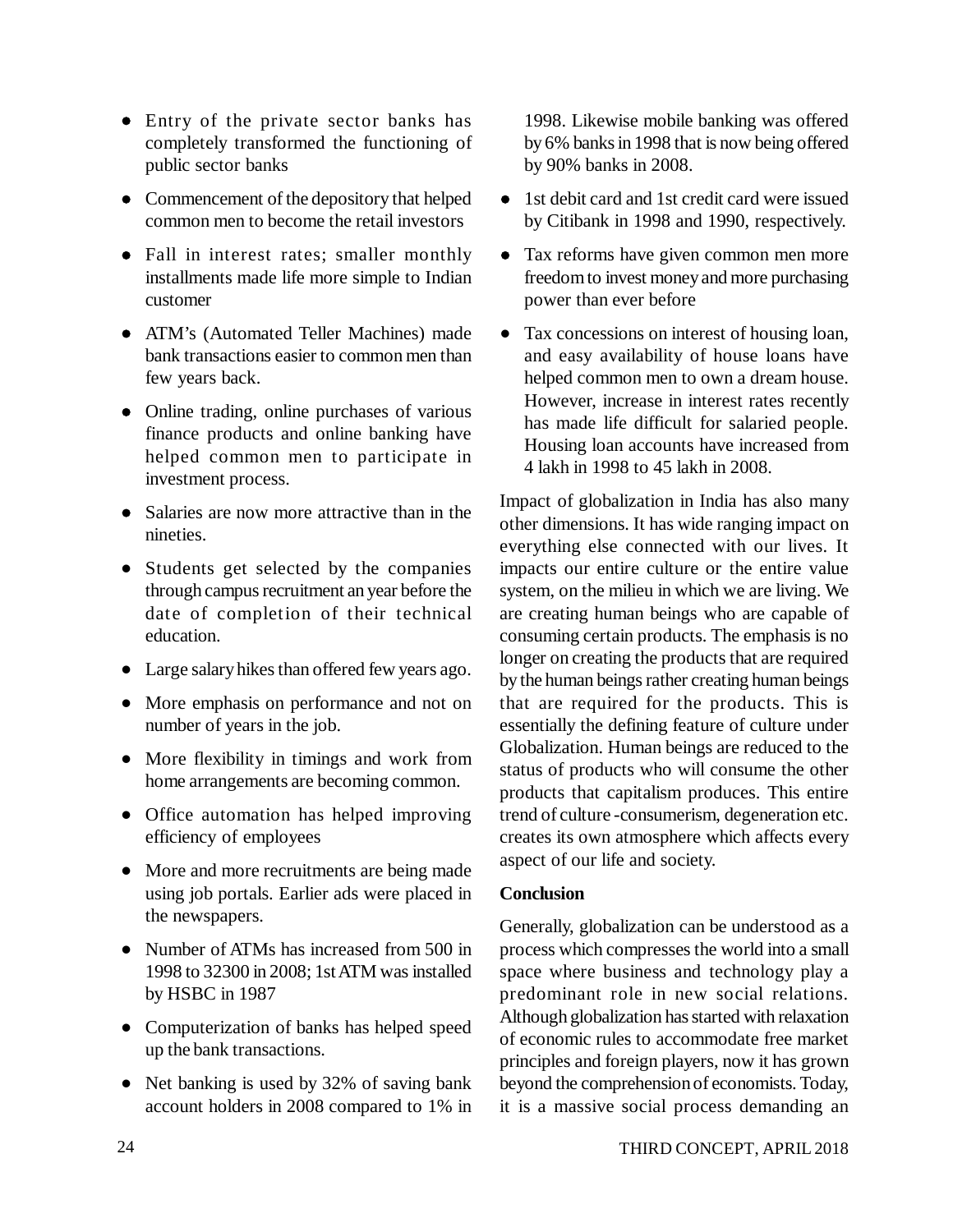altogether different method to understand the developments in culture, society, religion, polity and personal relations. These factors and characteristics of society need separate analysis to know the globalization fully well.

Globalization is thus an ongoing syndrome. Globalization is not only about interplays between local, regional, national and global scales, but also about the interconnectedness, flows and uneven development in the world. The strategic keys that accelerated the growth of globalization were transnational corporations, technical change, governments etc. Globalization has brought not only advantages to the globe by providing large range of imported products or by raising the basic standard of living of people; but also, has cast major impacts on the sociopolitical- economic and cultural realms of life by diminishing the role of state, challenging the unique culture of every society, attacking the social structures, much diversity in the global society etc. However, despite identification of risks and opportunities of globalization, the whole phenomenon is still very difficult to predict.

# **References**

1. Bell, C. (1987). Development Economics. In M. M. John Eatwell, The New Palgrave: A Dictionary of Economics (Vol. 1, pp. 818, 825). Lindau, Germany: Palgrave McMillian.

- 2. Henderson, D. R. (2007). The Concise Encyclopedia of Economics. California: Liberty Fund.
- 3. International Monetary Fund. (2007). World Economic Output; Globalization and Inequality. Washington D.C.:
- 4. International Monetary Fund; World Economic and Financial Surveys.
- 5. Intriligator, M. D. (2003). Globalization of the World Economy: Potential Benefits and Costs and A net Assessment. Los Angeles: Milken Institute. International Journal of Business and Social Science Vol. 2 No. 23 [Special Issue – December 2011] 297
- 6. Kane, M., & Sand, P. (1988). Economic Development: what works at the local Level. Washington D.C.: National League of Cities.
- 7. Nigam, M. (2009, August 4). Impact of Globalization. Retrieved September 26, 2011, from Article Base Web
- 8. Robbins, L. (1968). The Theory of Economic Development in the History of Economic Thought. London: Macmillan.
- 9. Rothenberg, L. E. (2003). Globalization 101 The Three Tensions of Globalization. New York: The American Forum of Global Education.



**THIRD CONCEPT** *welcomes your valuable comments on articles published in each issue. Suggestion to further improve quality and get-up of your favourite magazine, which has a record of uninterrupted publication since 1987, are also solicited.*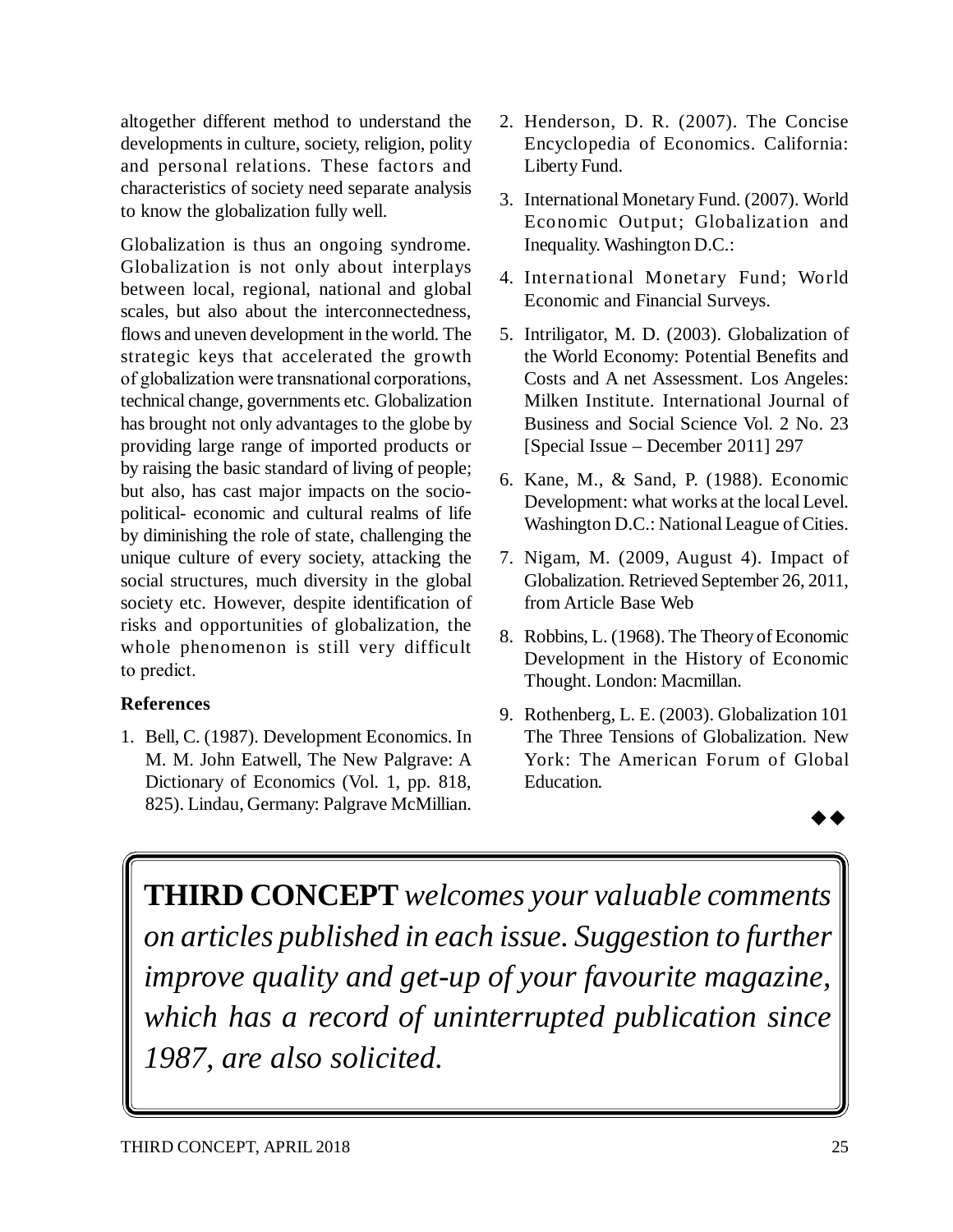# **Child Labour in India: Problems and Solutions**

M. Maheshwari Yadav \*

[*The problem of child labour has been more serious in developing countries due to poverty, hunger, illiteracy, ignorance, traditional thinking and lack of proper implementation of child labour, laws. The problem of child labour still persists in our society where the children of age below 14 years have been working in various fields and in very hazardous conditions. The number of child labour has been increasing in our country and the number of child labour is more in our county as compared to any other country in the world. Many provisions are provided in our Constitution and in law to control child labour but socio-economic conditions prevalent in the country do not force children to get compulsory education and to enjoy right to education. An attempt has been made in this paper to provide brief account of child labour laws in our country, reasons for child labour and suggestions to control child labour. The main objective of this paper is to know the concept of child labour in India and the reasons for its persistence despite legal safeguards.]*

Children are the greatest gift to humanity<br>and childhood is an important and<br>impressionable stage of human<br>development as it holds the potential to the future hildren are the greatest gift to humanity and childhood is an important and impressionable stage of human development of any society. Children who are brought up in an environment, which is conducive to their intellectual, physical and social health, grow up to be responsible and productive members of society. Every nation links its future with the present status of its children.

By performing work when they are too young for the task, children unduly reduce their present welfare or their future income earning capabilities, either by shrinking their future external choice sets or by reducing their own future individual productive capabilities. Under extreme economic distress, children are forced to forego educational opportunities and take up jobs which are mostly exploitative as they are usually underpaid and engaged in hazardous conditions.

India accounts for the second highest number where child labour in the world is concerned. The fact is that across the length and breadth of the nation, children are in a pathetic condition,

while experts blame the system, poverty, illiteracy and unemployment, yet the fact is that the entire nation is responsible for every crime against a child. Instead of nipping the problem in the bud, child labour in India is allowed to increase with each passing year.

### **Concept of child labour**

The category of population that falls between the birth and physical maturity is termed as 'child'. Child means a person who has not completed his fourteenth year of age. This section of children is not at their teens. The children in this age group are in formative stage physically and mentally. Any kind of exploitation and oppression on them leads to child abuse. The working children of this age-group i.e. between 6-14 years of age are therefore, dubbed as 'child labour'. The child labour has different connotations which are elucidated as follows.

### **Definitions**

Child labour refers to the use of children as a source of labour while depriving them of their fundamental rights in the process. Such rights include the opportunity to enjoy their childhood, attend school regularly, have peace of mind, and live a dignified life.

<sup>\*</sup> Asst. Prof., Dept of Sociology, SSRG Women's College, Raichur.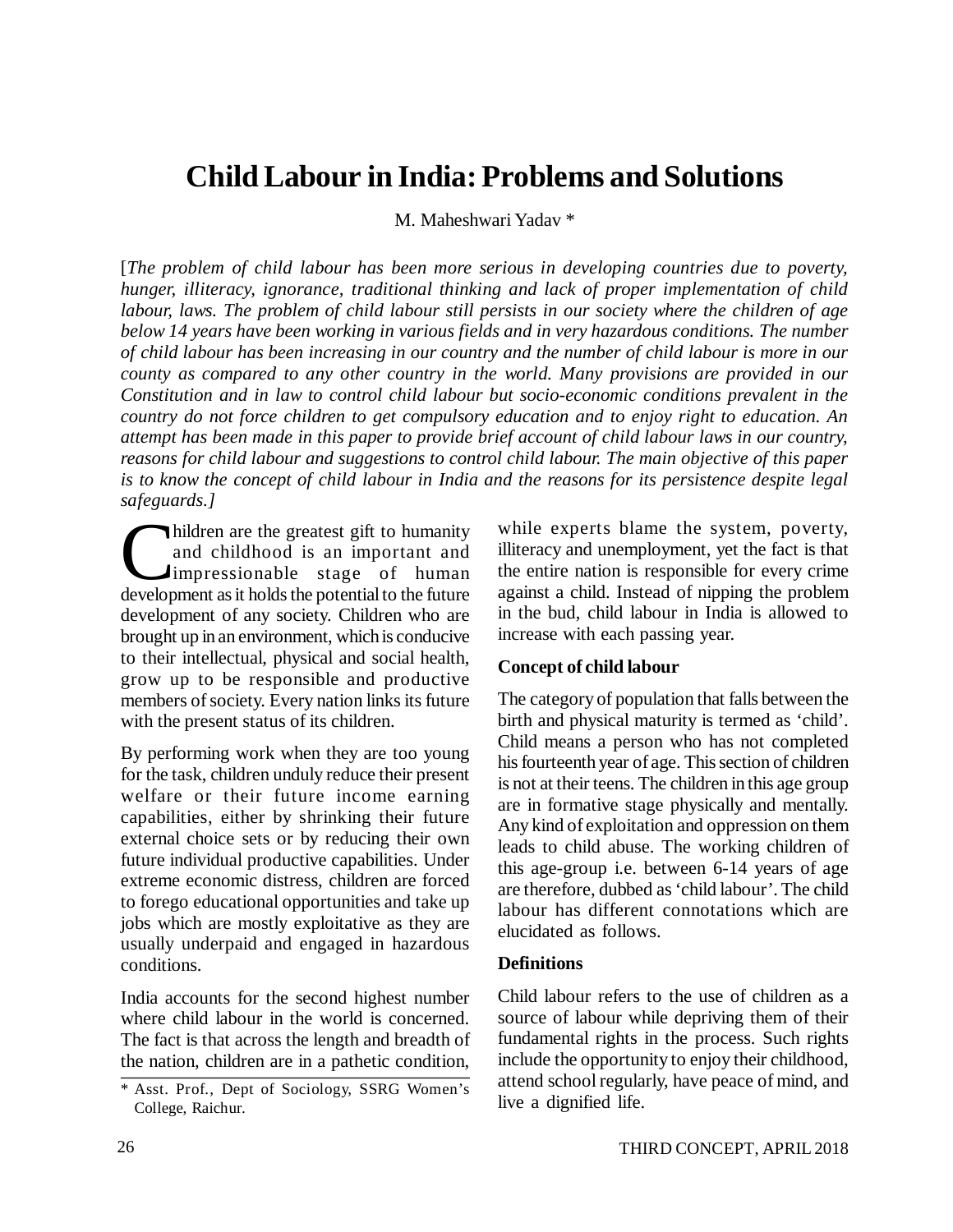According to International Labour Organization (ILO), the term 'child labour' is often defined as work that deprives children of their childhood, their potential and their dignity, and that is harmful to physical and mental development.

India's Census 2001 defines child labour as, "participation of a child less than 17 years of age in any economically productive activity with or without compensation, wages or profit. Such participation could be physical or mental or both. This work includes part-time help or unpaid work on the farm, family enterprise or in any other economic activity such as cultivation and milk production for sale or domestic consumption. Indian government classifies child labours into two groups: Main workers are those who work 6 months or more per year. And marginal child workers are those who work at any time during the year but less than 6 months in a year."

# **Methodology**

The study has been conducted on the basis of secondary data. The required data, information has been collected from books, Internet sources, articles, journals and other published and unpublished sources etc.

# **Objectives**

- 1. To know the concept of child labour in India.
- 2. To know the reasons for child labour.
- 3. To offer Suggestions

# **Child labour in India**

India is sadly the home to the largest number of child labourers in the world. The census found an increase in the number of child labourers from 11.28 million in 1991 to 12.59 million in 2001. M.V. Foundation in Andhra Pradesh found nearly 400,000 children, mostly girls between seven and 14 years of age, toiling for 14-16 hours a day in cottonseed production across the country of which 90% are employed in Andhra Pradesh. In India, 40% of the labour in a precious stone cutting sector is children. NGOs have discovered the use of child labourers in mining industry in Bellary district in Karnataka, in spite of a harsh ban on the same. In urban areas, there is a high employment of children in the zari and embroidery industry.

Poverty and lack of social security are the main causes of child labour. The increasing gap between the rich and the poor, privatization of basic services and the neo-liberal economic policies etc., have caused major sections of the population out of employment and without basic needs. This adversely affects children more than any other group. Entry of multi-national corporations into industry without proper mechanisms to hold them accountable has led to the use of child labour.

Lack of quality universal education has also contributed to children dropping out of school and entering the labour force. A major concern is that the actual number of child labourers goes un-detected. Laws that are meant to protect children from hazardous labour are ineffective and not implemented correctly.

A growing phenomenon is using children as domestic workers in urban areas. The conditions in which children work is completely unregulated and they are often made to work without food, and very low wages, resembling situations of slavery. There are cases of physical, sexual and emotional abuse of child domestic workers. The argument for domestic work is often that families have placed their children in these homes for care and employment. There has been a recent notification by the Ministry of Labour making child domestic work as well as employment of children in dhabas, tea stalls and restaurants "hazardous" occupations.

The ILO experience is that stable economic growth, respect for labour standards, decent work, universal education, social protection, recognizing the needs and rights of the children together help tackle the root causes of child labour.

As per Census 2011, the total child population in India in the age group (5-14) years is 259.6 million of these, 10.1 million (3.9% of total child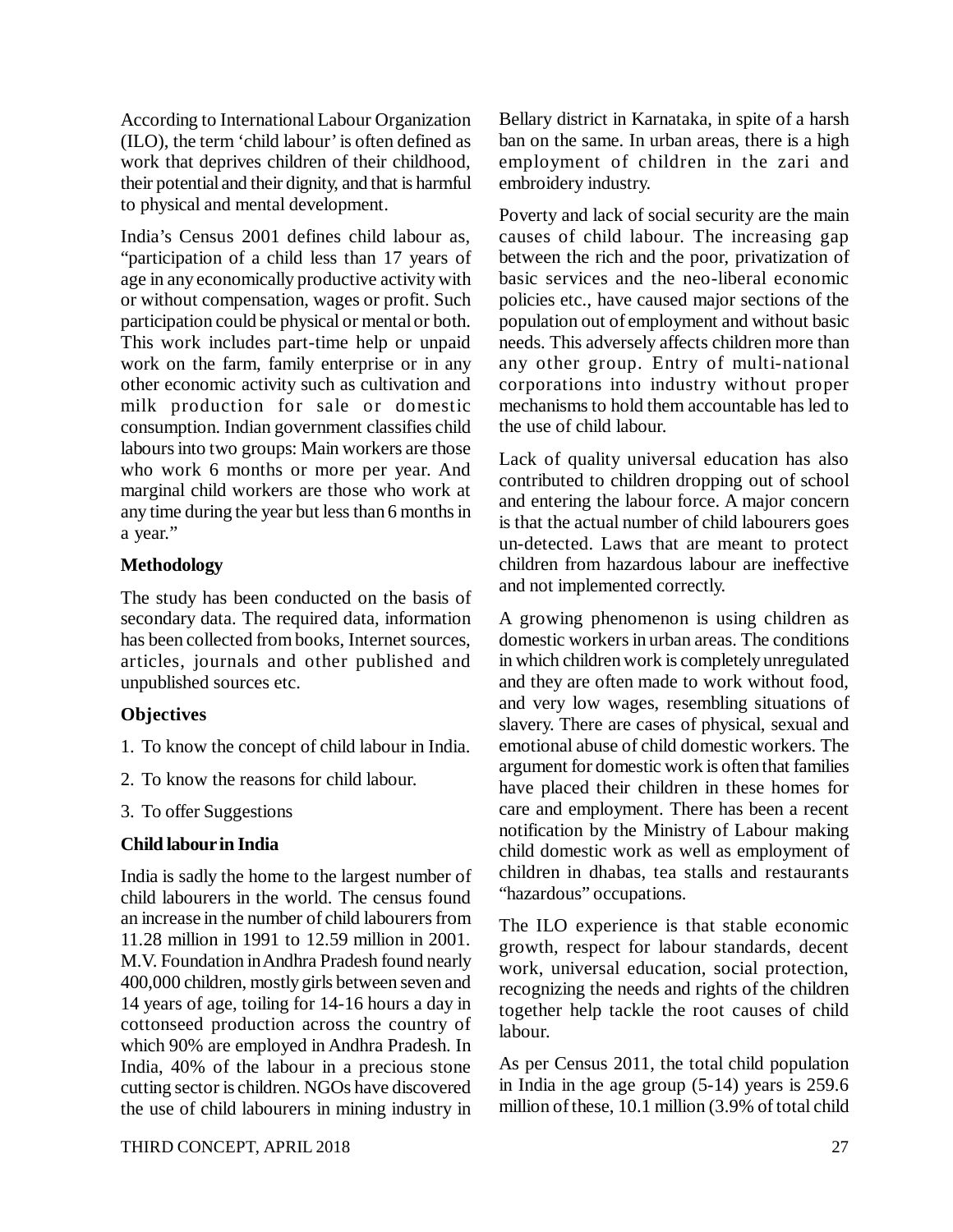population) are working, either as 'main worker' or as 'marginal worker'. In addition, more than 42.7 million children in India are out of school. However, the good news is that the incidence of child labour has decreased in India by 2.6 million between 2001 and 2011. However, the decline was more visible in rural areas, while the number of child workers has increased in urban areas, indicating the growing demand for child workers in menial jobs. Child labour has different ramifications in both rural and urban India.

| Year |       |       | Percentage of working children (5-14) | Total number of working children(5-14) |       |       |  |
|------|-------|-------|---------------------------------------|----------------------------------------|-------|-------|--|
|      | Rural | Urban | Total                                 | Rural                                  | Urban | Total |  |
| 2001 | 5.9   | 2.1   | 5.0                                   | 11.4                                   | 1.3   | 12.7  |  |
| 2011 | 4.3   | 2.9   | 3.9                                   | 8.1                                    | 2.0   | 10.1  |  |

**Child labour in India**

**Table-1**

Source-Govt of India Census 2001 and 2011

### **Child labour - some important reasons**

**Poverty:** Children who come from poor families may be forced to work to support their siblings and parents or supplement the household income when expenses are more than the parents' earnings. It is a huge problem, especially in developing countries, where parents are unable to generate income due to the lack of employment opportunities or education. Children can be found employed in mines or hawking in the streets to earn money that is used to provide basic necessities such as food and clothing for the family. Children may also be employed in factories to generate income for the family instead of attending school. Such a practice is a common phenomenon in poverty-stricken regions with large factories set up by international companies.

**Low Aspiration:** It is important for parents and children to understand that they can work hard and make something great of themselves. Low aspirations by parents and children are a major cause of child labour because in such a situation, being employed in a local factory, or selling grocery in the streets is the normal way of life. To these types of children and parents, success only belongs to a certain region or group of people. They do not aspire to become professionals in the society or great entrepreneurs. It is a mindset that forms the very foundation of child labour.

**Huge demand for unskilled labourers:** The demand for unskilled labourers is another cause of child labour. Children are mostly unskilled and provide a cheap source of labour, making them an attractive option for many greedy employers. Child labour, by virtue of being cheap, increases the margin of profits for such entrepreneurs whose only objective is profit maximization even if it comes at the expense of ethics and good business practices. These types of employers can also force children to work under unfavorable conditions through manipulation or blatant threats.

**Illiteracy:** A society with many educated people understands the importance of going to school and pursuing dreams. Children have the ability and time to become whatever they aspire to be. Illiteracy, on the other hand, makes it difficult for many people to understand the importance of education. Illiterate people view education as a preserve of the privileged in the society. They will therefore not provide support to children so that they can go to school and build solid foundations for future success. The same view of life is seen among illiterate parents who prioritize children contributing to the upkeep of the family over going to school.

**Early Marriages:**Marrying at an early age is a major contributing factor to overpopulation.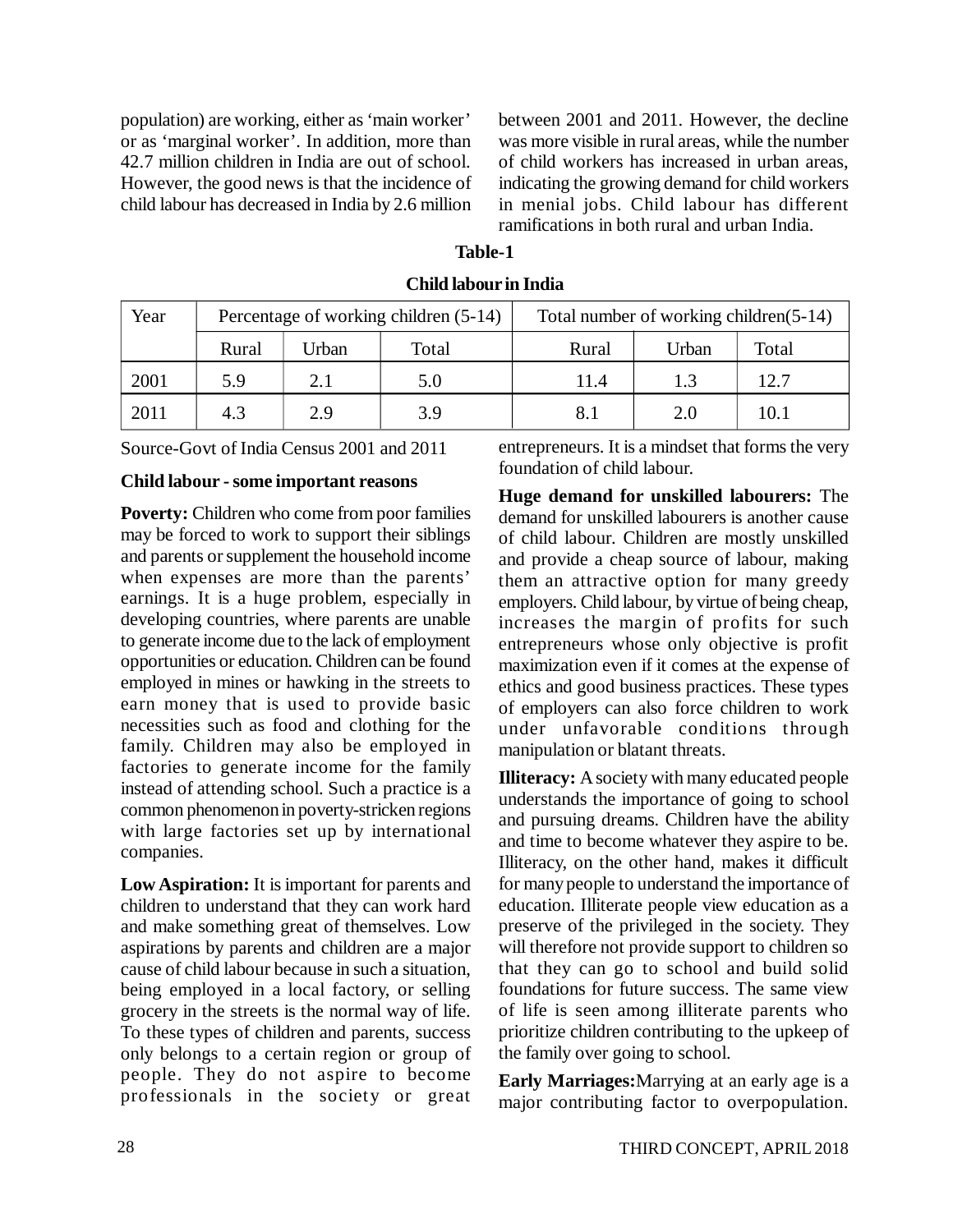Young parents are able to see a lot of children because they remain fertile for a long time. Having many children with little or no resources to support those leads to child labour. Older children are forced to work in order to help their parents and support the family.

**High cost of education:** Quality education is expensive. To many parents who live in abject poverty, priority is given to providing food for the family because education is too expensive to afford especially when there are many children to pay school fees for. Instead of letting children stay at home because there is lack of money to send them to school, parents opt to have them working as unskilled labourers to help support the family. Some parents can also only afford basic education which means that children will be forced to look for work since they cannot pursue their education further.

### **How to Stop Child Labour**

- **1.** *Laws:* Bringing the laws that make it illegal for children to work until they reach a certain age makes it much easier to combat a culture of child labour. In addition, laws can be brought in to ensure that when teenagers do begin to work, they are not allowed to work beyond a certain maximum number of hours and they are paid a minimum wage. Such laws do not just provide an explicit statement that child labour and child exploitation are wrong. They also provide a framework and a set of prerogatives which mean that anyone who wants to challenge child labour has the official backing of the government.
- 2. Awareness: Creating awareness about the illegality of child labour can also help in stemming the practice. Parents should be made aware that sending their children to work has legal ramifications and the law would take its course if they are found to be aiding and abetting this vice. It is the ignorance among many parents and members of the society that makes them participate in child labour practices. Conducting a campaign to create awareness about its harmful effects would

eliminate the practice. The government, together with non-governmental organizations and the civil society, can create a strategy to make such an initiative a success.

- **3.** *Reduce poverty:* Poverty is a key reason for the existence of child labour. When a family lives in poverty, they may very often end up sending their children out to work at a young age-even if everyone else in the family is working as well. When wages are very low, additional child labour may be needed to support the whole family. This situation is exacerbated if one or both parents are absent, has fallen ill or has passed away. So, reducing poverty in communities helps to support families and means that they do not need to send their children out to work.
- **4.** *Education:* Studies show time and time again that providing free and good quality education to all children around the world helps to reduce the incidence of child labour. This is especially the case if schools provide free meals and uniforms so that poor families do not have to go without necessary things in order to send their children to school. Education widens children's perspectives and shows them that they have so many more options in life than simply to labour at arduous, low paid jobs to jump from childhood into old age.
- **5.** *Ethical consumerism:* By spending their money wisely or in advisedly, consumers can help to halt or can (often inadvertently) support child labour. By investigating the companies that you buy from and refusing to hand over your cash to companies that deploy child labour, you can stop funding sweatshops and other unethical businesses that are taking away the childhoods of young people across the globe. Do not be seduced by the often cheaper prices that sweatshop made goods can be associated with: these cheap prices come as a result of employing children, making adults work excessively long hours, and sometimes even employing slave labour. Child labour can also be involved in designer goods, too: many of the metals found in expensive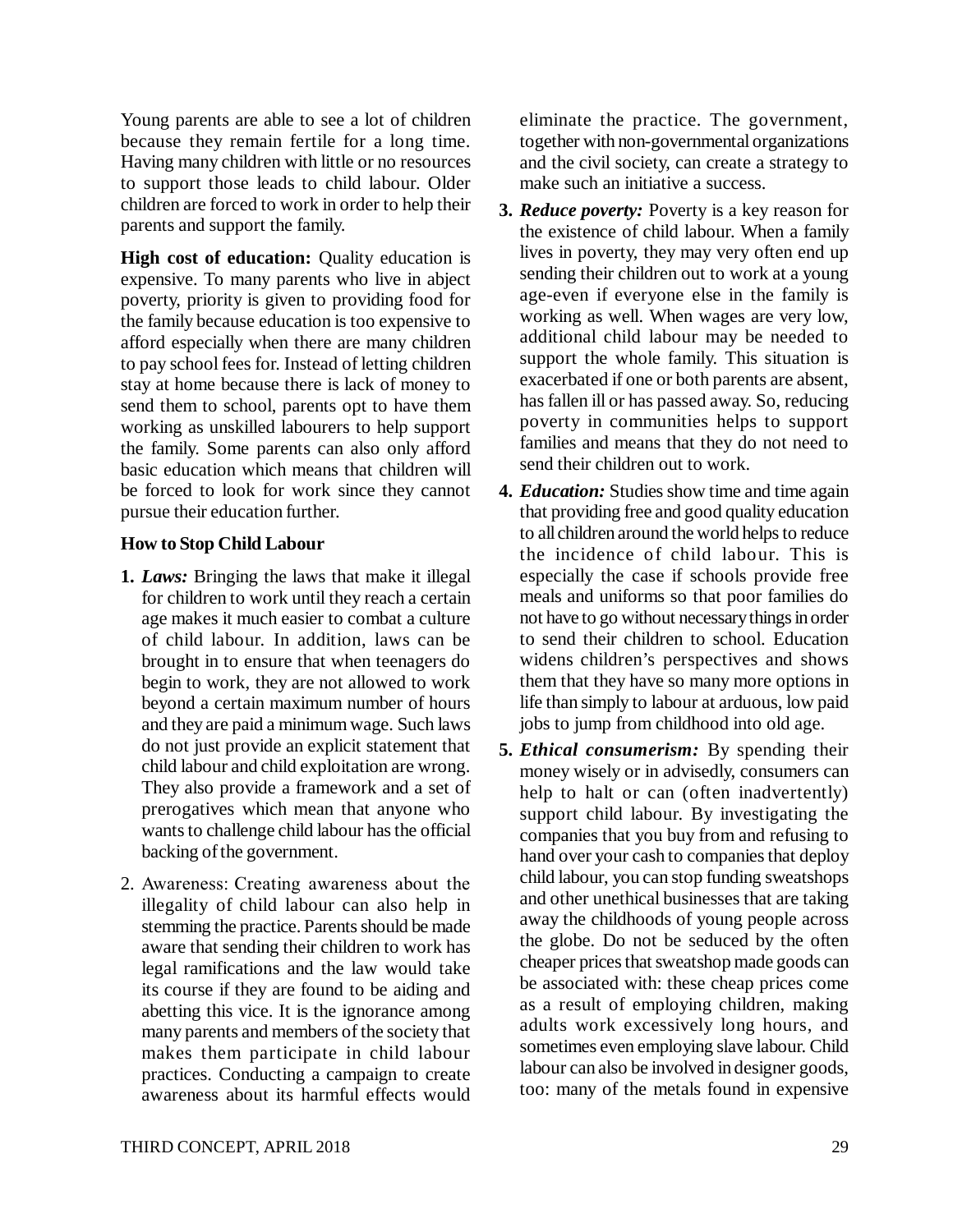cell phones, for example, have been mined by children.

- **6.** *Look after your employees:* If you run a company, make sure to set a good example in terms of how you treat your employees. Do not just adhere to the minimum legal requirements for fair labour but go beyond them, ensuring that everyone who works for you is taken great care of. If you set a shining example as an employer, you will have a knock on effect, as other employers will start to follow your example.
- **7.** *Be alert, and ready to act:* Keep your eyes open and if you see any examples of child labour occurring, do not be afraid to report them. If you have spare time, you could also train to work on a helpline, giving advice and support to children dealing with a variety of problems-including child labour. So many people just shut their eyes to the issue of child labour, refusing to see it when it is right in front of their face or refusing to inquire as to where that brand new laptop or that cheap new pair of pants came from.
- **8.** *Donate to charities:* Donate your money to charities that help children to escape the trap of child labour. Donate, too, to charities that work to end poverty and lack of education more generally because these are two factors that contribute especially heavily to conditions in which child labour can flourish. Sometimes, we are too busy or simply not in the right place to dedicate ourselves to the fight against child labour. Fortunately, there are dedicated charity workers out there who do spend almost every day tackling this issue and our money can help them to keep up their good work.

### **Conclusion**

Child labour prevents children from enjoying a normal, healthy childhood and it can also prevent children from getting the best education for them. Fortunately, there are many ways in which we can act to stop child labour. These include buying wisely, donating to charity and writing to the

government to ensure that they pass and maintain laws that protect children from child labour. People who own their own companies are very well placed to ensure that they can provide a space where child labour is not tolerated. We should all act to prevent child labour, starting right away.

### **Reference**

- 1. Indian Economy Problems of Development & planning, Agrawal A.N. Wishwa Prakashan, New Delhi, 2003
- 2. Dr. Ramana D.V. and Dr. Kumari Krishna in Child labour in India edt S. Murthy-2001, 80.
- 3. INTUC: INTUC view on Child Labour, Paper submitted by INTUC in workshop on Trade Union & Child Labour and IPEC held at New-Delhi
- 4. Kulashreshtha, J.N.: Child labour and its Social Implications P-15. Ashish Publishing House, New-Delhi-27.
- 5. Child labour in India: Perceptions of the Trade union in Trade Union's Child Labour IPEC, Workshop Report, National Labour Institute, 1995, P.-21.
- 6. Child Labour in India Rights, Welfare and Protection by Dipak Das, 2011
- 7. Government of India, Planning Commission, Working Group for Social inclusion of Vulnerable Groups like Child Labour and Bonded and Migrant Labour in the 12th Five Year Plan (2012-17).
- 8. Saho U.C. (1995). "Child labour in agrarian society." Rawat publications, New Delhi; 9- 15.
- 9. The child labour (prohibition and regulation) act, 1986
- 10. India-Vision 2020 Published by Planning Commission of India
- 11. Children in India 2012- a statistical appraisal

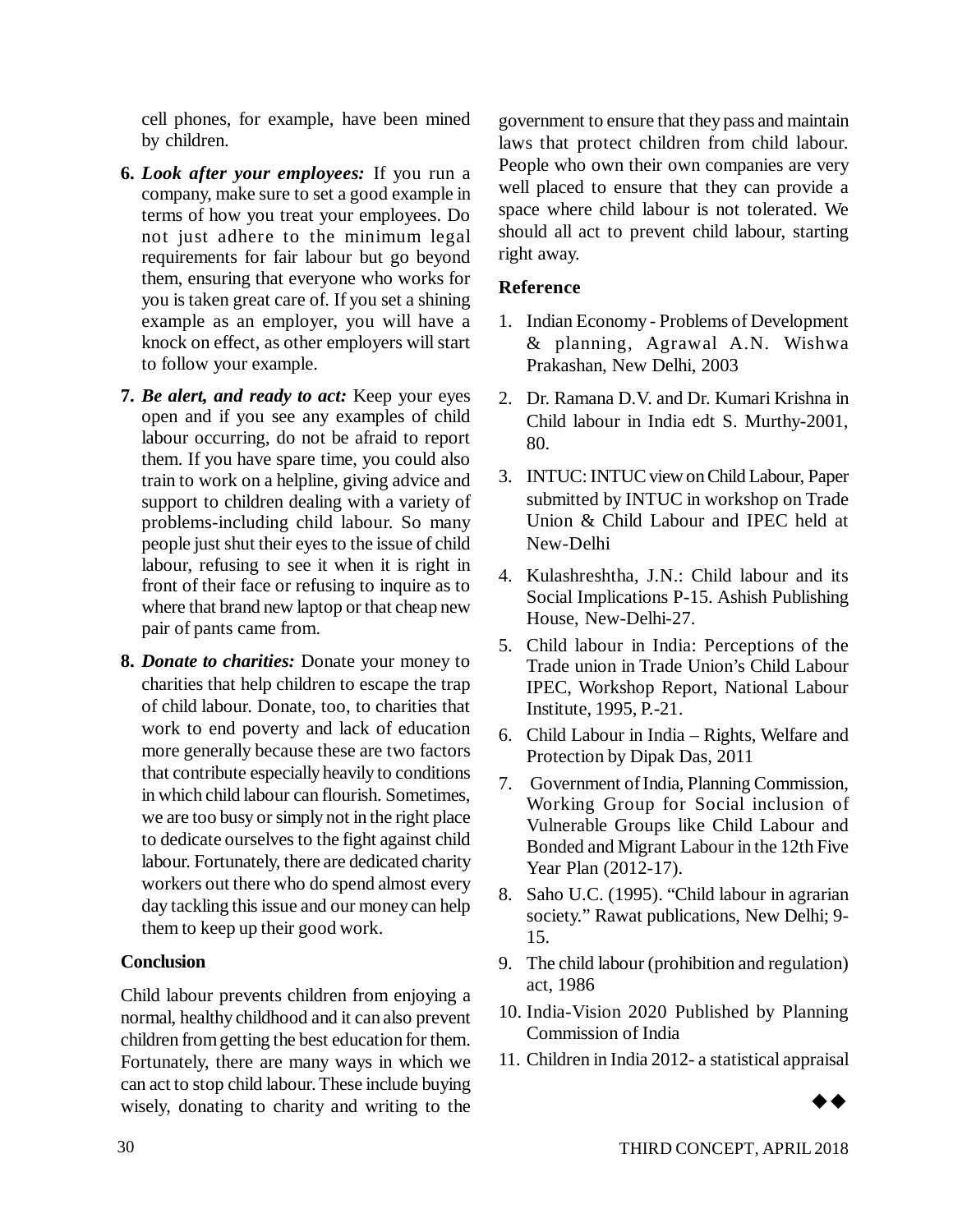# **NGOs' Role in Rural Development of Telangana**

M. Vijay Kumar\*

[*Telangana is a land of villages and the government of Telangana had been implementing larger rural development programmes for the upliftment of rural communities. Non-Government organizations with their advantage of non- rigid, locality-specific, felt need-based, beneficiary oriented and committed nature of service have established massive number of roles which can affect rural development. A number of NGOs has been playing a vital role in rural development, besides government intervention. Realizing that the government alone can't accomplish the onerous task of rural uplift, both the government organizations (GOs) and NGOs have been energetically involved in transforming the lives of the rural poor. No doubt, NGOs had been continuously working day-in and day-out to solve different problems concerning children, women, senior citizens, and environment.]*

The NGO sector effectively works towards<br>uplifting the socio-economic status of the<br>poor. However, for an important impact<br>in the present era of liberalisation and he NGO sector effectively works towards uplifting the socio-economic status of the poor. However, for an important impact globalisation wherein market forces adopt a key role, it becomes essential for the NGO sector to take a lead in helping poor fight the challenges posed by the system. NGOs can help the poor by providing access to the system, information on market opportunities, training facilities, and information on sources of acknowledgment.

In order to meet the aspirations of rural poor, a unique set of training programmes are expected to extend for the better management of the organization and developmental initiatives. Non-Government Organizations (NGOs) are playing a very critical role in the process of managing development initiatives of various kinds at the rural level. Even the Government of India has recognized the critical role of the NGOs in the Five - Year Plans, as they have commitment, trustworthiness with the masses and professional approach to the people's issues unlike the charitable organizations of earlier days.

However, in spite of their good intention, a large number of NGOs find it difficult to maintain in the long run sustainability of organizations as well as sustainability of scheme. An attempt has been made to analyze the working of NGOs for the rural poor in this paper.

Around 70% of the population of Telangana is living in rural areas. People in rural areas should have the same quality of life as is led by people living in sub-urban and urban areas. Further, there are cascading effects of poverty, unemployment, poor and inadequate infrastructure in rural areas on urban centres causing slums and momentous social and economic tensions manifesting in economic deprivation and urban poverty. Hence, Rural Development, which is concerned with economic growth and social justice, improvement in the living standard of the rural people by providing adequate and quality social services and minimum basic needs, becomes essential.

The present strategy of rural development mainly focuses on poverty reduction, better livelihood opportunities, provision of basic amenities and infrastructure facilities through innovative programmes of wage and self-employment. The above goals can be achieved by various programmes being implemented by creating partnership with communities, non-governmental organizations, community-based organizations, institutions, PRIs and industrial establishments, while the Department of Rural Development will provide logistic support both on technical and

<sup>\*</sup> Research Scholar, Dept of Business Management, Telangana University, Telangana.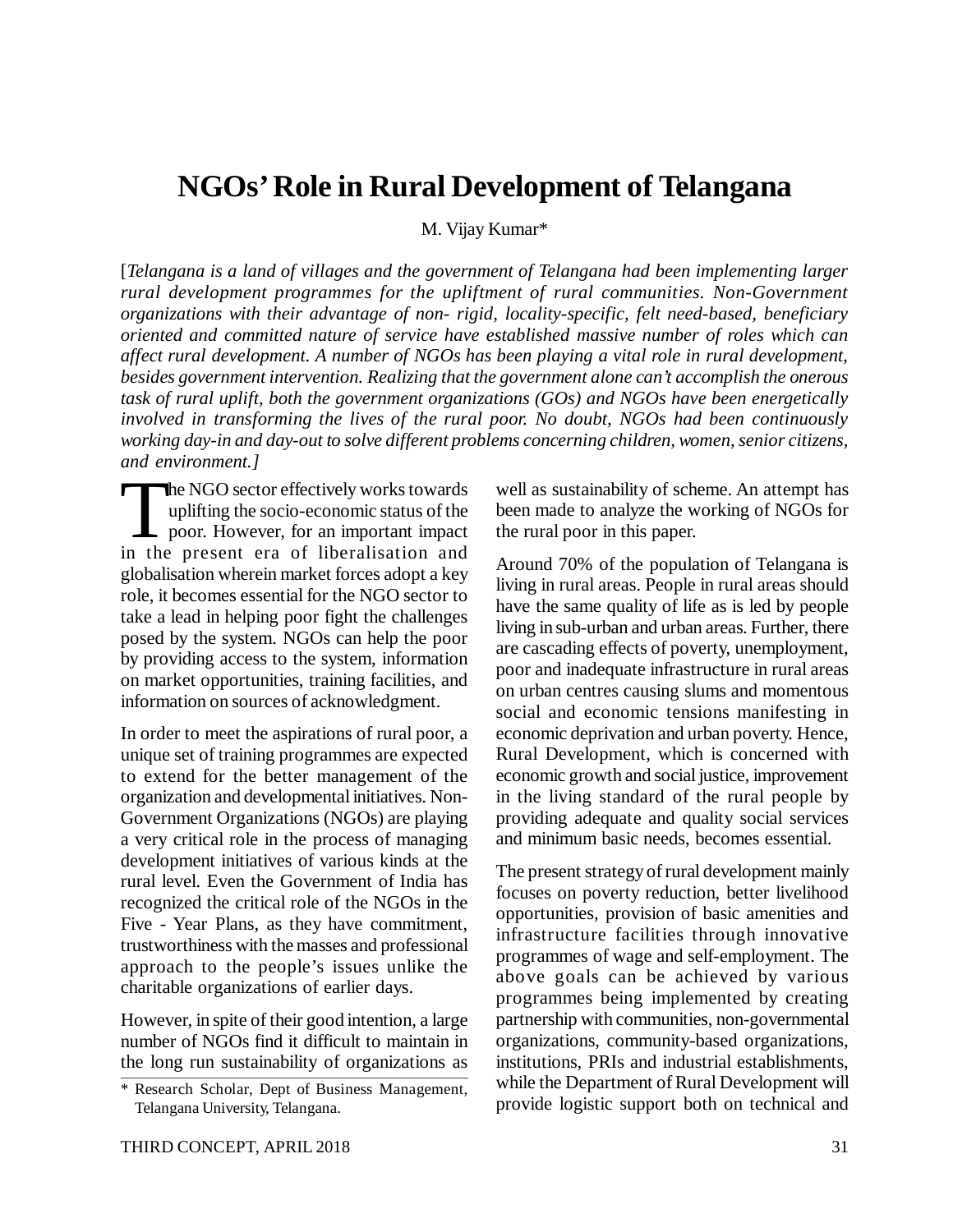administrative side for programme implementation.

Other aspects that will ultimately lead to transformation of rural life are also being emphasized simultaneously. The Government's policy and programmes have laid emphasis on poverty alleviation, generation of employment and income opportunities and provision of infrastructure and basic amenities to meet the needs of the rural poor. For realising these objectives, self-employment and wage employment programmes have continued to saturate in one form or other.

As a measure to strengthen the grassroots level democracy, the Government is constantly endeavouring to empower Panchayat Raj Institutions in terms of functions, powers and finance. Gram Sabha, NGOs, Self-Help Groups and PRIs have been accorded adequate role to make participatory democracy meaningful and effective.

# **Background of NGOs**

The international non-governmental organizations have a history dating back to at least 1839 and it has been estimated that by 1914, there were 1083 NGOs. International NGOs were important in the anti-slavery movement and the movement for women's suffrage and reached a peak at the time of the World Disarmament Conference. However, the phrase "non-governmental organization" only came into popular use with the institution of the United Nations Organization in 1945 with provisions in Article 71 of Chapter 10 of the United Nations Charter for a consultative role for organizations which are neither governments nor member states.

The definition of "international NGO" (INGO) is first given in resolution 288 (X) of ECOSOC on February 27, 1950: it is defined as "any international organization that is not founded by an international treaty". The vital role of NGOs and other "major groups" in sustainable development was recognized leading to intense arrangements for a consultative relationship between the United Nations and nongovernmental organizations of the world, rising in periods of growth and declining in periods of crisis. It has been observed that the number of INGO founded or dissolved matches this general observation.

The swift development of the non-governmental sector takes place in Western countries as a result of the processes of restructuring of the welfare state. Further globalization of that process occurred after the fall of the communist system and was an important part of the Washington Consensus. Globalization during the 20th century gave rise to the importance of NGOs. Many problems could not be solved within a nation. International treaties and international organizations such as the World Trade Organization were centred mainly on the interests of capitalist enterprises.

In an effort to counterbalance this trend, NGOs had developed to give emphasis to humanitarian issues, developmental aid and sustainable development. A prominent example of this is the World Social Forum, which is a rival gathering to the World Economic Forum held annually in January in Davos, Switzerland. The fifth World Social Forum in Porto Alegre, Brazil, in January 2005 was attended by representatives from more than 1,000 NGOs. In terms of environmental issues and sustainable development, the Earth Summit in Rio in 1992 was the first to show the power of international NGOs, when about 2,400 representatives of NGOs came to play a central role in deliberations. Some have argued that in forums like these, NGOs take the place of what should belong to popular movements of the poor. Whatever the case, NGO intercontinental networking is now extensive.

# **Definition of NGO**

NGOs are difficult to define and classify, and the term 'NGO' is not used consistently. As a result, there are many different classifications in use. The most common use is a framework that includes orientation and level of operation. An NGO's orientation refers to the type of activities it takes on. These activities might include human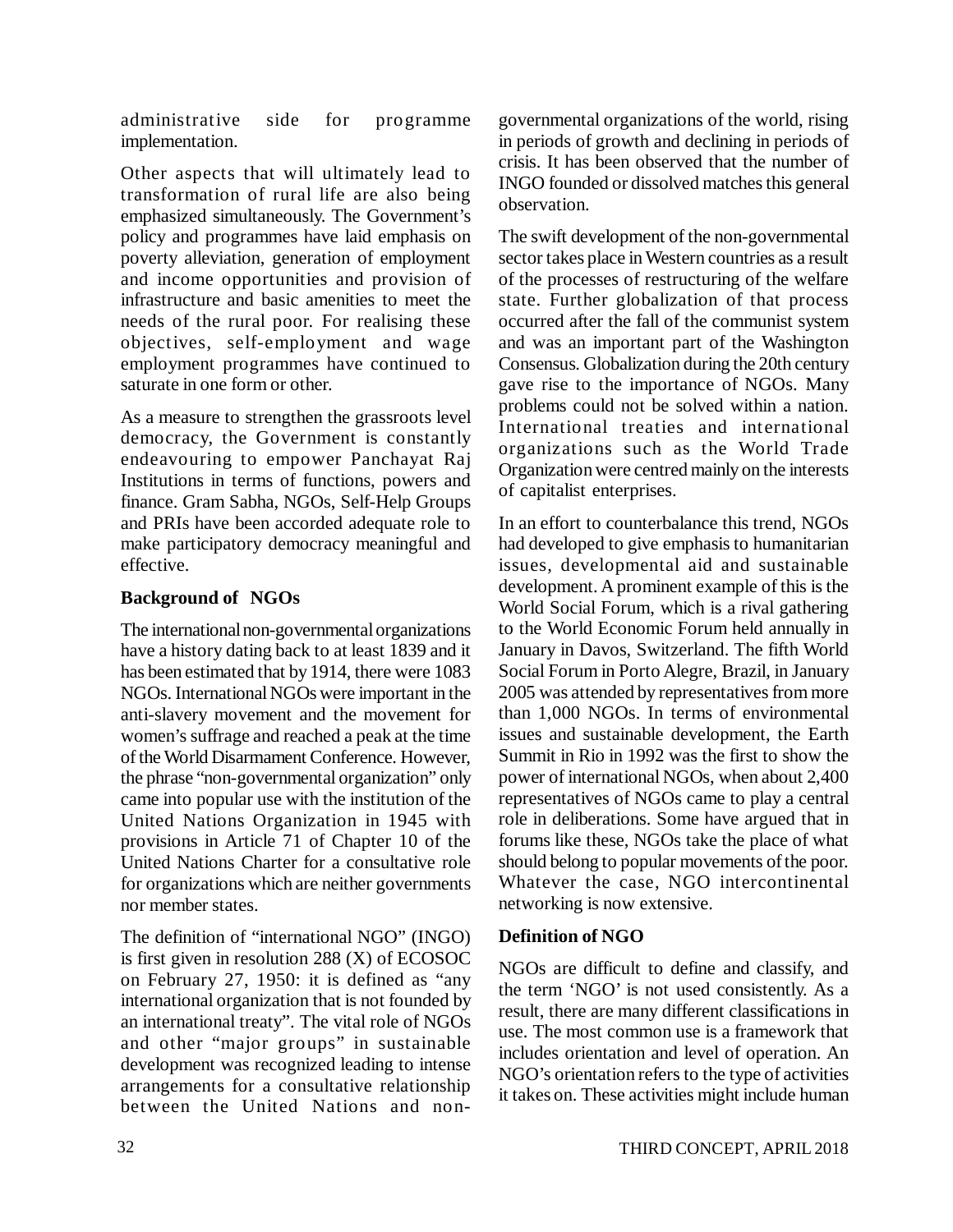rights, environmental, or development work. An NGO's level of operation indicates the scale at which an organization works, such as local, international or national. One of the earliest mentions of the acronym "NGO" was in 1945, when the UN was created. The UN, which is an inter-governmental organization, made it possible for certain approved specialized international non-state agencies - or non-governmental organisations - to be awarded spectator status at its assemblies and some of its meetings. Later the term became to be used more widely. Today, according to the UN, any kind of private organization that is independent from government control can be termed an "NGO", provided it is not-profit, non-criminal and not simply an opposition political party.

# **Role for NGOs in Rural Development**

As economic restructuring and liberalisation saw the Government vacating several areas to let private sector entrepreneurship flourish and contribute to the high growth rate of the economy in recent years, a similar paradigm shift is needed to transform NGOs from their dependence on aid and grants from within and outside for transforming the rural scenario in the country. This is sought to be achieved for the NGOs through attracting them in micro-finance, microinsurance, and micro-entrepreneurship activities for the overall development of the rural areas and to promote the welfare of the people of rural India,

### **Improved Credibility**

As NGOs get finance generated through their own activities, their credibility immensely improves and their service to rural people gets reinforced. CNRI is an apex body with over 2,000 member-NGOs engaged in multifarious activities ranging from self-help group formation, income generation, marketing, agency work for insurance companies for life and non-life products and for banks and financial institutions to environment protection, watershed management, handicrafts, textiles, traditional medicinal plants and HR development. It is completing one year of its existence.

A meeting of the NGOs is scheduled to be held soon, which will feature sessions on NGO/SHG products, finance and marketing, rural connectivity, energy needs and new technologies, employment opportunities for rural youth, role of NGOs in the field of rural education, experience sharing with the performing NGOs in the field of organic farming, value-added agriculture, food processing, animal husbandry, environment, forests and natural resource management.

# **Telangana NGOs**

India had a long tradition of social service, social restructuring and voluntary agencies. NGOs emerged in India soon after Independence when Matamata Gandhi made an appeal for dissolving the Indian National Congress (the political party which came into power after Independence) and transforming it into a Lok Sevak Sangh (Public Service Organization). This plea was, however, rejected; nevertheless, it did not halt the formation of non-governmental organizations in India. Many Gandhi followers established voluntary agencies to work closely with the governmental programs on social and economic issues. These agencies organized handicrafts and village industries, rural development programs, credit cooperatives, educational institutions, etc.

The second stage of growth of NGOs in India was around 1960 when many individuals noticed that the governmental programs seemed to be inadequate to deal with the deprived sections of India. These groups formed organizations that worked on behalf of the poor, the landless, the tribals, the bonded labourers, and many other social groups that were being discriminated against by the policies of the state and social structure. These grassroots organizations work at the micro-level and work with limited resources and lack of coordination. Currently, most of these NGOs are engaged in following sectors:

• best possible utilization and development of renewable source of energy, including forestry through the formation of renewable energy association at the block level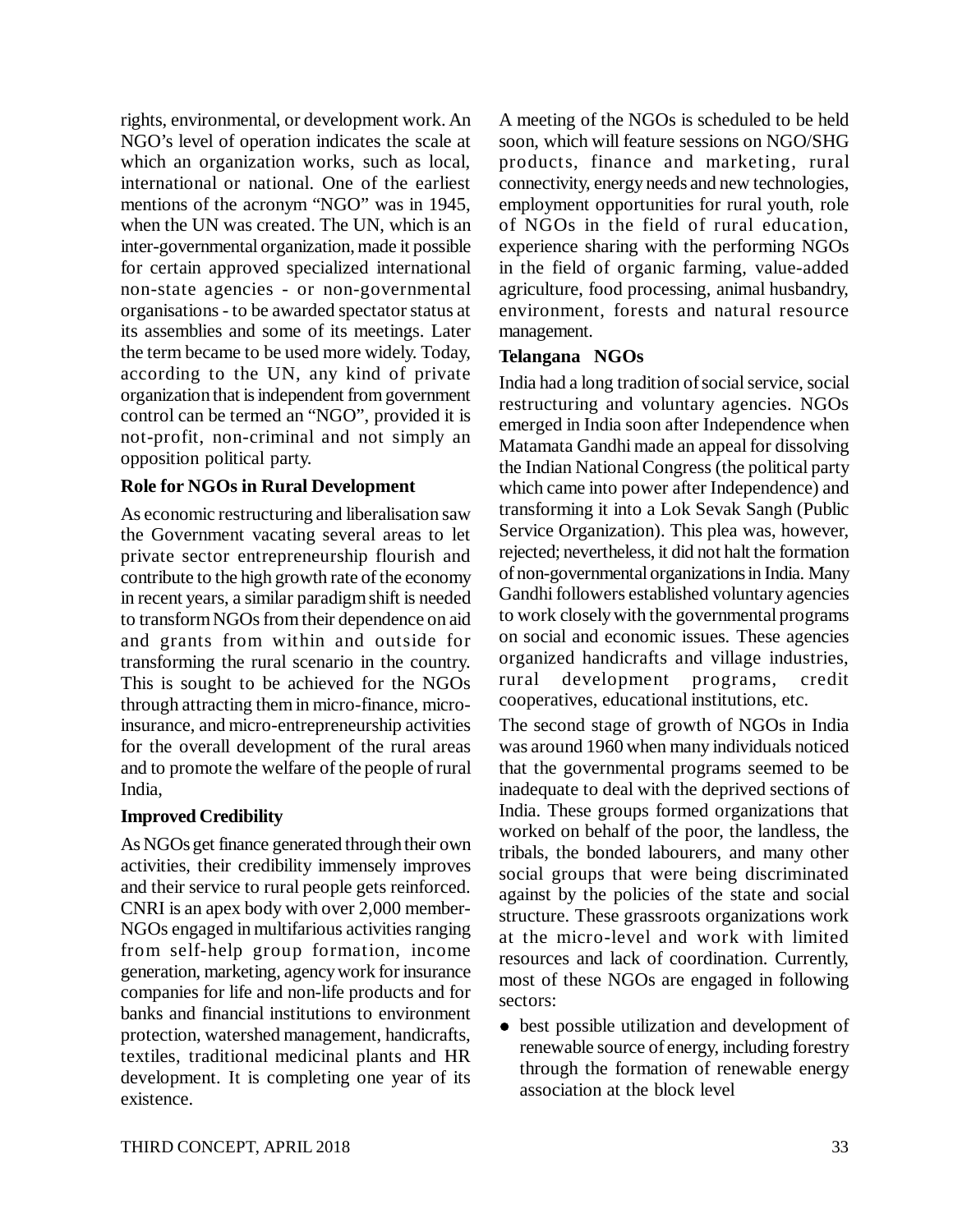- Family welfare, health and nutrition, education and relevant community programs in the field
- Water management and soil conservation
- Social welfare programs for weaker sections
- Implementation of minimum needs program
- Disaster preparedness and management.

Under the Seventh Five Year Plan (1985-1990) the Indian government envisioned a more active role for voluntary organizations to aid in making communities as self-reliant as possible. These groups were expected to show how village and indigenous resources could be used and how human resources, rural skills and local knowledge, grossly underutilized at present, could be used for their own development. NGOs because of their situation and interaction with local people can be very effective in bringing change since they are able to address issues that governments are often not able to comprehend. That is, because these organizations work at the grassroots level they are able to sense the urgency of issues and prioritize into the problem-solving mode at a quicker pace.

This advantage has also been noticed by the Indian government. In the Eight Five Year Plan the importance of NGOs is further enhanced, paying particular attention to the role of these agencies as participants in rural appraisal for drawing up development plans at a very low cost and involving the rural community. The plan document states, a nation-wide network of NGOs will be created. In order to facilitate the working of this network, three schemes relating to the creation, replication, multiplication and consultancy development had been worked out by the erstwhile Planning Commission.

Major one problem with NGOs in India, as with NGOs anywhere else in the world, has been the increasing dependency on governmental funds or donations from external (foreign) donors like the World Bank. This dependent relationship has resulted in a lack of flexibility on the part of NGOs to pick their missions and objectives since many are expected to perform certain tasks in

return for funding. But, further still, it has also created structures that have become more bureaucratic in nature and, hence, less effective in development. Nevertheless, NGOs are here to stay and will continue to work in India on political, economic or social issues, the task before them is how they will manage to produce change while keeping track for governmental documentation.

A new actor has emerged on the international stage, Non-Governmental Organizations (NGOs) or Private Voluntary Organizations (PVOs) are increasingly making their presence felt. A decade ago, NGOs were fairly peripheral to major international diplomacy. Today, however, NGOs participate actively in various political, economic and social matters. NGOs work on their own, in conjunction with individual governments or with international organizations. As former UN Secretary-General Boutros Boutros-Ghali and other UN officials have noted, the involvement of NGOs in making decisions on the environment, sustainable development, human rights and women have increased the legitimacy and transparency of intergovernmental deliberations.

NGOs come in all sizes, shapes, ideologies, nationalities, organizing structures and styles. Some focus on nothing but local issues. Others, address issues that span whole continents, and some like Amnesty International span the entire globe. Their very diversity reflects the complexity of these organizations. NGOs encompass everything from charities and relief agencies to political parties; think tanks and academic centers to community organizations; cultural associations to continent wide farmers' networks; women's groups to environmental federations; social movements to human rights and religious groups.

NGOs are usually formed among private groups of individuals sharing specialized interests in regards to issues that can be local, national or international. While a few such organizations had existed from the early beginning of the nationstate, they were to proliferate in the transnational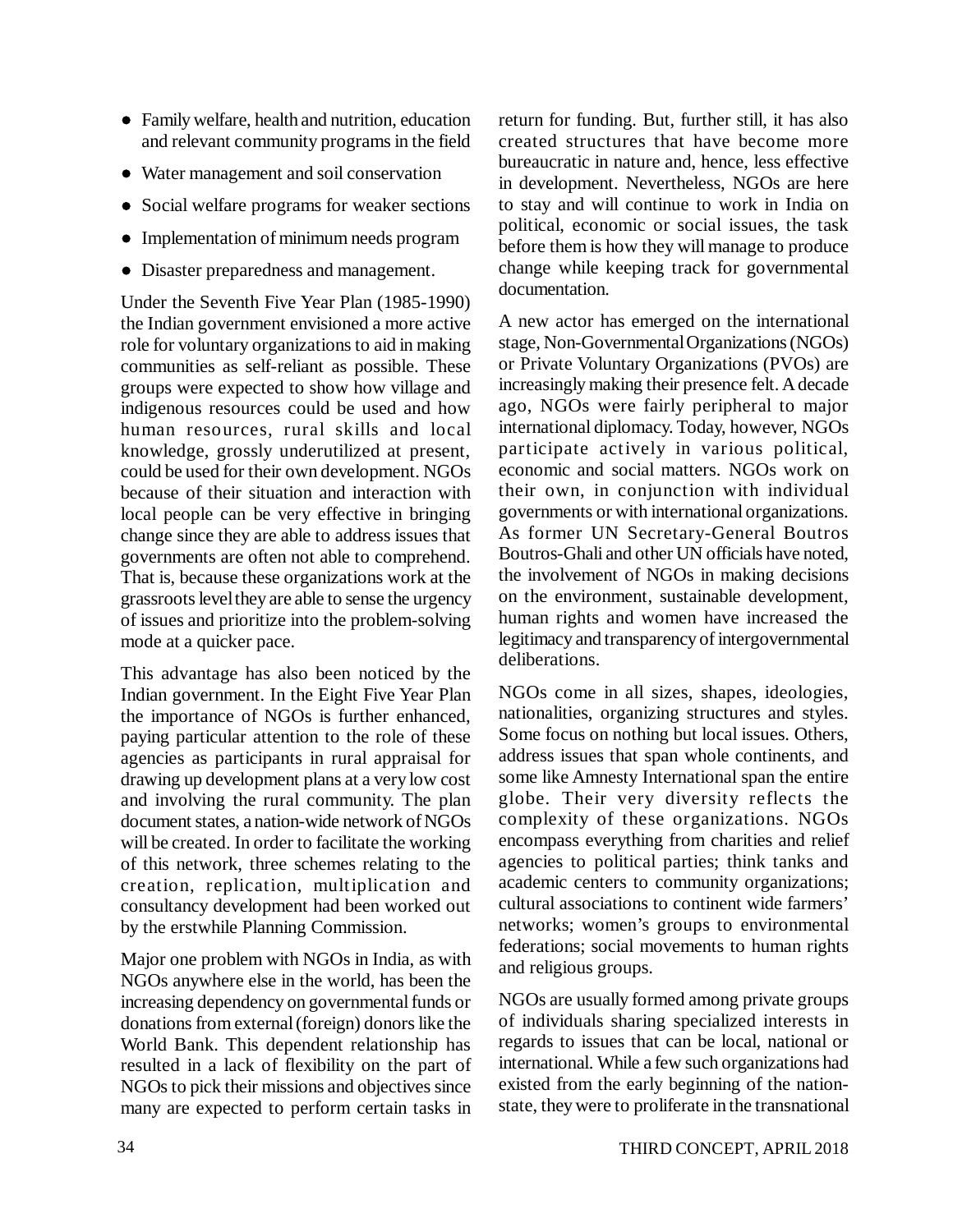era and increased even more dramatically after the Second World War. This change can be attributed to technological developments, industrialization, and urbanization. Further, still these factors are likely to continue to make the presence of NGOs be aware of the global pitch. The industrialized democracies in recent years have accounted for well over half of all memberships in international NGOs and have been headquarters for almost 90 percent of all these organizations. For example, the term NGO is used to refer to such organizations as the International Red Cross, Oxfam, Care, Amnesty International, International Chamber of Commerce, International Confederation of Free Trade Unions, International Criminal Police Organization, Salvation Army, World Federation of United Nations Associations, etc.

Hundreds of NGOs are permitted direct involvement in the activities of several UN agencies. Their tasks involve sharing information and advancing proposals as part of a web of governmental, intergovernmental, and nongovernmental efforts aimed at global problem solving. NGOs, then, are an indispensable organ of international importance.

### **Rural Development Schemes and NGO**

The essential schemes available from Government of India for Rural Development, inter alia, include:

- Integrated Watershed Management Programme (IWMP)
- National Land Records Modernization Programme (NLRMP)
- Mahatma Gandhi National Rural Employment Guarantee Act (MGNREGA)
- Swarnjayanti Gram Swarozgar Yojna (SGSY)
- Pradhan Mantri Gram Sadak Yojna (PMGSY)

# **The Integrated Rural Development Programme (IRDP)**

The Integrated Rural Development Programme (IRDP) is a rural development program of the Government of India launched in Financial Year 1978 and comprehensively throughout India by 1980. It is a self-employment program intended to raise the income-generation competence of target groups among the poor. The target group consists largely of small and marginal farmers, agricultural labourers and rural artisans living below the poverty line. The blueprint of subsidy is 25 per cent for small farmers, 33-1/3 per cent for marginal farmers, agricultural labourers and rural artisans and 50 per cent for Scheduled Castes and Scheduled Tribes families and physically handicapped persons.

The ceiling for subsidy is Rs.6000/- for Scheduled Castes and Scheduled Tribes families and the physically handicapped; for others, it is Rs.4000/-in non-DPAP/non-DDP areas and Rs.5000/- in DPAP and DDP areas. Within the target group, there is an assured coverage of 50 per cent for Scheduled Castes and Scheduled Tribes, 40 per cent for women and 3 per cent for the physically handicapped. Priority in assistance is also given to the families belonging to the assignees of ceiling of excess land, Green Card Holders covered under the Family Welfare Programme and freed bonded labourers.

The RDP is the most important self-employment programme for poverty alleviation. The objectives of IRDP are to provide suitable income generating assets through a mix of subsidy and credit to Below Poverty Line families with a view to bring them above the Poverty Line. A family with an annual income of Rs. 20,000/ and below per annum is considered to be below the poverty line based on the 1998 below Poverty Line Census.

The aims are to raise beneficiary above the poverty line by providing ample opportunities for self-employment. During the 7th five-year plan, the total expenditure under the program was Rs 33.2 million, and Rs 53.7 million of term credit was mobilized. Some 13 million new families participated, bringing total coverage under the program to more than 18 million families. These development programs had played an important role in increased agricultural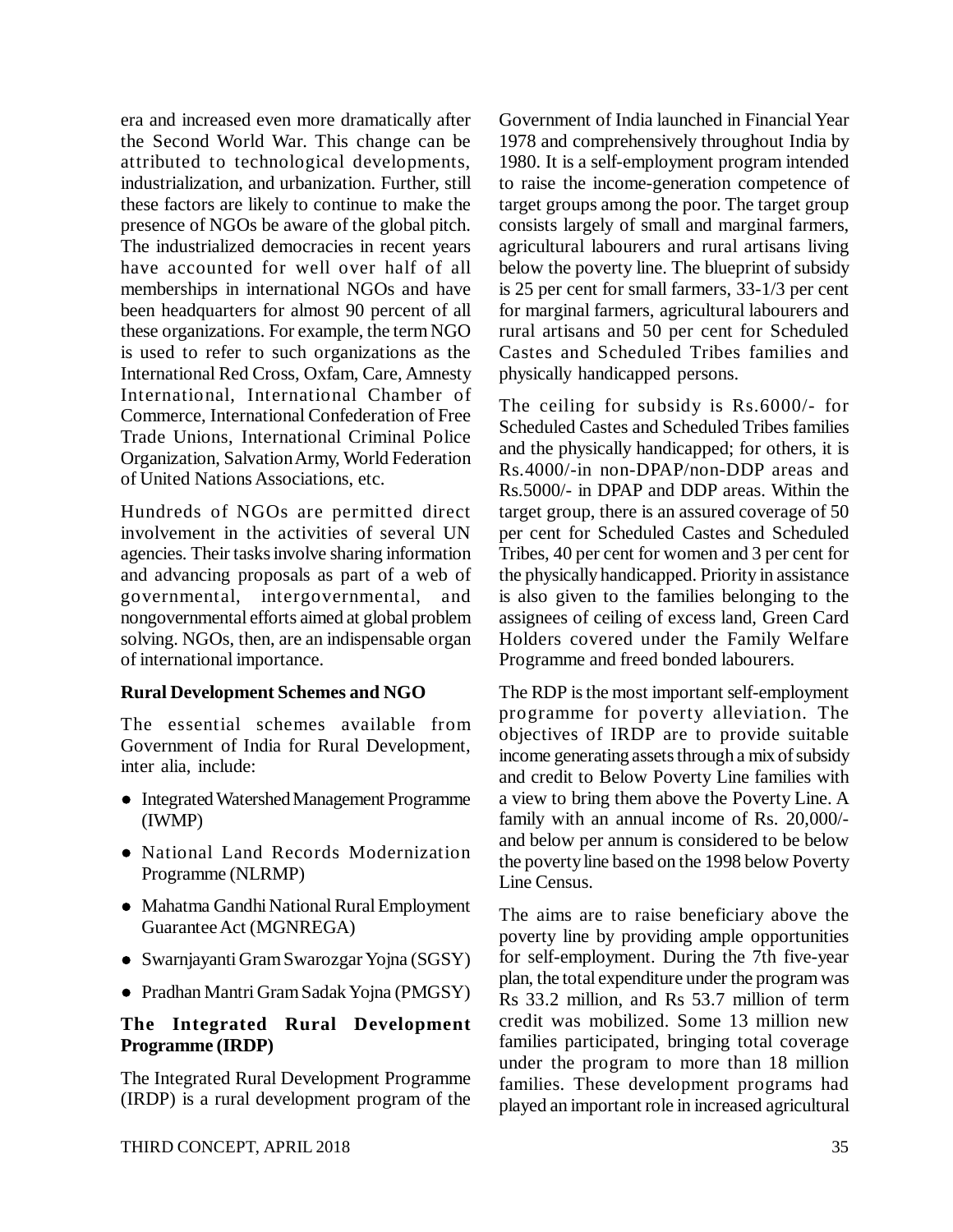production by educating farmers and providing them with financial and other inputs to increase yields.

The objective of IRDP is to make possible identified rural poor families to cross the poverty line as long as fruitful assets and inputs are provided to the target groups. The assets which could be in primary, secondary or tertiary sector are provided through financial assistance in the form of subsidy by the government and term credit highly developed by financial institutions. The program is applied in all the blocks in the country as a centrally-sponsored scheme funded on 50:50 basis by the Centre and State. The Scheme is amalgamated with another Scheme named Swarnajayanti Gram Swarozgar Yojana (SGSY) since April 1, 1999.

The Government runs its large-scale rural development schemes mainly through the Ministry of Rural Development, National Bank for Agriculture and Rural Development (NABARD), and Khadi and Village Industries Commission (KVIC). Besides, some self-governing bodies like District Rural Development Agency (DRDA), National Institute of Rural Development (NIRD), National Rural Roads Development Agency (NRRDA) etc., also play the assigned roles.

# **Agriculture-Connected Programs**

The abundant activities can be undertaken under agriculture sector. The jobs and projects like distributing planting materials, cattle, poultry, safe drinking water for animals.

### **Health Programmes For Human and Non-Human Beings**

As works like pit drainage, housing, conception of smokeless environment, good drinking water for animals and human beings, regular health checkup camps etc. will get better the health conditions of the human and non-human beings.

# **Society Development Programs**

The society development programs like adopting villages for development, ethical support during flood and famine period, supply of food and drinking water during drought, common well, training programs for the rural youths, housing projects, repair and renovation of houses etc., will make rural people happy by meeting their basic requirements. The vital program like training programs for the rural poor will hold the youths from rural mass migration. Even this type of training program may also be extended for the rural women, so that we can expect selfsustenance among the community.

# **Human Resource Growth Programs**

The individuality development programs, proficiency development programs, educational programs, integrated development projects etc., fall under this category.

# **Operative Industrial Promotion**

The significant problem in the present context is availability of the market for the products of rural enterprises. Therefore, an NGO has a direct link with the government for marketing of the goods. Apart from this, NGO can also go for imparting training to the rural youths in fabrication works, wood works, beedi rolling, agarbathi manufacturing, printing press etc.

# **Government Support**

The government (central, state or local) support at all level is predictable for rural development. NGOs alone cannot do miracles overnight. Therefore, the government should watch and ward the working of NGOs at phase-wise manner. Thus, the fund or whatever may be directly should move to the beneficiaries. The NGOs should be accountable for the funds.

# **Some Observations on NGO'S**

- A few NGOs have been operating without proper direction, organizational development, good management practices and specific mission.
- It is also experienced from the existing literature that some NGOs are lacking in the areas like decision-making for right kind of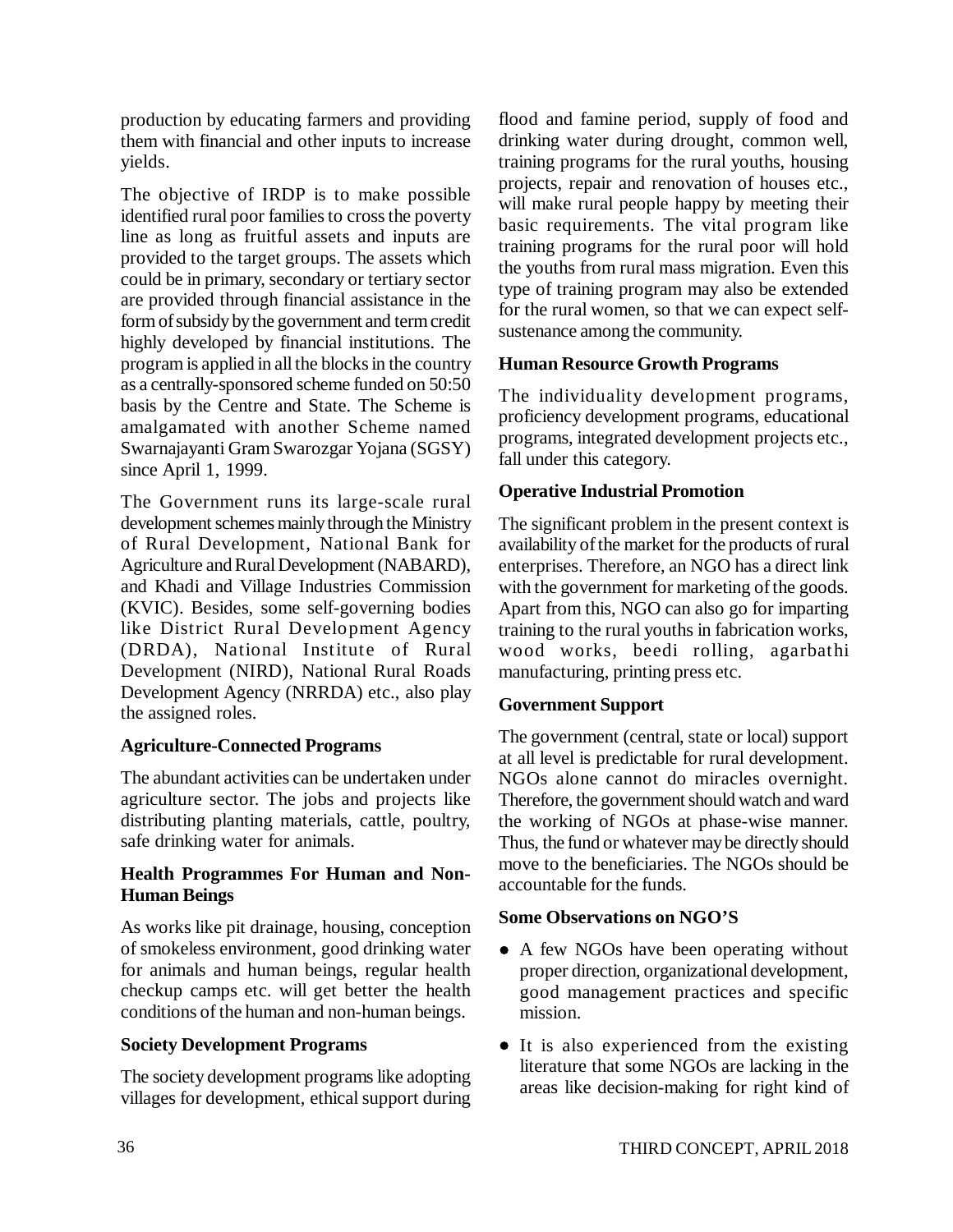developmental intervention, managing socioeconomic change and attaining sustainability,

• There is a direct correlation between the donor funding and the continuation of the projects undertaken by NGOs in rural areas.

# **Suggestions**

- The following suggestions and policy implications have been made for the further improvement in the working of NGOs.
- A diminutive term training programme for strengthening the managerial capabilities of NGOs will go a long way in improving their performance and effectiveness significantly.
- The overdependence of NGOs on funding agencies and the syndrome of dependency should be reduced by involving the government directly in funding activities.
- Donor agencies should also take active initiative in selecting the funding projects and even selecting of NGOs too.
- The donor agencies should go for surveying the viable projects for NGOs and the needs of the people.

# **Conclusion**

The NGO is urbanized, all set to face the new challenges like shortage of funds, stoppage of funds, it would be complicated for them to sustain. Rural Telangana continues to suffer from lack of employment and self-employment opportunities owing to its narrow economic base. In the recent past, substantial success has been achieved in uplifting rural poor through entrepreneurship

development approach which focuses on selectively utilizing local talent, appropriately developing them through training involvement and linking them with relevant business opportunities. EDI execute Rural Entrepreneurship Development (RED) Approach, in collaboration with NGOs by training their development workers. One of the major hurdles faced in the process is non-availability of obligatory and timely financial support to trained entrepreneurs. It was, therefore, felt that the desired achievement rate could not be achieved in REDPs notwithstanding best possible training inputs, because of non-availability of resources from banks to the trainees.

# **References**

- 1. Gurumoorthy, T. R. (2000). "Self Help Groups Empower Rural Women", Kurukshetra, Vol.48, No.5, February, pp. 36- 39.
- 2. Narasimhan, Sakuntala. (1999). "Empowering Women: An alternative Strategies from Rural India", New Delhi, Sage Publications.
- 3. Rao, Vasudeva D. and A.P. Rao. (2000). "Swaskti Bank Of the community, By the Community, For the Community", Social Welfare, August, Pp.pp.3-12.
- 4. Sinha, Kalpana. (2000). Empowerment of Women in South Asia, AMDISA and SAARC. Hyderabad.
- 5. Ministry of Panchayati Raj Rural Development, Telangana.

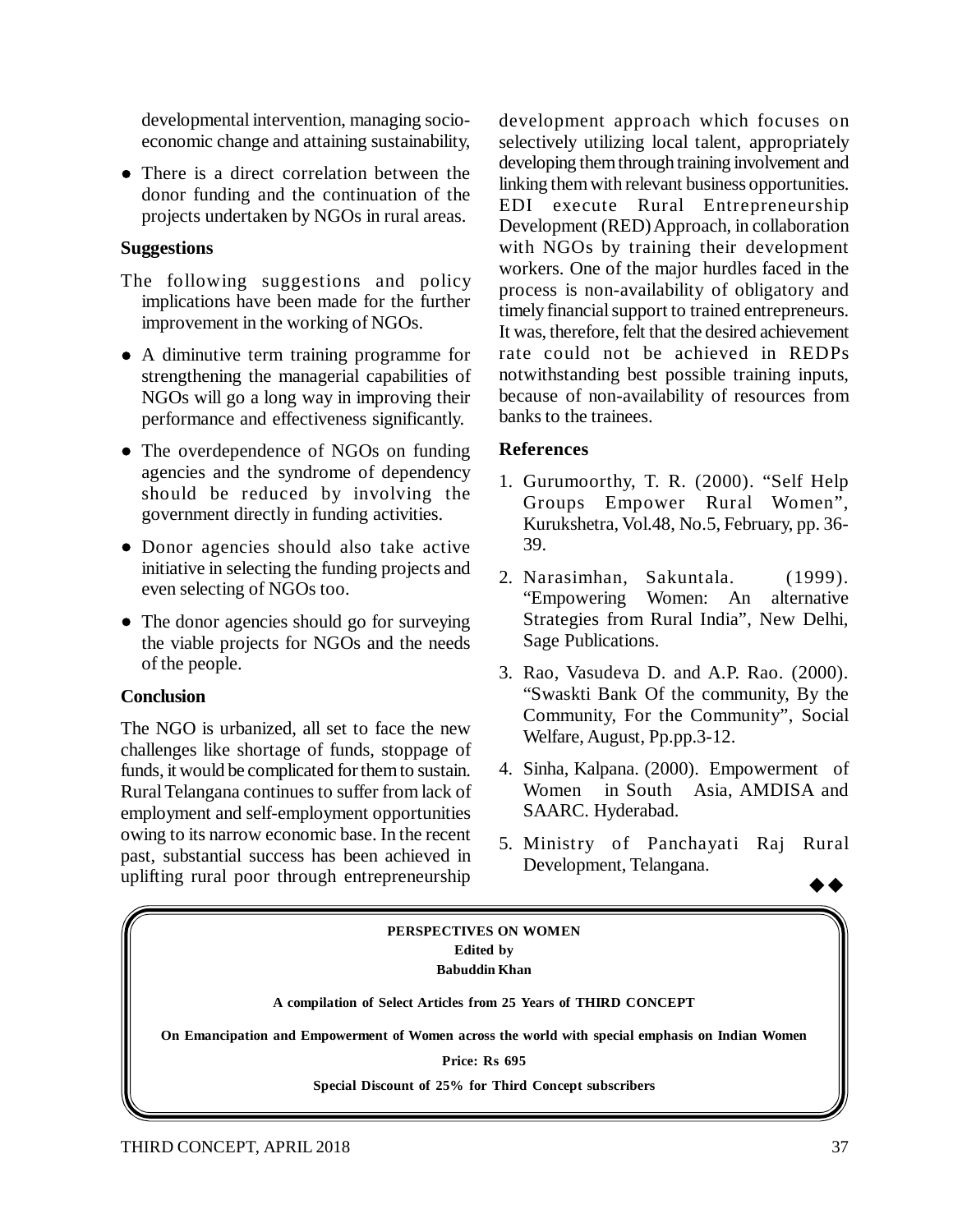# **Prison conditions in North-East India**

Keshabananda Borah\*

[*The prime objective of prison is the correction of an individual who had committed a crime and send him back to the very same society and it is also a part of the criminal justice system of every nation. But crime in our society is going in a cyclical way 'Crime-Prison-Bail-Crime-Prison-Bail-Crime'. The condition of Indian prisons for long was deplorable and disorganized. Overcrowding, undertrial prisoners, lack of adequate drinking water, health and sanitation facilities, clothing and bedding, lack of staff, absence of women jail wardens etc., are some of the common problems in the jails of India. But with the changing concept of punishment, under modern correctional philosophy, complete deprivation of prisoners' rights has become unrealistic.]*

 $\int_{\frac{1}{2}}^{\frac{1}{2}}$ t is now legally accepted that prisoner continues to enjoy some rights, even during imprisonment. The second jail reform committee in 1862 expressed concern for the insanitary conditions of the Indian prisoners which resulted into death of several prisoners due to illness and disease. While talking about punishment in India no uniform civil code is followed. In spite of these, prisoners in India are treated with hatred and there is no updating of jail manuals in most of the states in India.

Imprisonment also has some ill effect. Many instances are found where the main family earner is imprisoned then the entire family is pushed into grim poverty. Imprisonment disrupts social cohesion and family relation. It creates mental trauma among prisoners and ultimately they generally try to commit suicide or to seek opportunity to run away from the jail. The Prison statistics in 2015 mention that in single year 1,584 prisoners were dead in all over India and among them 77 had committed suicide, 1469 died of natural disease, 11 died by murder and 7 deaths occurred due to assault by outside element. As per NCRB, (2015) data, number of different complaints received from the NHRC and SHRC is 268. It is also seen from the statistics that 89 prisoners fled from the jail in 2015. It is pertinent to mention that 187 number of incidence of clashes/ group clashes occurred during 2015 in India.<sup>1</sup>

According to Human Rights Watch report published on 19 December 2016, nearly 600 people died in

Indian police custody from 2009-15.2 The NCRB crimes' statistics state that despite having been convicted and being jailed for three times, there are several criminals who are showing that they do not mind going back to the jail. This only shows that correctional service in prisons across the country is not enough to bring about a change in the behaviour of prisoners.

In India, 37, 90,812 people were arrested out of which 34, 94,966 were new offenders. Among the old offenders, 2, 34,896 had served a prison sentence once, 47,844 went to jail at least twice and 12,930 were convicted more than thrice. Over all, the percentage of recidivist3 is 7.8 in 2014 when compared to the crime statistics for 2013, when the percentage of recidivist was 7.2.2 Under such circumstances there is urgent need of prison reforms in India. In fact, father of nation, M.K. Gandhi once remarked, all criminals should be treated as patients and jails should be hospitals admitting this class of patients for treatment and cure.

In case of the North-Eastern states in India, the condition of prisons and prisoners is uniformly deplorable. They are mostly housed in makeshift temporary buildings without proper security arrangements. There have been a number of attempts, quite a few of them successful, at jail breaking. All the hard work that goes into the arrest of an extremist comes to naught when the insurgents are so crowded that all types of prisoners are put together in these temporary structures.

<sup>\*</sup> Asst. Prof., Dept of Pol. Sc., Barnagar College, Barpeta, Assam.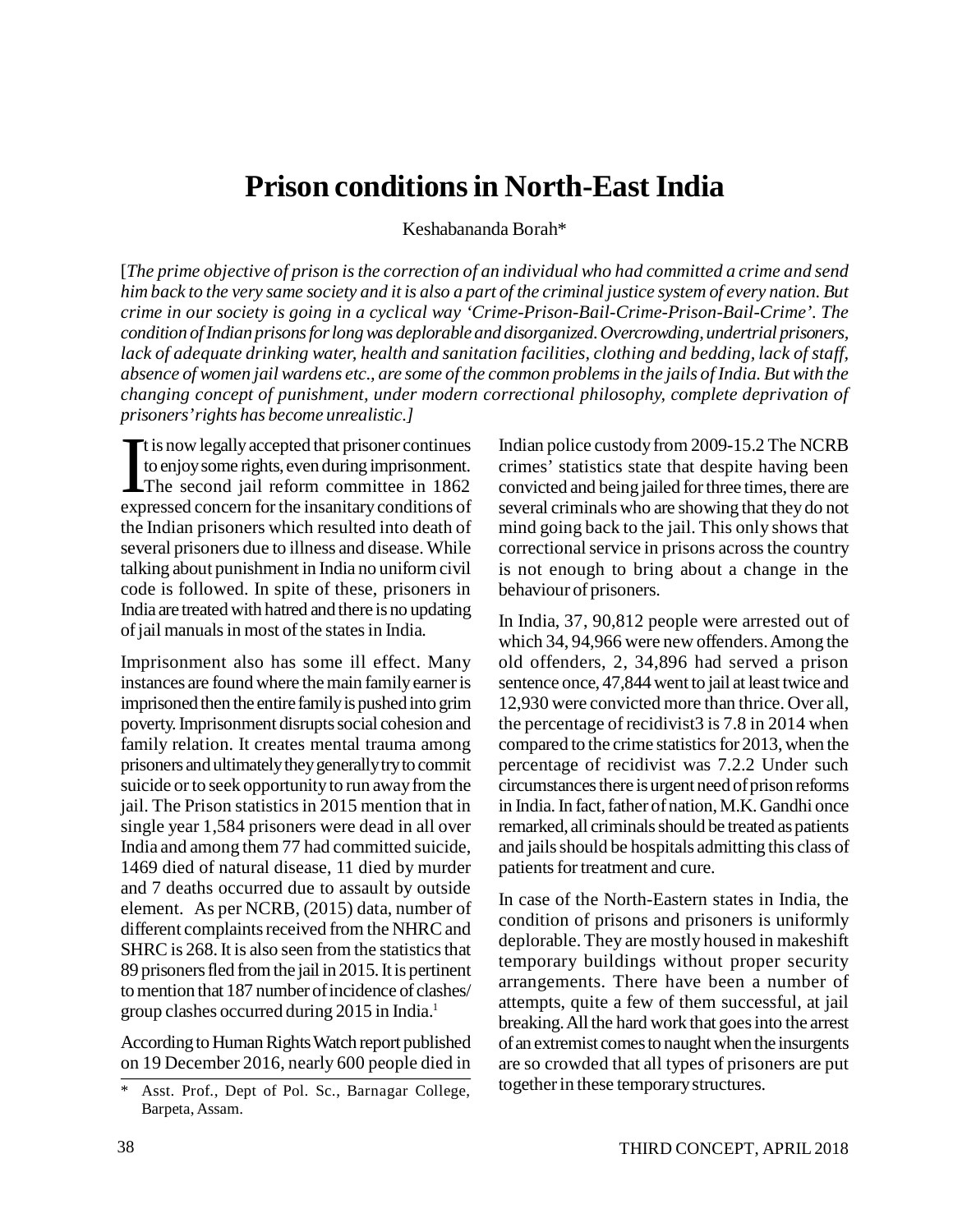The dangerous criminals are getting mixed up with the ordinary criminals. The security arrangements need to be tightened. Some of the jails are being used to propagate the extremist philosophy and have become source of recruitment for the insurgents. Proper jail buildings should be constructed without proper delay.

It is quite natural that in every state there are different categories of prisoners. They may be undertrial, convicted, women, juvenile and civil prisoners. The Jail Act of 1894 clearly mentions that concerned states should arrange adequate jail building to each class of prisoners. But if one looks at the availability of all these types of jails in all the eight North-Eastern states of India then a dark picture brings to light.

#### **Lack of adequate jails**

#### **Table-1.1**

#### **State wise distribution of different types of jails in the North-Eastern states of India at the end of 2015.**

| SL.<br>No.     | <b>States</b>            | Central<br>Jail | District<br>Jail | Sub-<br>Jail   | Women<br>Jail | Borstal   Open<br>School Jail |                | Special<br>Jail | Others   Total   |                |
|----------------|--------------------------|-----------------|------------------|----------------|---------------|-------------------------------|----------------|-----------------|------------------|----------------|
|                | Assam                    | 6               | 22               | л.             | $\Omega$      | $\boldsymbol{0}$              |                |                 | $\theta$         | 31             |
| $\overline{2}$ | <b>Arunachal Pradesh</b> | $\theta$        | $\overline{2}$   | $\overline{0}$ | $\theta$      | $\overline{0}$                | $\overline{0}$ | 0               | $\theta$         | 2              |
| 3              | Manipur                  | $\bigcap$       | 0                | $\overline{0}$ | 0             | $\overline{0}$                | $\overline{0}$ | 0               | $\left( \right)$ | $\overline{2}$ |
| 4              | Meghalaya                |                 | 4                | $\theta$       | $\theta$      | $\overline{0}$                | $\overline{0}$ | 0               | 0                |                |
| 5              | Mizoram                  |                 | 6                | $\overline{0}$ | $\theta$      | $\boldsymbol{0}$              | $\overline{0}$ | 0               | 0                |                |
| 6              | Nagaland                 |                 | 10               | $\overline{0}$ | $\Omega$      | 0                             | $\theta$       | 0               | $\Omega$         | 11             |
|                | Sikkim                   |                 |                  | $\Omega$       | $\theta$      | $\overline{0}$                | $\theta$       | 0               | 0                | $\overline{2}$ |
| 8              | Tripura                  |                 | $\mathfrak{D}$   | $\theta$       |               | 0                             | $\theta$       |                 |                  |                |

Source: ncrb.nic.in

Due to the absence of sufficient number of jails, prisoners in North-East India are living in a deplorable condition. Data shows that there is no Women Jail and Borstal jail in all the eight North-Eastern states of India. As a matter of fact, both women and minor juveniles are kept within the same jail where convicted and undertrial prisoners are also housed. In Arunachal Pradesh there is only two

district jails, therefore prisoners are usually sent to the jails in Assam. Likewise, in Manipur and Sikkim, there are only two jails. The table  $(1.1)$  also shows that except in Assam, there is no sub-jail in the other states.

Table 2.1 Capacity of Jails, Inmate Population and Occupancy Rate at the end of 2015

| SL.            | <b>States</b>            |      | Available Capacity |       | <b>Inmate Population</b> |        |       | Occupancy Rate $(in %)$ |                |       |
|----------------|--------------------------|------|--------------------|-------|--------------------------|--------|-------|-------------------------|----------------|-------|
| No.            |                          | Male | Female             | Total | Male                     | Female | Total | Male                    | Female   Total |       |
|                | Assam                    | 7706 | 586                | 8292  | 8780                     | 317    | 9097  | 113.9                   | 54.1           | 109.7 |
| $\overline{2}$ | <b>Arunachal Pradesh</b> | 7984 | 899                | 8883  | 7481                     | 416    | 7897  | 93.7                    | 46.3           | 88.9  |
| 3              | Manipur                  | 860  | 110                | 970   | 611                      | 40     | 651   | 71                      | 36.4           | 67.1  |
| 4              | Meghalaya                | 485  | 45                 | 530   | 935                      | 8      | 943   | 192.8                   | 17.8           | 177.9 |
| 5              | Mizoram                  | 1126 | 185                | 1311  | 1151                     | 93     | 1244  | 102.2                   | 50.3           | 94.9  |
| 6              | Nagaland                 | 1290 | 160                | 1450  | 481                      | 9      | 490   | 37.3                    | 5.6            | 33.8  |
| ⇁              | Sikkim                   | 206  | 47                 | 253   | 238                      | 13     | 251   | 115.5                   | 27.7           | 99.2  |
| 8              | Tripura                  | 2051 | 122                | 2173  | 997                      | 42     | 1039  | 48.6                    | 34.4           | 47.8  |

Source: ncrb.nic.in Occupancy rate means the number of inmates accommodated in a jail against an authorized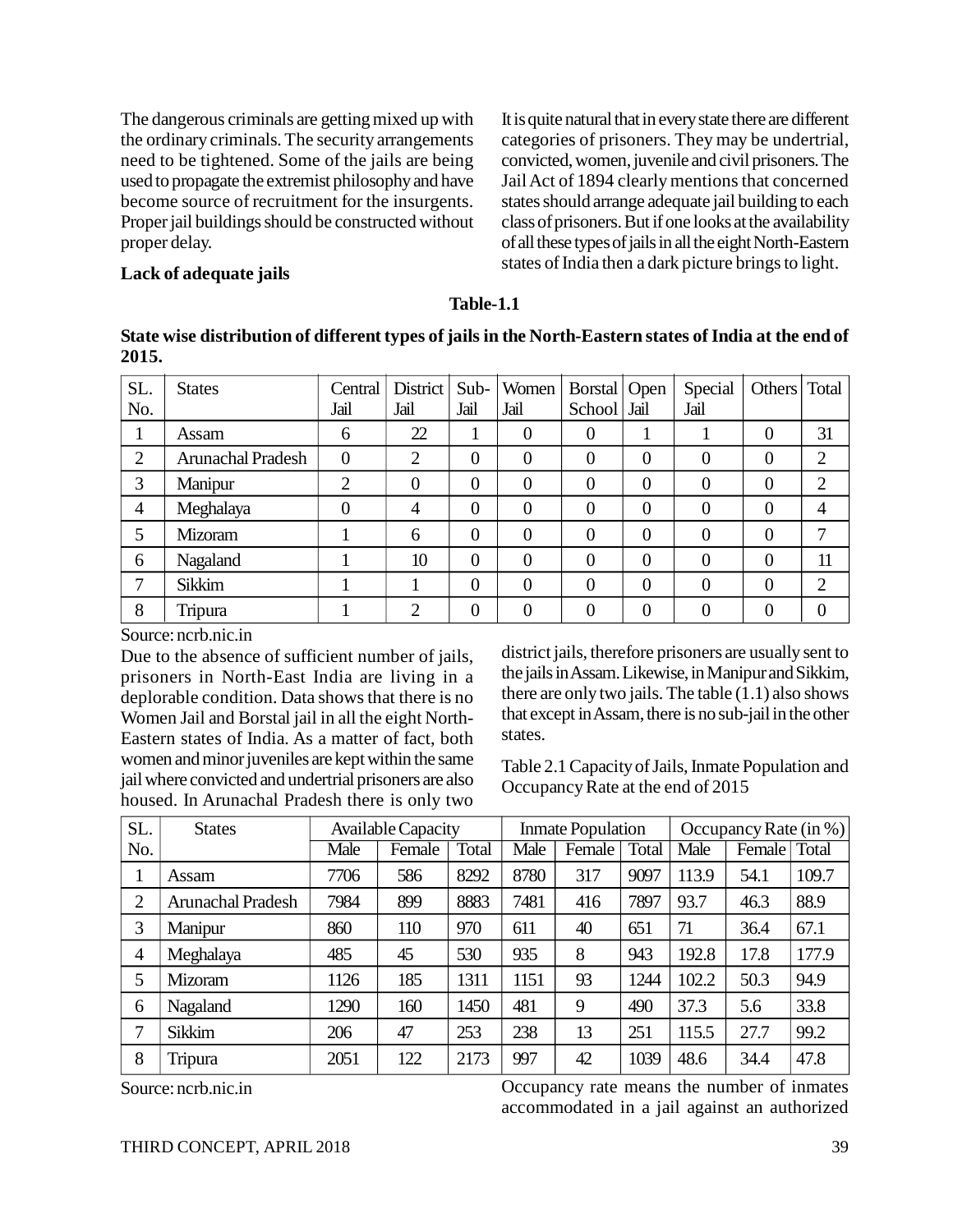capacity of 100 inmates. If the occupancy rate is more than 100 percent, then the bureau considers it overcrowding. The table (2.1) shows the available capacity, inmate population and occupancy rate of different prisons in eight North-Eastern states of India. The table highlights that the occupancy rate in Meghalaya (177.9) and Assam (109.7) is too high in comparison to other states. It also reflects two underlying problems- overcrowding and undertrials that generally enhance the occupancy rate in two states.

Data also show that though the occupancy rate in Arunachal Pradesh, Manipur, Mizoram, Nagaland, Sikkim and Tripura is low but in some states the proportion of male inmates is higher than the actual prison capacity. For instance, in Mizoram, the authorized capacity of male inmates is 1126 but 1151 inmates are there. Likewise, in Assam registered capacity is 7706 but 8780 inmates are living there, in Tripura registered capacity of male prisoners is 2051 but 2173 inmates were living there as on the end of 2015.

| SL.            | <b>States</b>            | Central        | District       | Sub-           | Women    | Borstal        | Open           | Special  | Others           | Total |
|----------------|--------------------------|----------------|----------------|----------------|----------|----------------|----------------|----------|------------------|-------|
| No.            |                          | Jail           | Jail           | Jail           | Jail     | School         | Jail           | Jail     |                  |       |
|                | Assam                    | 2167           | 3314           | 56             | $\theta$ | $\theta$       | $\theta$       | 164      | $\Omega$         | 5696  |
| $\overline{2}$ | <b>Arunachal Pradesh</b> | $\overline{0}$ | 136            | $\theta$       | $\theta$ | $\overline{0}$ | $\overline{0}$ | $\theta$ | $\boldsymbol{0}$ | 136   |
| 3              | Manipur                  | 533            | $\overline{0}$ | $\theta$       | $\theta$ | $\overline{0}$ | $\overline{0}$ | $\theta$ | $\theta$         | 533   |
| $\overline{4}$ | Meghalaya                | $\overline{0}$ | 862            | $\theta$       | $\theta$ | $\overline{0}$ | $\overline{0}$ | $\theta$ | $\theta$         | 862   |
| 5              | Mizoram                  | 277            | 331            | $\overline{0}$ | $\Omega$ | $\overline{0}$ | $\overline{0}$ | $\theta$ | $\boldsymbol{0}$ | 608   |
| 6              | Nagaland                 | 83             | 307            | $\overline{0}$ | $\Omega$ | $\theta$       | $\overline{0}$ | $\Omega$ | $\theta$         | 390   |
|                | <b>Sikkim</b>            | 69             | 71             | $\overline{0}$ | $\Omega$ | $\overline{0}$ | $\overline{0}$ | $\Omega$ | $\theta$         | 140   |
| 8              | Tripura                  | 202            | 54             | 202            | $\theta$ | $\overline{0}$ | $\overline{0}$ |          | $\theta$         | 458   |

**Table 3.1 Distribution of Undertrial Prisoners in different jails at the end of 2015**

Source: ncrb.nic.in

The table (3.1) shows the number of existing undertrial prisoners in different states in North-East India. It highlights that Assam (5696) has the highest number of undertrial prisoners, followed by Meghalaya (862) at end of 2015. The undertrial prisoners create a number of problems in jail like overcrowding, lack of adequate clothing and bedding, healthcare facilities, sanitation facilities, drinking water facilities etc.

The Prison Statistics Report-2015 published by National Crime Record Bureau (NCRB) mentions overcrowding as 'one of the biggest problems faced by prison inmates.' It results in poor hygiene and lack of sleep among other problems. It is essential that they should be given reasonable space and facilities keeping in view with the human rights of the prisoners.<sup>4</sup>

According to the report, two-thirds of the prisoners are undertrials that constitute sixty-seven percent of the total prison population in Indian jails. Three states from the North-East also had a high proportion of undertrials: Meghalaya (91.4 percent), Manipur (81.9 percent) and Nagaland (79.6 percent).

| SL.<br>No. | <b>State</b>         | Agriculture   Carpentry   Canning   Tailoring   Weaving |    |     |    |    | Making   Hand<br>of soap | -loom            | Others Total |     |
|------------|----------------------|---------------------------------------------------------|----|-----|----|----|--------------------------|------------------|--------------|-----|
|            | Assam                |                                                         |    | 123 | 59 | 77 |                          | 0                | .39          | 402 |
|            | Arunachal<br>Pradesh | 25                                                      |    |     |    | 0  |                          | $\left( \right)$ | 30           | 55  |
|            | Manipur              |                                                         |    |     | 15 |    | 15                       | $\theta$         | 27           | 57  |
|            | Meghalaya            | 0                                                       | 34 |     |    | 0  |                          | 0                | 0            | 34  |

**Table 4.1 Number of prison inmates imparted Training under different vocations during 2015.**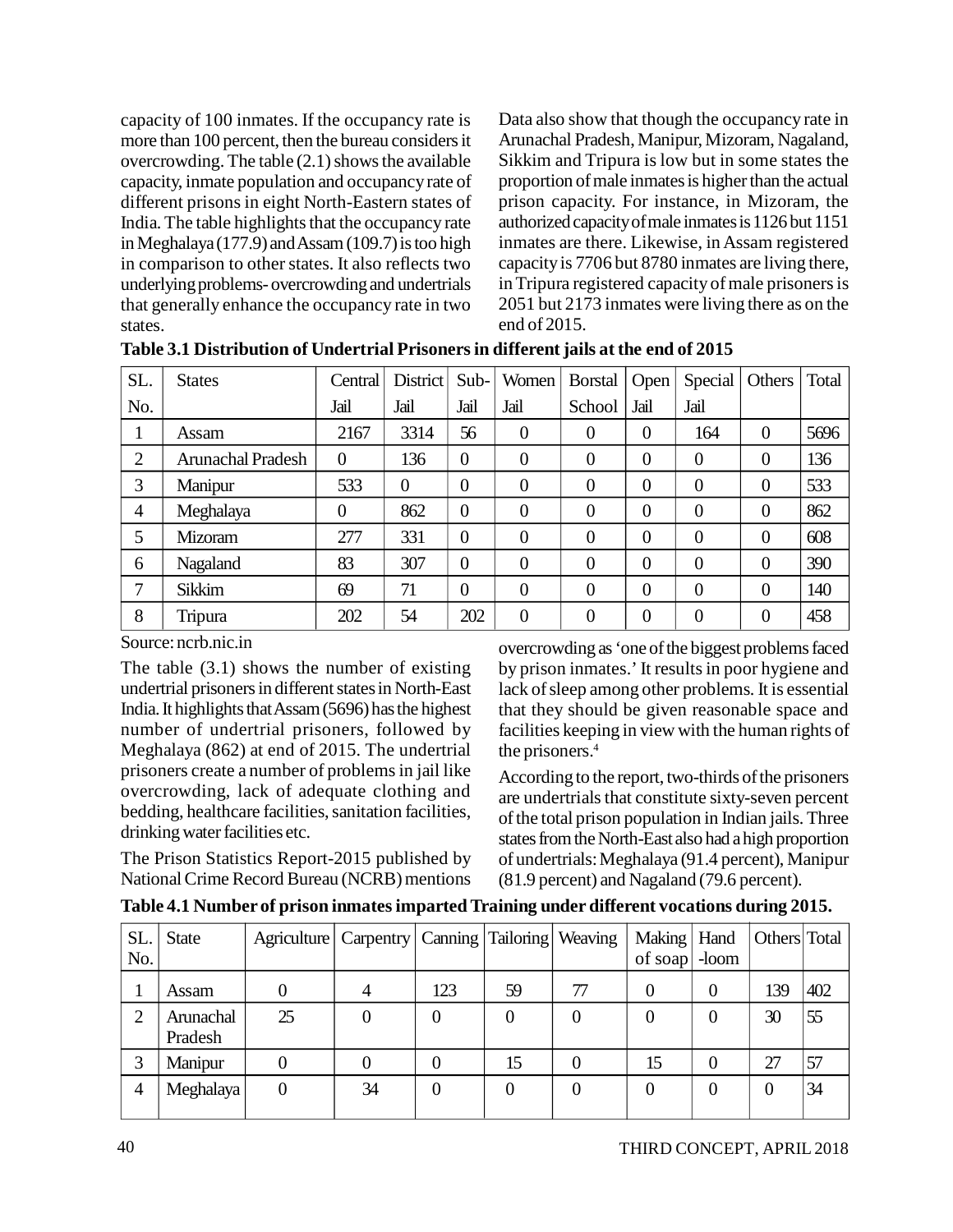| ັ              | Mizoram       |     | 45             |          |           |                  | ⊥୰ | ΙV      | $\overline{\phantom{m}}$<br>ں ر |
|----------------|---------------|-----|----------------|----------|-----------|------------------|----|---------|---------------------------------|
| 0              | Nagaland      |     |                |          |           |                  |    |         | πu                              |
| $\overline{ }$ | <b>Sikkim</b> | ⊥J  | $\overline{ }$ | ററ<br>20 |           |                  |    | 30      | رر                              |
| Ω<br>o         | Tripura       | 138 |                | 34       | ⌒ 1<br>JІ | $\Delta r$<br>ΔU |    | ~<br>∠⊥ | 244                             |

Source: ncrb.nic.in

The education and vocational training and work programme is important for the overall development of prisoners. By changing their outlook, habits, the total perspective of life, modeling their character and behaviour, removing depressing thoughts; education and vocational training helps in proper reintegration of prisoners into society. Training through vocational means fosters unity, solidarity and creativity of prisoners as well. Vocational training for prisoner is also necessary because after released from prison they will lead to an independent and dignified life.

Data reveals that in case of the North-Eastern states, Assam (402) is leading in exercising vocational training programme followed by Tripura (244) and Mizoram (75) which is not enough. If the objective of punishment is reformation and rehabilitation then government must take up this issue with sincerely and honestly.

| SL.No.         | State/UT                 |            | No. of prisoners benefitted by |        |          |
|----------------|--------------------------|------------|--------------------------------|--------|----------|
|                |                          | Elementary | Adult                          | Higher | Computer |
| (1)            | (2)                      | (3)        | (4)                            | (5)    | (6)      |
| $\overline{2}$ | Assam                    | 471        | 295                            | 16     | 34       |
| 3              | <b>Arunachal Pradesh</b> |            |                                |        |          |
| 4              | Manipur                  |            |                                |        | 15       |
| 5              | Meghalaya                |            | 19                             |        |          |
| 6              | Mizoram                  |            | 30                             | 18     |          |
|                | Nagaland                 |            |                                |        |          |
| 8              | Sikkim                   |            | O                              |        |          |
| 9              | Tripura                  |            | 18                             | 3      |          |

Source: ncrb.nic.in

The table (5.1) highlights a dismal picture of providing education to jail inmates by the concerned governments of North-Eastern states. Moreover, it is surprising to say that in the states of Arunachal Pradesh, Sikkim and Nagaland no effort has been taken by respective state governments in providing education (from elementary to higher) to the jail inmates till now. While in Tripura only one prisoner is benefitted from getting elementary education. Only in Assam 471 prisoners are benefitted from elementary education and from adult education 295 prisoners are benefitted.

**6.1 Legal aid service and wages paid to the prisoners during the year 2015.**

| Sl.<br>No. | <b>State</b> | No of Prisoners<br>to whom financial<br>assistance is prov-<br>ided on release | No. of convicts<br>rehabilitated | No. of<br>prisoners<br>to whom<br>legal aid<br>provided | convicts | Wages paid per day to |           |
|------------|--------------|--------------------------------------------------------------------------------|----------------------------------|---------------------------------------------------------|----------|-----------------------|-----------|
|            |              |                                                                                |                                  |                                                         | Skilled  | Semi                  | Unskilled |
|            | Assam        |                                                                                |                                  | 1194                                                    | 75       |                       |           |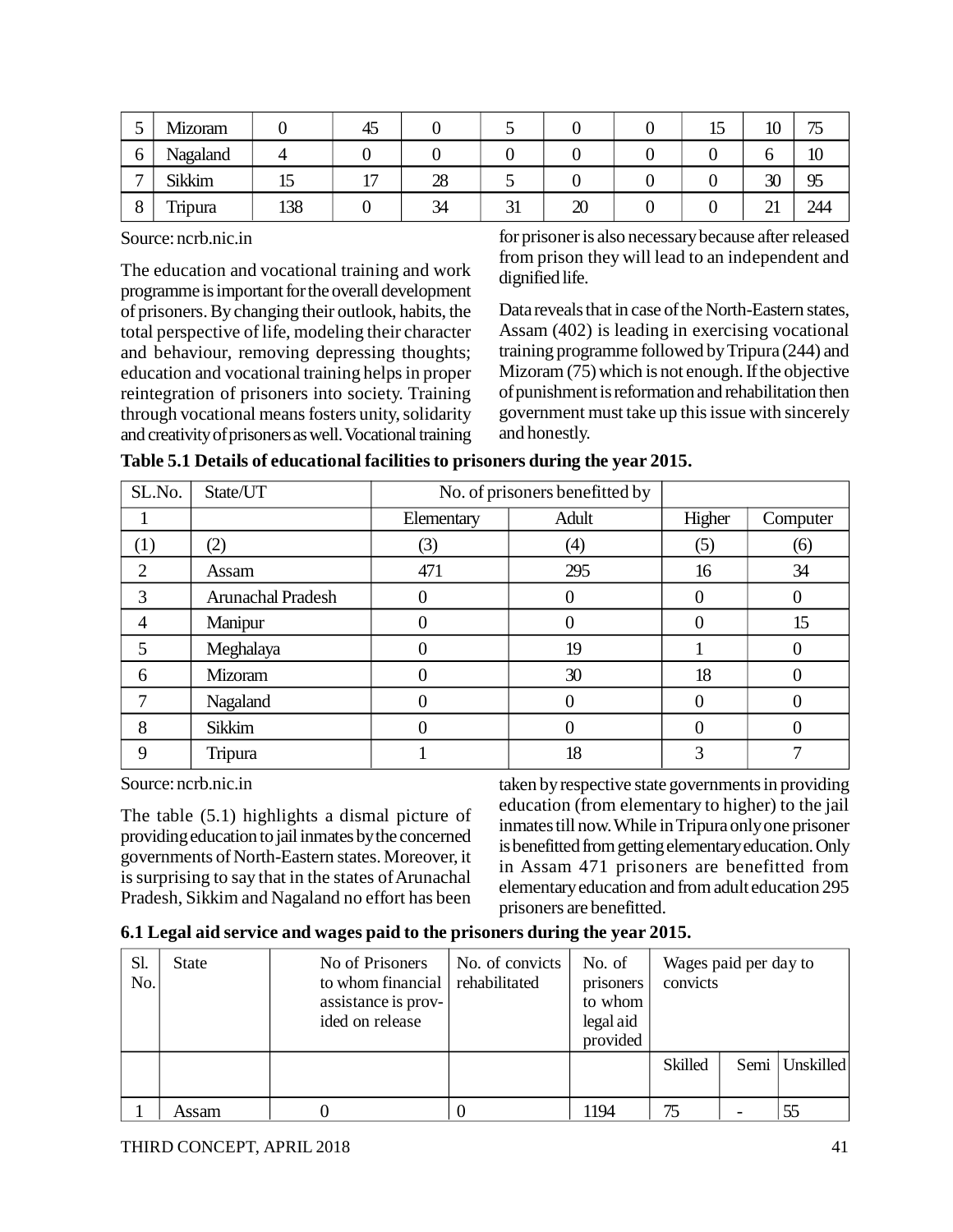|                | <b>Arunachal Pradesh</b> |     |    | 55  | 75  |     | 55  |
|----------------|--------------------------|-----|----|-----|-----|-----|-----|
| ⌒              | Manipur                  |     |    |     | 12  | 10  | 8   |
| $\overline{4}$ | Meghalaya                | 120 |    | 321 | 133 | 126 | 119 |
|                | Mizoram                  | 10  | 50 | 880 | 15  | 12  | 10  |
| 6              | Sikkim                   |     |    | 510 | 40  | 30  | 30  |
|                | Tripura                  |     |    | 158 | 33  | 28  | 24  |
| 8              | Nagaland                 |     |    | 35  | 135 | 125 | 115 |

Source: ncrb.nic.in

The success of jail administration depends on the rehabilitation and correction of prisoners; otherwise jail has no meaning but for merely providing imprisonment. In this connection, legal aid works as a legal panacea for providing justice to the aggrieved prisoners. The right to legal aid has much relevance in developing countries like India where more than half of the population lives in far flung villages steeped in poverty, destitution and illiteracy. The basic objective of legal aid is that the machinery of administration of justice should be easily accessible and should not be out of reach of those who have to resort to it for the enforcement of their legal rights. Thus, legal aid offers a challenge to a society to redress grievances of the poor. It also

| 7.1 Incidence of Recidivism at the end of 2015 |
|------------------------------------------------|
|------------------------------------------------|

reflects that the right to equality before law and equal protection of law under Article 14 will be unconstitutional if a person cannot secure the legal protection because he is poor.

 In Assam, only1194 prisoners achieved legal aid services; whereas in the state of Manipur only one prisoner achieved legal aid; followed by the state of Nagaland 35 and Arunachal Pradesh 55.

In case of wages paid per day to convicts, the data reveals that Manipur, Mizoram and Tripura are providing only a minimum wage to skilled, semiskilled and unskilled prisoners. In Manipur only 12 rupees to skilled, 10 rupees to semi-skilled and 8 rupees is provided to unskilled prisoners. Only in the state of Assam 75 rupees is awarded to skilled and 55 rupees is provided to unskilled prisoners.

| SL. No.        | <b>State</b>      | No. of convicts<br>admitted during the year | No. of Habitual<br>offenders | % Share of habitual<br>offenders to convicts<br>admitted |
|----------------|-------------------|---------------------------------------------|------------------------------|----------------------------------------------------------|
|                | Assam             | 2410                                        | 20                           | 0.8                                                      |
| $\overline{2}$ | Arunachal Pradesh | 29                                          | 0                            | 0.0                                                      |
| 3              | Manipur           | 17                                          |                              | 5.9                                                      |
| 4              | Meghalaya         | 49                                          | 0                            | 0.0                                                      |
| 5              | Mizoram           | 1302                                        | 188                          | 14.4                                                     |
| 6              | Sikkim            | 81                                          | 10                           | 12.3                                                     |
|                | Tripura           | 1545                                        | 27                           | 1.7                                                      |
| 8              | Nagaland          | 115                                         | 9                            | 7.8                                                      |

Source: [www.ncrb.nic.in](http://www.ncrb.nic.in)

 As per the NCRB report (2014) the overall rate of recidivism in India is 7.8 % but in case of northeastern states of Mizoram, Sikkim and Nagaland crossed the average rate of recidivism. But it is a good sign that in some states the recidivism rate is decreasing gradually. In Arunachal Pradesh and Meghalaya, it is 0% followed by Assam 0.8% and Tripura 1.7%.

Need for forward looking strategies for prison reform in North-East India

The statistical analysis mentioned above brings to light the true picture of jails and conditions of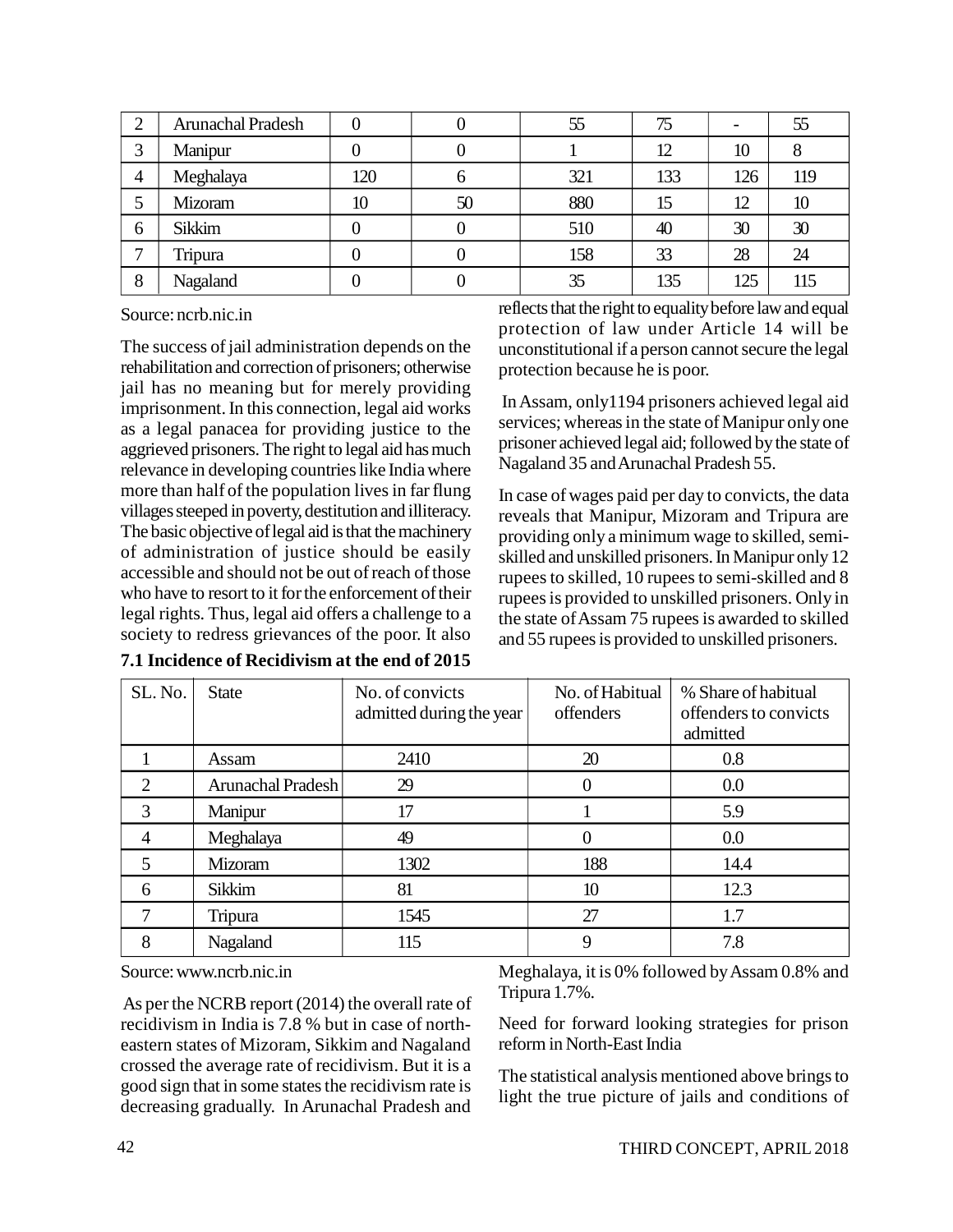inmates in North-Eastern states of India. Lack of sufficient support for legal aid, rise of recidivism rate, inadequate wages for skilled, semi-skilled and unskilled prison labours, lack of logistical support, poor exercise of vocational and general education in the jail, lack of financial assistance to prisoners after released from jail, following up of old Prison act, increase number of undertrials, absence of women and Borstal jail etc. pose a serious threat to the proper reformation of prisoners.

To cope up with these deficiencies prevalent jails, government of each North Eastern state should adopt holistic measure on the account of the fact that according to the Constitution of India, subject of prisons falls under state list under the seventh scheduled of the Constitution. Following suggestions can help improve the conditions in these jails: Firstly, to improve the living conditions of prisoners, government of respective states should sanction adequate budget for prisons. Secondly, to improve the health of the inmates, inspection by the medical officer should take place frequently. It will be a positive approach if government appoints a permanent psychiatrist in each jail.

Thirdly, to reduce the recidivism rate, general and vocational education should be imparted to the prisoners. By getting general education the inmates will make sense of worth living and vocational education will enable them a dignified life after being released from jail. In North-Eastern states of India, the recidivism rate is comparatively high than the other states, because once released from jail after long-term imprisonment they face acute poverty and therefore find jail a safe haven for their livelihood security hence involve in further crime. Fourthly, the jail manual of each state should be updated on the lines of Western countries; for instance, in Grendon Prison in U.K facilities for music, art, counseling, meditation, home visits and participation of NGO etc., are provided, which are generally found missing in the jails of North-Eastern states.

Likewise, in some states in India; Andhra Pradesh and Maharashtra amended jail manual in 1979 whereas all the North Eastern in India are still following the age-old Jail Act of 1934. Fifthly, the parole system should be practiced frequently after thorough observation of prisoners' behaviour. It will help them to release the pent-up energies and will give opportunity of easy mingling in the society after released from jail. Sixthly, to reduce indiscriminate arrests, the police should avoid needless arrests and magistrates should avoid mechanical remand orders.

#### **Notes**

- 1. See Prison statistic in India-2015, published by National Crime Record Bureau.
- 2. The Indian Express, 19th December, 2016.
- 3. Recidivism- going back to committing crime repeatedly after once released from the jail.
- 4. The Hindu: 2016.

### **References**

- 1. Ahmed, Z (2016): "Jail reforms in India: A study of Indian jail reform committees", International Journal of Multidisciplinary Education and Research, Vol1, Issue3, p-2.
- 2. Arnold, David (1992): The colonial prison: power, knowledge and penology in nineteenth century India, Delhi.
- 3. Acharya, B.K (1958): Prisons, Calcutta, S.C Sarkar and Sons.
- 4. Bedi, Kiran (2014): It's always possible, Delhi, Sterling publication, Tenth edition.
- 5. Chandra, Kumkum (1983): The Indian Jail: A contemporary document, New Delhi, Vikas publishing house.
- 6. Donald R, Cressy (1961): The prison studies in institutional and organizational change, New York. Kelley, Jonna (1967): When the Gates Shut, Glasgow, University Press.
- 7. Manaworker, M.B (2006): Prison management problem and solutions. New Delhi, Kalpaz publication.
- 8. Morris, Norval. (1974).The future of imprisonment, University of Chicago press, Chicago, London, p.57.
- 9. Parthapan, P. (2015): Mahatma Gandhi on prison reforms. New Delhi, Partridge India. Sharma, K.S and Sharma, Usha (2005): Discovery of North-East India, Vol-I. New Delhi, Mittal publication.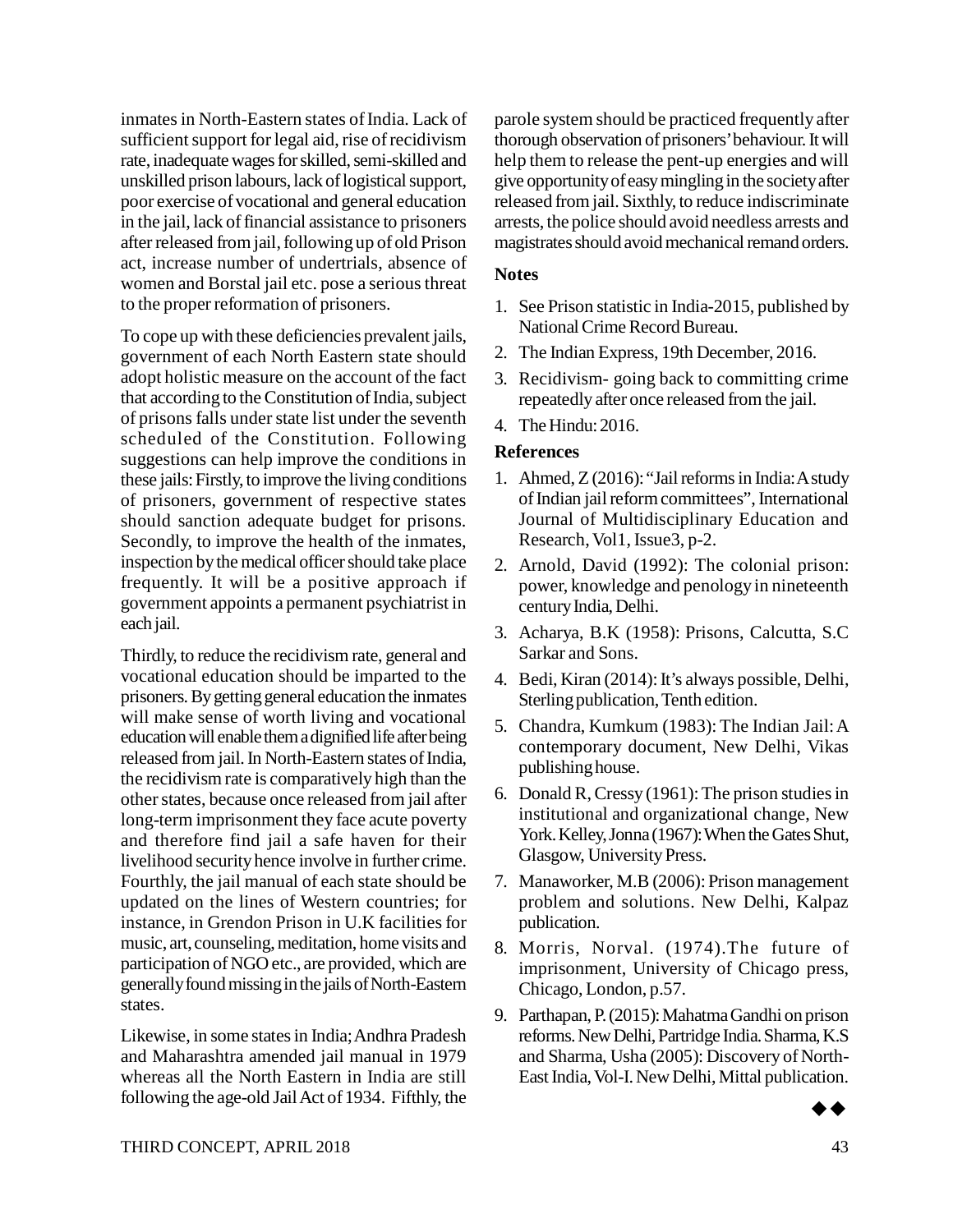# **Profiling AIADMK Dominance in Western Tamil Nadu**

M. Kannan\*

[*The resounding birth of All India Anna Dravida Munnetra Kazhagam (AIADMK) has been one of the major significant challenge in the limelight of Tamil Nadu politics because the party played an important role in the assembly elections as well as parliamentary elections. Interestingly, actor-turned-politician M.G. Ramachandran (MGR) and his charismatic image had reached center of attraction in Tamil Nadu politics and in many other states of India. In Andhra Pradesh, the actor-turned-politician N.T. Rama Rao become Chief Minister of the state. By this effect, till date many actors have joined the politics in India. An attempt is made in this article to appraise briefly the electoral performance of AIADMK in Tamil Nadu.]*

 $\prod_{\substack{\text{include}}}{\infty}$ amil Nadu has been divided in four zones such as Northern, Central, Western and Southern. The western Tamil Nadu was included with Coimbatore, Tiruppur, Erode, Nilgiri, Salem, Namakal, Dharmapuri, and Krishnagiri districts. Appropriately 55 constituencies existed in the Western zone; however, it was rearranged by the Election Commission in 2008 and the number of the constituencies increased to 57 and these constituencies are selected for the present study. The analysis takes into account last ten assembly elections contested by the AIADMK from the first general election in 1977 to last 2016 state assembly elections.

#### **Birth of AIADMK**

The Justice Party and the Dravidar Kazhagam are the forerunners of present-day Dravidian parties like the Dravida Munnetra Kazhagam (DMK) and the All India Anna Dravida Munnetra Kazhagam (AIADMK), which have ruled Tamil Nadu continuously since 1967.

In 1967 assembly elections in Tamil Nadu, Dravida Munnetra Kazhagam (DMK) came to power after 18 years of its formation, the party general secretary and founder, CN Annadurai became the Chief Minister of Tamil Nadu. In 1969, following the demise of CN Annadurai, who had died before the end of his term, the interim government was formed under chief ministership of M. Karunanidhi. In 1971 election, the DMK emerged victorious with big margin by winning 184 seats out of 234 and Dr. Kalaignar M. Karunanidhi became the chief minister for second time with vast majority. The opposition Swatantra Party lost much of its power and after the death of C. Rajagopalachari in 1972, the party lost its identity in Tamil Nadu.

The subsequent period witnessed many splits in the ruling DMK party. Following the removal of the then finance minister K.A Mathiazhagan from his post, another influential Dalit leader Sathyavani Muthu also left the party. The political feud between MGR and the party president Karunanidhi took place in 1972. MGR was eventually suspended from the General Council. Subsequently, the party's senior member V.R. Nedunchezhiyam also left the DMK.

At that political juncture, MGR had formed a new party in the name of Anna Dravida Munnetra Kazhagam (ADMK) on 17 October 1972. Later, MGR prefixed the All India (AI) tag to the party's name. The new party ADMK won the by-election at Dindigul constituency in 1973

On the other side, the Central government under the leadership of Indira Gandhi had announced national emergency in June 1975. This evoked mixed political reactions in Tamil Nadu. The newly formed the ADMK and his party leader MGR had developed close relationship with Congress and supported the emergency.<sup>2</sup> Following the death of the famous Indian National Congress (Organistion) leader Kamaraj in 1975, the Congress (O) lost its virtual identity and a large number of its members merged with Indira Congress.

In the political predicament, ruling Tamil Nadu government had highly condemned the emergency

<sup>\*</sup> Ph.D. Scholar, Dept of Pol. Sc., Govt Arts College (Autonomous), Coimbatore.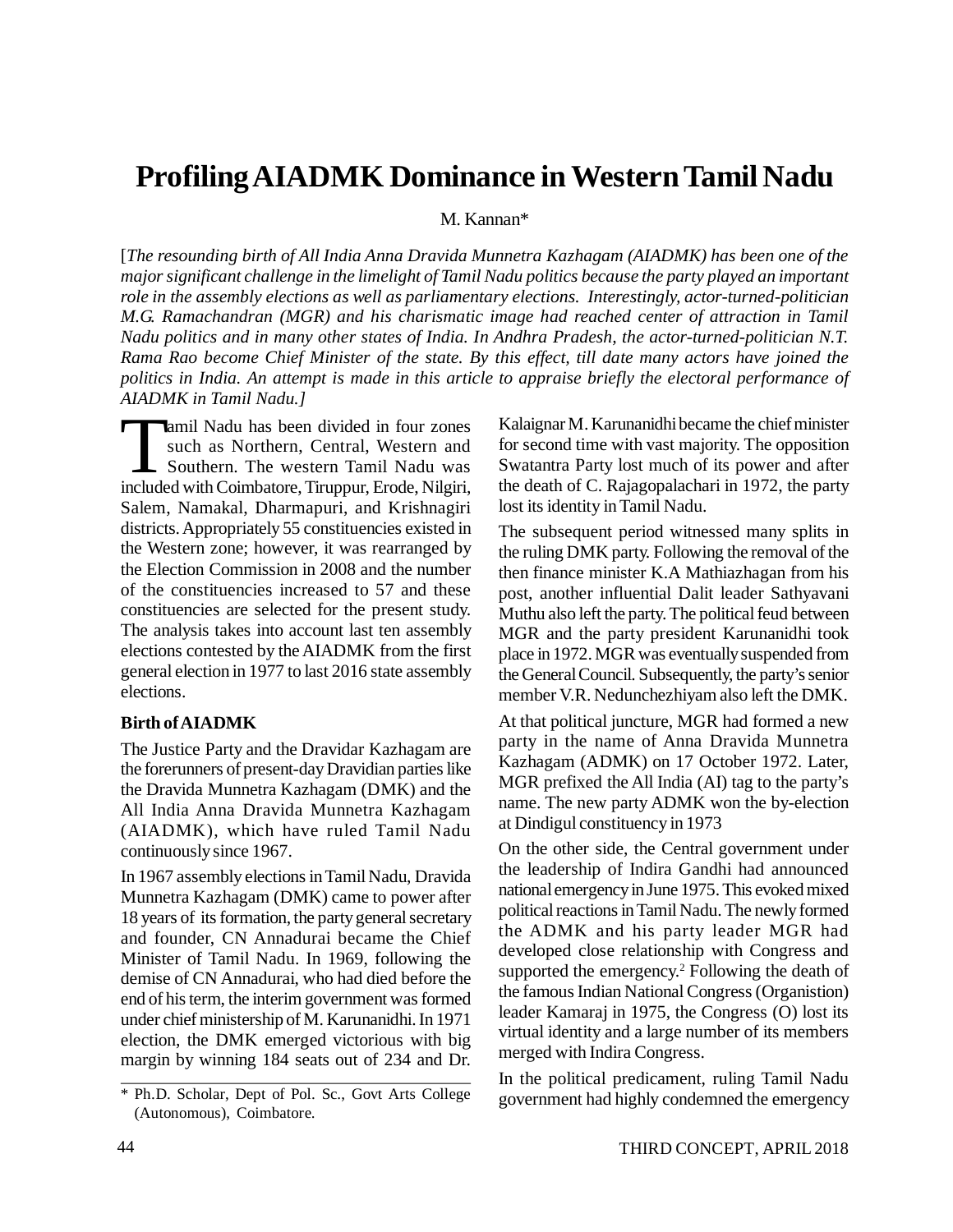actions of the Central government. DMK had not enforced the emergency regulation and censorship in Tamil Nadu as compared to other states. In this situation, the Central government got DMK government dismissed and imposed president rule in Tamil Nadu on 31 October 1976. The fresh assembly election was held on June 10, 1977.

#### **The sixth legislative assembly election -1977**

In this election, nine political parties contested statewide such as 4 National parties, 3 state parties, 2 unregistered parties and Independent candidates. The major political parties like ADMK in alliance with Communist Party of India (Marxist) (CPM) and Congress alliance with Communist Party of India (CPI). The other parties like DMK and Janata

Party contested this election separately. So, this election was touted as four-cornered contest.

The level of competitions in Western Tamil Nadu was between DMK, Janata Party and Congress alliance (INC-45+ CPI-10) and these parties were contesting all 55 constituencies, on the other hand, ADMK alliance (ADMK-49+ CPM-5) had contested only 54 except Gudalur constituency.

The assembly election was held on June 10, in 1977. ADMK won 130 seats, M. G. Ramachandran (MGR) a leading Tamil film actor, was sworn in as Chief Minister for the first time. The election result of Western Tamil Nadu, as shown in the table below, reveals that AIADMK won 32.90% of vote and 40 seats out of 49 contested.

| S.             | Party Name                                             |       |       |      | Tamil Nadu Legislative Assembly Elections |       |      |      |                               |      |               |
|----------------|--------------------------------------------------------|-------|-------|------|-------------------------------------------|-------|------|------|-------------------------------|------|---------------|
| No             |                                                        | 1977  | 1980  | 1984 | 1989                                      | 1991  | 1996 | 2001 | 2006                          | 2011 | 2016          |
| $\mathbf{1}$   | All India Anna Dravida<br>MunnetraKazhagam<br>(AIADMK) | 32.90 |       |      | 44.42 40.92 * 35.45                       | 52.08 |      |      | 26.71 37.77 33.32             |      | $40.17$ 47.61 |
| $\overline{2}$ | Dravida Munnetra Kazhagam<br>(DMK)                     | 21.72 |       |      | 18.81 26.97 27.76                         | 17.75 |      |      | 44.75 27.90 24.20 17.93 32.44 |      |               |
| 3              | <b>Indian National Congress</b><br>(INC)               | 17.17 | 22.17 |      | 15.54 18.58                               | 10.35 | 1.34 | 3.1  | 7.61                          | 8.14 | 7.00          |
| $\overline{4}$ | Communist Party of India<br>(CPI)                      | 2.75  | 3.76  | 3.60 | 1.52                                      | 1.74  | 3.42 | 1.49 | 1.55                          | 3.83 | 1.65          |
| 5              | Communist Party of India<br>(Marxist) (CPM)            | 2.90  | 1.71  | 2.58 | 5.22                                      | 4.20  | 1.46 | 1.22 | 3.40                          | 1.67 | 0.61          |
| 6              | Janata Party (JNP)                                     | 19.83 | 3.66  | 2,74 | 2.00                                      |       |      |      |                               |      |               |
| $\overline{7}$ | Janta Dal (JD)                                         |       |       |      |                                           | 2.29  |      |      |                               |      |               |
| 8              | Pattali Makkal Katchi (PMK)                            |       |       |      |                                           | 6.23  | 4.51 | 6.90 | 6.91                          | 5.50 | 0.82          |
| 9              | Bharatiya Janta Party (BJP)                            |       |       |      |                                           | 2.47  | 1.34 | 3.78 | 2.19                          | 2.42 | 3.37          |
| 10             | Marumalarchi Dravida<br>Munnetra Kazhagam(MDMK)        |       |       |      |                                           |       | 4.12 | 4.38 | 5.30                          |      | 0.42          |
| 11             | <b>Tamil Maanila Congress</b><br>(TMC)                 |       |       |      |                                           |       | 4.83 | 3.52 |                               |      | 0.48          |
| 12             | Desiya Murpokku Dravida<br>Kazhagam(DMDK)              |       |       |      |                                           |       |      | 9.63 | 8.54                          | 2.01 |               |
| 13             | Viduthalai Chiruthaigal Katch<br>(VCK)                 |       |       |      |                                           |       |      |      | 1.01                          | 1.12 | 0.65          |
| 14             | Puthiya Tamilagam (PT)                                 |       |       |      |                                           |       |      | 1.00 |                               |      |               |

Note: \* In the year of 1989 Election ADMK (JL) group won 25.00 % of vote and ADMK(JR) group won 10.45% of vote.

Source: Statistical Report –State Elections (from 1977 to 2016) Legislative Assembly of Tamil Nadu. - Election Commission of India.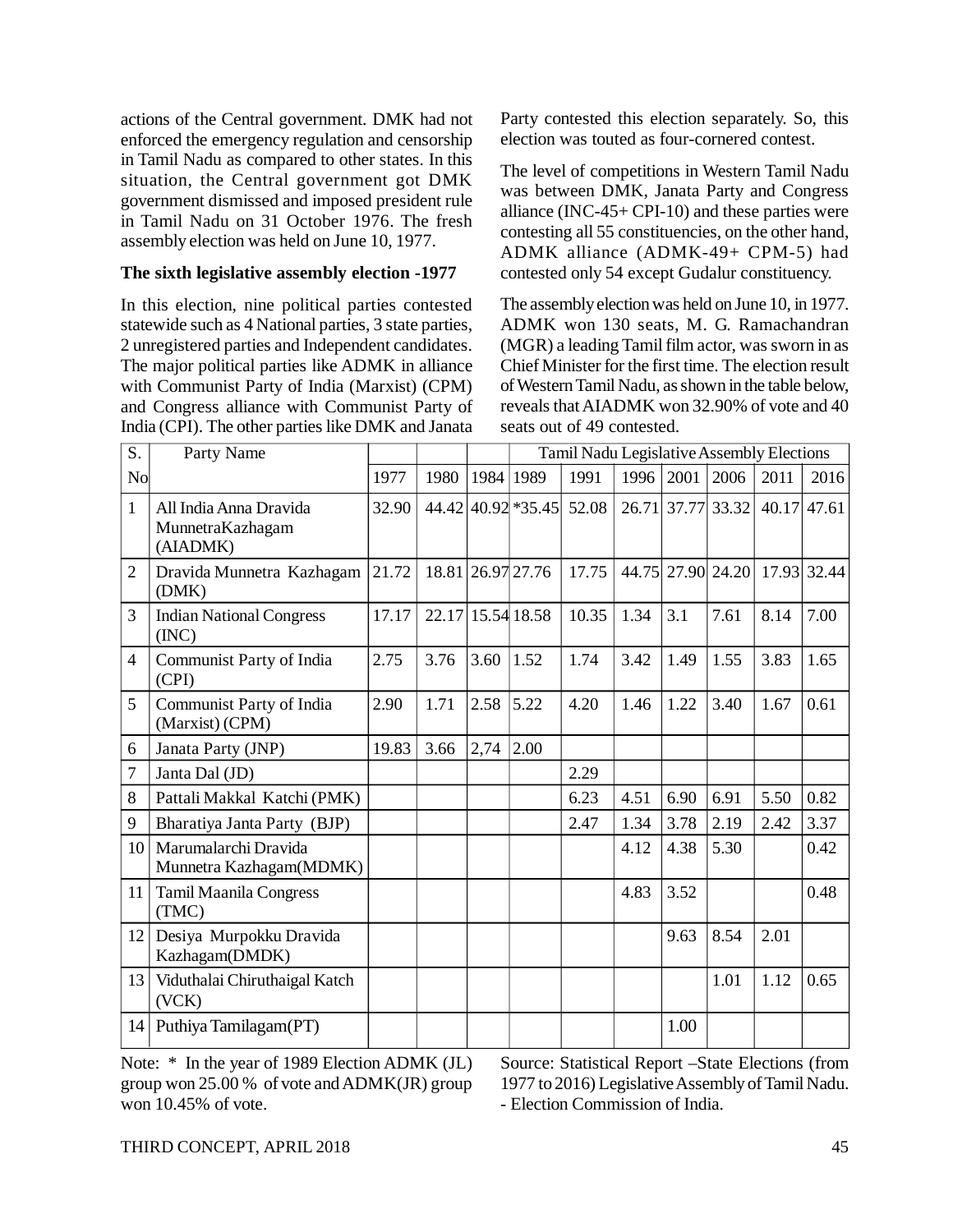#### **The seventh legislative assembly election -1980**

In the 1977 parliamentary election, Anna Dravida Munnetra Kazhagam continued alliance with Indira congress. But the alliances had faced huge loss because of 'emergency actions' and the people did not support this alliance.

New Prime Minister Morarji Desai formed government at the Centre to which MGR had extended unconditional support to Janata Party because of his election victory. More interestingly, he continued his strong support to Desai government till the end of 1979. After the downfall of the Janata government, fresh parliamentary elections were conducted in 1980. In these circumstance Dravida Munnetra Kazhagam struck alliance with INC (I). The opposition ADMK alliance with Janata party won only 2 seats in Tamil Nadu.

Prior to parliamentary elections, MGR had gradually lost people's faith. While taking this opportunity, DMK vehemently had forced the Central government to dismiss the Tamil Nadu government. In 1976, before the end of second year of the MGR's ministry, the assembly was dismissed by the Central government and fresh election was conducted on May 28, 1980.

In this election thirteen political parties contested statewide, such as 8 National parties, 3 state parties, 2 unregistered parties and Independent candidates. Major political parties ADMK had alliance with CPI, CPM, Congress (U) and Gandhi Kamaraj Congress. The DMK had alliance with Congress. Other smaller parties contested of their own.

In Western Tamil Nadu, the electoral competition was between DMK and ADMK that were major alliance themselves. Thus, parties contested high number of seats. Other parties contested only few constituencies. Congress had lost its independence status contested by having alliance with DMK with seat-sharing arrangement (INC-30+ DMK-24).

The assembly election was held on May 28, 1980 ADMK won 129 seats in the election and M. G. Ramachandran was sworn in as Chief Minister for the second time. The election result of Western Tamil Nadu, as clearly showed in the table, 44.42 % of voters polled in favour of the party this was higher than 11.52% of vote compared with last election. ADMK won 41 seats out of 45 contested in this region. This was terribly a landslide victory of the party.

#### **The eighth legislative assembly election -1984**

By the time second term of the ruling ADMK party came to an end, Indian political situation faced a serious crisis in the wake of the assassination of the then Prime Minister Indira Gandhi on 31 October 1984. The Congress party faced serious setback and elected a new leader, Indira's son Rajiv Gandhi as new president of Congress party. At the same time, Tamil Nadu chief minister MGR had been admitted in the US hospital for a treatment of kidney failure. In this situation leading opposition party DMK's president M. Karunadhi did not contest this election.

In this election eleven political parties contested in statewide, such as 5 National parties, 3 state parties, 3 unregistered parties and Independent candidates. Major political parties ADMK in alliance with Congress and Gandhi Kamaraj Party. DMK had alliance with CPI, CPM and Janata Party. And other political parties contested of their own.

The level of electoral competition in Western Tamil Nadu was between ADMK and DMK, with these two rival parties contesting equal number of seats. But ADMK alliance did not contest in Kaveripattinam constituency as well as enjoyed without opposing DMK alliance in Kapilamali, Palladam, Pongallur constituencies.

The assembly election for Tamil Nadu was held on December 24, 1984. MGR's illness turned into a sympathy wave in favor of the party and helped it win 132 seats. MGR was sworn in as Chief Minister, for the third time. The election results of Western Tamil Nadu, as shown in the table, revealed 40.92 % of votes polled in favor of the party. ADMK won 34 seats out of 38 contested. This was high level in comparison with DMK, which gained only 26.97%. of votes, including DMK alliance parties and its total parentage was less than that of ADMK.

#### **The ninth legislative Assembly Election 1989**

In 1987, Tamil Nadu Chief Minster and ADMK charismatic leader of MGR died before the end of his term. The interim government was formed under the Chief minstership of Janaki Ramachandran as first woman chief minister of Tamil Nadu. After MGR's death, the ruling ADMK party had split into two factions, one faction was led by MGR's wife Janaki Ramachandran and another faction was under the rein of actress-turned politician J. Jayalalitha.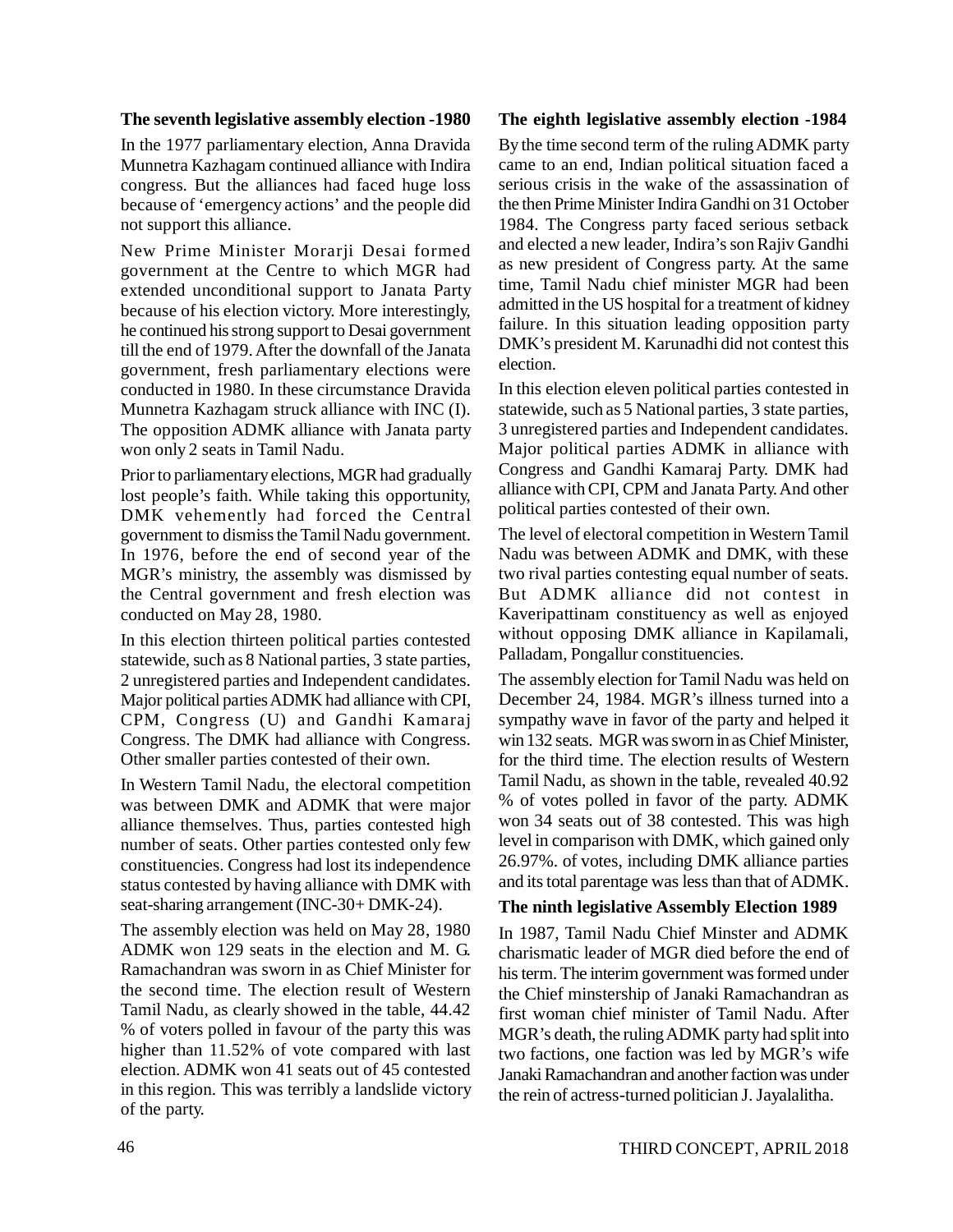The ADMK's factional conflict continued in assembly where the party consisted of 132 members including the speaker, out of which 97 members strongly supported Janaki faction and rest of the 33 members supported the Jayalalitha's group. In this situation, the interim government faced a vote of confidence in assembly.

Janaki government was dismissed and the president's rule was imposed in Tamil Nadu and fresh elections to the state assembly were scheduled to be held in January 1989. Both ADMK factions – Janaki ADMK (JR) and Jayalalitha ADMK (JL) had claimed to the party's 'two leaves' symbol before the Election Commission. But the Commission had refused to give 'two leaves' symbol to any one of them and allotted new symbols. The "cock" symbol was allotted to the Jayalalitha faction ADMK (JL) and "two doves" symbol to Janaki faction ADMK (JR).

On the other hand, the Congress central committee decided to have alliance with Jayalalitha's faction without consulting the Tamil Nadu unit leader and actor Sivaji Ganeshan. So, he quit his party because of its alliances with the Jayalalitha. And then he had formed a new party namely Thamizhaga Munnetra Munnani and it had allied with Janaki's faction. Eventually, the Congress also withdrew its decision and contested the elections alone. The ADMK Jayalalitha group made an alliance with CPI. The DMK had an alliance with Janata Dal and CPM.

In this election sixteen political parties like 5 national, 4 state, 7 unregistered parties and Independent candidates were contesting in state wide. Major four political alliances had formed such as ADMK (JL), ADMK (JR), Congress and DMK. So, this election was a four-cornered contest.

 The level of competitions was very high in Western Tamil Nadu. The major political parties contested high numbers of seats alone ADMK (JL)- 47, ADMK-(JR)- 45, DMK -43, and Congress -49. Most of the constituencies in the region faced full level four-cornered contest after 1977 elections.

The election was held on 21 January 1989. The turnout among registered voters was 69.69%. Dravida Munnetra Kazhagam (DMK) won 150 seats in the election and its leader M. Karunanidhi, became the Chief Minister after a gap of thirteen years. It was his third term in office.

The election results of Western Tamil Nadu, as shown in the table, revealed that the results were in favor of DMK after a gap of 13 years because the ADMK had split into two groups. But the ADMK (JL) group managed to gain 25% of votes and won 17 seats out of 47 it had contested. In this level of comparison with DMK the vote difference was only 2.76%. Even the ADMK (JR) group also gained 10.45% of vote in this election. The two groups of ADMK got 35.45% of vote in this region.

#### **The tenth legislative Assembly Election- 1991**

After that last election Janaki Ramachandran group had won over only two seats, so she decided to retire from politics. Under these circumstances, the ADMK factions were reunited under the leadership of Jayalalitha in 1989. Subsequently, the reunited party regained the popular "Two leaves" symbol and winning of the by-elections in two constituencies. The ADMK had allied with the Congress for the 1989 parliamentary elections and won 38 seats.

In due course, there erupted constitutional machinery breakdown in Tamil Nadu in the wake of Eelam People's Revolutionary Liberation Front (EPRLF) leader Bathmanaban's assassination by LTTE in Chennai. In these circumstances, the Central government made a decision to dismiss the DMK government, reportedly under the pressure of ADMK and Congress, because the then ruling minority government at the Centre was dependent on the outside support of Congress. Following the withdrawal of support by the Congress, the then Chandra Shekhar government fell on March 1991. The fresh elections were held simultaneously in both at the Center and in Tamil Nadu.

These assembly elections were contested by 31 political parties state wide, of which 8 were National parties, 7 state parties, 16 unregistered parties and Independent candidates. After MGR died the reunited ADMK contested assembly elections for first time. ADMK had only alliance with Congress. DMK had alliance with CPI, CPM and Thayaga Marumalarchi Kazhagam (TMK). The veneer castbased party Pattali Makkal Katchi (PMK) contested for the first time in these elections.

Unfortunately, in this election campaign the INC prime ministerial candidate Rajiv Gandhi was assassinated on 21 May 1991 in Tamil Nadu. With this political assassination, a massive sympathy wave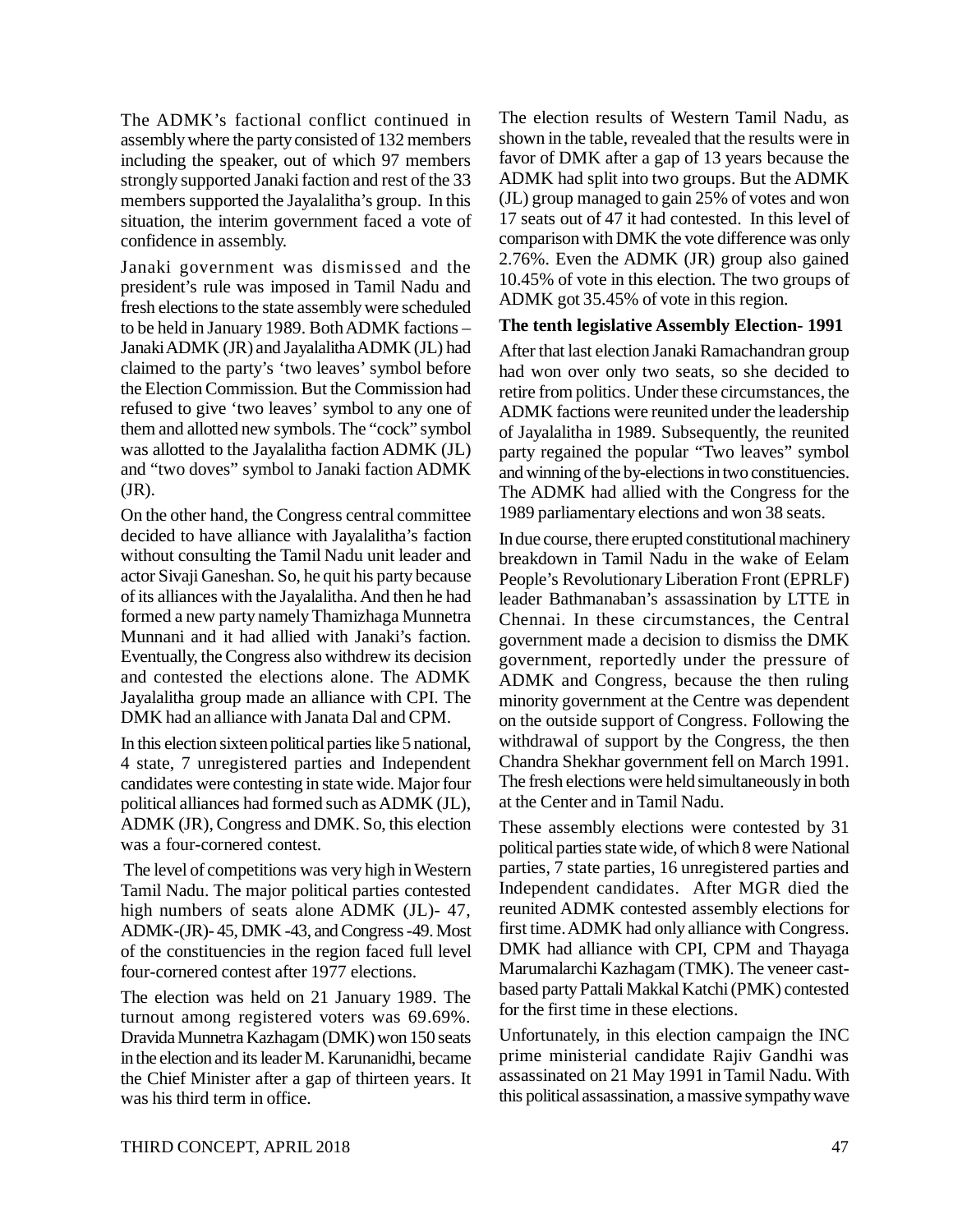percolated into the Congress- ADMK alliance and against the DMK.

In Western Tamil Nadu most of the constituencies had faced triangular competitions among DMK, ADMK and PMK. The parties contested high number of seats respectively DMK-37, ADMK-44, and PMK contested 51 seats because some of the constituencies in Dhamapuri, Salam districts cover under the vinniar belt.

The assembly election was held on 24 June 1991 simultaneously with the polling for the Parliamentary elections. The voter turnout was 63.92%. The ADMK won 165 seats in the election and its leader J. Jayalalitha became the chief minister. This was her first term in office. DMK won only 2 out of the 234 seats. Because the Rajiv Gandhi assassination sympathy wave was totally inclined towards the ADMK alliance.

The election result in western Tamil Nadu was more favorable towards ADMK and it won all contested seats and its share of votes polled stood at 52.08 % in high level and it had never happened in any elections even under MGR's leadership. Even the vinnear caste-based party like PMK could get only 6.23% of votes in this region.

### **The eleventh legislative Assembly Election - 1996**

The ruling ADMK government under the leadership of Jayasimha in its first term of office was faced with a series of corruption scandals. An extravagant public marriage for Jayasimha's foster son Sudhakaran all combined to project a bad image to her government.

On the other side, DMK suffered a major split in the party following the expulsion of senior member Vaiko in 1993. Vaiko had formed a new party the Marumalarchi Dravida Munnetra Kazhagam (MDMK)

Tamil Nadu Congress committee also faced party split. Because of party's Central committee had decided an alliance with Jayalalitha without considering the Moopanar, the then leader of the Tamil Nadu unit. Following this, Moopanar quit Congress and formed his new party in the name of Tamil Manila Congress (TMC) and got invaluable support from actor Rajnikanth. TMC made an alliance with DMK in this election.

In this election, 38 political parties contested state wide, of which 7 were national parties, 9 state parties, 22 unregistered parties and independent candidates. Major political parties like ADMK had alliance with Congress and DMK alliance with Congress's rival group TMC and CPI. Another DMK rival MDMK made new political alliance with CPM and Janata Dal. BJP and PMK also contested this election separately. Several small parties also contested this election, thereby making it another four-cornered contest.

The level of competitions in Western Tamil Nadu was high and major political parties contested large number of seats respectively DMK -45, ADMK-44, MDMK-41, BJP-34, PMK- 24.

The assembly election in Tamil Nadu was held on 2 May 1996 along with parliamentary elections. The turnout among registered voters was 66.95%. The Dravida Munnetra Kazhagam won 173 seats in the election and its leader M. Karunanidhi became the chief minister. This was his fourth term in office.

The result in Western Tamil Nadu was in favour of DMK, which won 42 seats out of 45 contested and secured 44.75% of voters polled. Even DMK's rival group MDMK had got 4.12% of votes in this region. ADMK had faced big loss and won only one seat against 44 it contested because of corruption allegations against this party. Even the chief minister Jayalalitha had lost her seat to DMK's candidate E. G. Sugavanam by a margin of 8,366 votes in the Bargur constituency.

#### **The twelfth legislative assembly election -2001**

In the 1999 parliamentary elections, Tamil Manila Congress came out from the DMK alliance because of ruling DMK having made close alliance with BJP in the parliamentary election. The TMC entered into an alliance with ADMK to contest this parliamentary election. By the similar reason, the Left party had strategically made alliance with Congress and ADMK.

In this election 48 political parties had contested state wide, of which 6 were national parties, 14 state parties, 28 unregistered parties and independent candidates. Major political parties formed political alliance like DMK allied with with BJP and pallar caste-based party Puthiya Tamilagam. ADMK had formed mega alliance with many parties like Congress, TMC, CPI, CPM and PMK. But in terms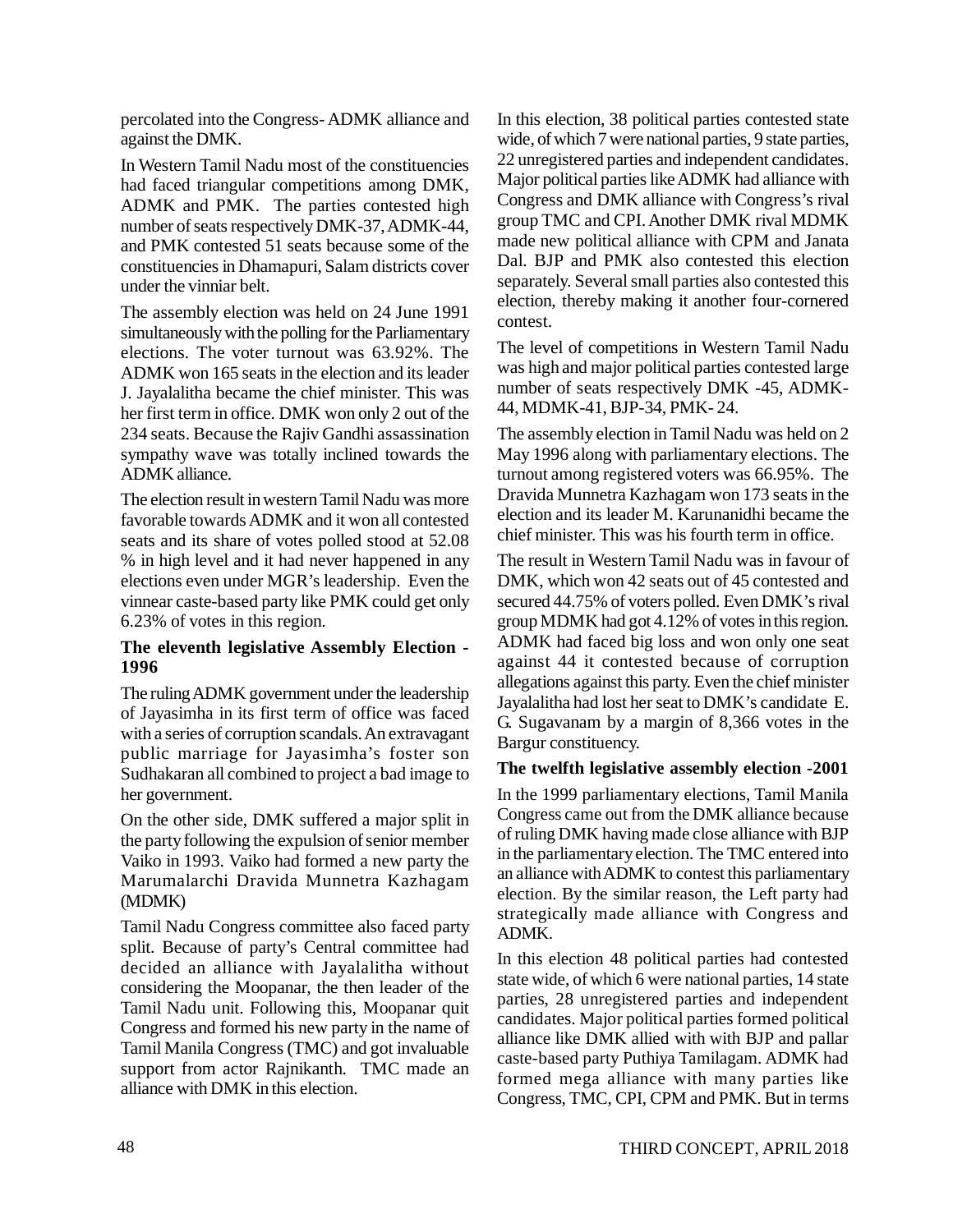of ADMK leader Jayalalitha linked up with the series of corruption allegation in her lost term, the Supreme Court said under Article 164 (1) read with (4) she was disqualified to contest in this election. Other smaller parties also had contested it alone like JD(S), MDMK etc.

The level of competitions in Western Tamil Nadu was at high pitch with major parties contesting high number of seats: MDMK -49, DMK-44, ADMK-35. So, the triangular competition was discernible in all western constituencies.

The assembly election was held on May 10, 2001. ADMK had won 132 seats in this election. Party leader J. Jayalalithaa was sworn in as Chief Minister, even though she could not legally run as MLA in this election. Therefore, she cleared up the charges against her and she could take up the mantle of Chief Minister officially, on March 2, 2002.

The result in Western Tamil Nadu was in favour of ADMK, which won all seats it had contested and secured 37.23% of votes polled as compared to DMK factions that had contested in 44 seats but won only one seat and managed to secure 27.90% votes. The DMK's rival group MDMK got 4.38% of votes and won a single seat in this region.

### **The thirteenth legislative assembly election - 2006**

In this election 36 political parties contested state wide, of which 6 were national parties, 13 state parties, 17 unregistered parties and independent candidates. Major political parties like ADMK and DMK formed political alliance. In terms of ADMK alliance with MDMK and Dalit political party Viduthali Cheruthikal Kachi. DMK had formed mega alliance with many parties like Congress, CPI, CPM and PMK. Other smaller parties contested alone. A new party in Tamil Nadu the Desiya Murpokku Dravida Kazhagam (DMDK) had been formed in September 2005 by actor turned politician Vijaykant. The DMDK was contesting for the first time in this election without any alliance.

The level of electoral competition in Western Tamil Nadu was high, especially between ADMK, DMK, DMDK, and BJP. All these parties had contested high number of seats: DMDK-55, BJP-51, ADMK-45, and DMK-30.

The assembly election of Tamil Nadu was held on May 8, 2006. The elections saw a record voter turnout of 70.70%, an 11% increase compared to

the last 2001 elections. The DMK-led front won the elections and its leader, M Karunanidhi was sworn in as Chief Minister. He served his fifth term. However, no party reached the simple majority of 117 of the 234 seats. DMK grabbed the highest number of seats 96 while ADMK won 61 seats. The Congress won 34 seats and it extended unconditionally support to its ally DMK thereby enabling it to form a minority government, which was the first in the state since the 1952 elections.

The result of western constituency witnessed DMK winning 21 seats out of 30 contested but got 24.20% of votes only gained, in comparison to ADMK winning 15 seats out of 45 contested and securing 33.32% votes polled in its favor and it managed to get 9.12% more votes than the DMK in this region. The DMDK had secured 9.63% of votes in this region. Nevertheless, the election results clearly showed the dominance of ADMK in this region.

#### **The fourteenth legislative assembly election - 2011**

A number of allegations involving huge scandals and rampant corruption proved instrumental in playing a crucial role in this election that was closely connected with incumbent DMK party. The union minister A. Raja and Rajya Sabha M.P. Kanimozhi both had been charged against 2G spectrum case.

This was to the greatest advantage to ADMK and added with the invaluable support of Vijaykanth's DMDK, Communists, Namthamilar Siman and Tamil Nadu Muslim Munnetra Kazhagam.

On the other side, DMK had joined hands with the Congress, Viduthalai siruthai, Indian Muslim League and Pattali Makkal Katchi party. In terms of discontentment about AIDMK, MDMK did not contest in this election.

In this election BJP led the third front comprising parties such as Subramanian Swamy's Janata Party, T.R. Pachamuthu's Indiya Jananayaka Katchi (IJK), John Pandian's Tamizhaga Munnetra Kazhagam, retired IAS officer, P. Sivakami's Samoooka Samathuva Padai, Tamil Nadu Vanigar Peravai and VOC Peravai also made alliance and contested more than 150 constituencies.

In this election, 49 political parties contested state wide, of which 5 were national parties, 11 state parties, 33 unregistered parties and independent candidates. A number of small political party had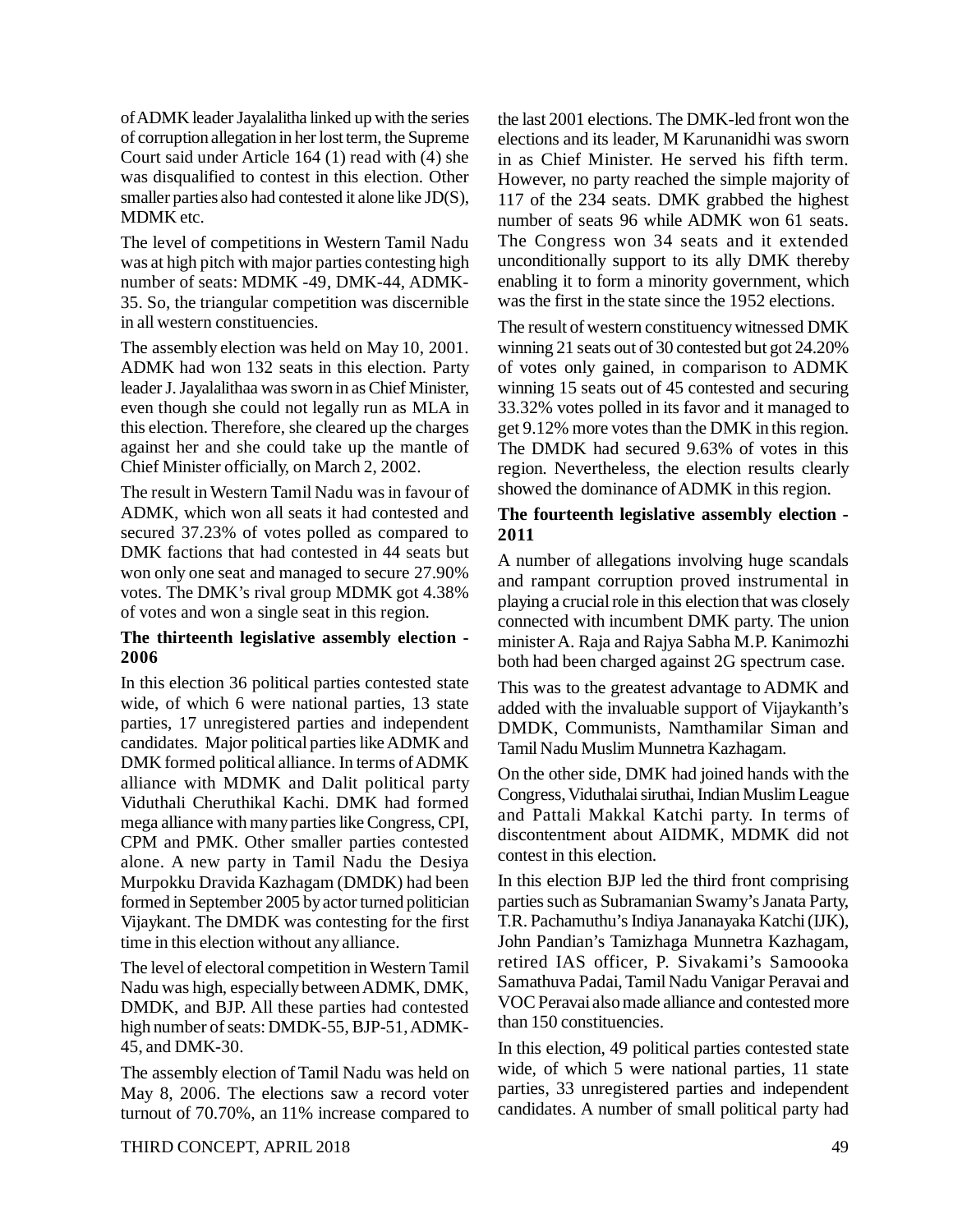also contested in this election. Particularly, in western Tamil Nadu, the Kongu Nadu Munnetra Kazhagam and Arundhathiyar Munnetra Kazhagam had also contested in this election. Other smaller parties contested of their own.

The level of competition in Western Tamil Nadu between DMK and ADMK alliances saw reduction in competition of at seats sharing in this region. ADMK contested in 39 seats, DMK -26 only and BJP contested in 56 constituencies. The Election Commission's rearrangement of constituencies in Tamil Nadu in year of 2008, had increased two constituencies (from 55 to 57) in Western Tamil Nadu.

The assembly election was held on 13 April 2011. 77.8% of the electorate voted in the election, the highest ever in the history of all elections conducted in Tamil Nadu surpassing 76.57% polled in 1967 election. ADMK party alone secured a massive majority by winning 150 seats and J. Jayalalithaa was sworn-in as the Chief Minister of Tamil Nadu for the third time. The spectrum scandal had paved way for the significant victory of ADMK

The election result of Western Tamil Nadu went in favour of ADMK that won all seats it had contested for third time in the region and secured 40.17% votes polled. This was high level of votes polled by ADMK as compared to DMK, which could gain only 17.93% of votes in this region despite its alliance with the caste-based party KNMK that also contested 7 seats.

### **Tamil Nadu Assembly Election Results in 2016**

Due to disproportionate asserts and rampant previous corruption cases on incumbent chief minister Jayalalitha, ADMK was faced with many challenges and problems. Jayalalitha's imprisonment and her conviction added to her political problems. The cumulative impact of these developments was inability of the ADMK to enter into alliance with big political parties. Subsequently with the political support of Sarathkumar, Thaniarasu, Karunash and Islamic group the ADMK had faced this election.

The DMK and Congress made alliance with Puthiya Tamilaham. It was for the first time in the annals of Tamil Nadu that Vijayakanth, Vaiko, CPI, CPM, GK. Vasan, Thirumavalavan had made an alliance in the name of 'People Welfare Alliance' without support of DMK and ADMK. On the other hand, BJP had contested this election with the tacit support of Indian Republic Party, Patchai Muthu's Indiya Jananayaka Katchi (IJK). Many small political party had contested separately in this election, especially the PMK.

In Western Tamil Nadu, a high level of electoral competitions in all constituencies was visible. Parties and party alliance also contested high number of seats: ADMK-57, PMK-57, Nam Thmizar- 56, BJP-46, DMK-44, DMDK-26 in this election.

The assembly election was held on 16 May 2016 for the 232 seats except Thanjavur and Aravakurichi constituencies. Voter turnout was 74.26%. ADMK under J. Jayalalithaa won 134 seats in the elections and became the first ruling party to be re-elected in Tamil Nadu since 1984.

Based on the favorable result, ADMK won 45 seats out of 57 it contested. Its share of votes polled was higher than the DMK.

### **Conclusion**

The Western region of Tamil Nadu has continued to witness highly level of support for ADMK, the party continued to win in first place with the exception of only one election in 1996. The table above shows as to how the people had given their support to the party. From 1977 the first election it contested, the party won 32.90 % percentage of votes, which in 1991 election increased to 52.08% percentage of vote polled in favors of the party in this region. In the first election in 1977, the ADMK, DMK, JP and INC respectably shared the first, second, third and fourth places. In 1980, 1984, 1989, 1991 elections Congress replaced the Janata Party and won the third place. In the year of 1996, Congress split and TMC got the third place. In 2001 election the place went to PMK and in 2006 and 2011, DMDK won that place.

ADMK under the leadership of MGR won in all three assembly elections, 24 out of 55 constituencies of the region until his death. After MGR's death, ADMK under the leadership of JJ also received people's support up to 1991 in 7 constituencies. The tragedy of 1996 election after which she continued to regain support in 9 constituency until her last election in 2016. ADMK won continually in Bargur, Gobichettipalayam, Pollachi constituencies in all nine-assembly election of the region.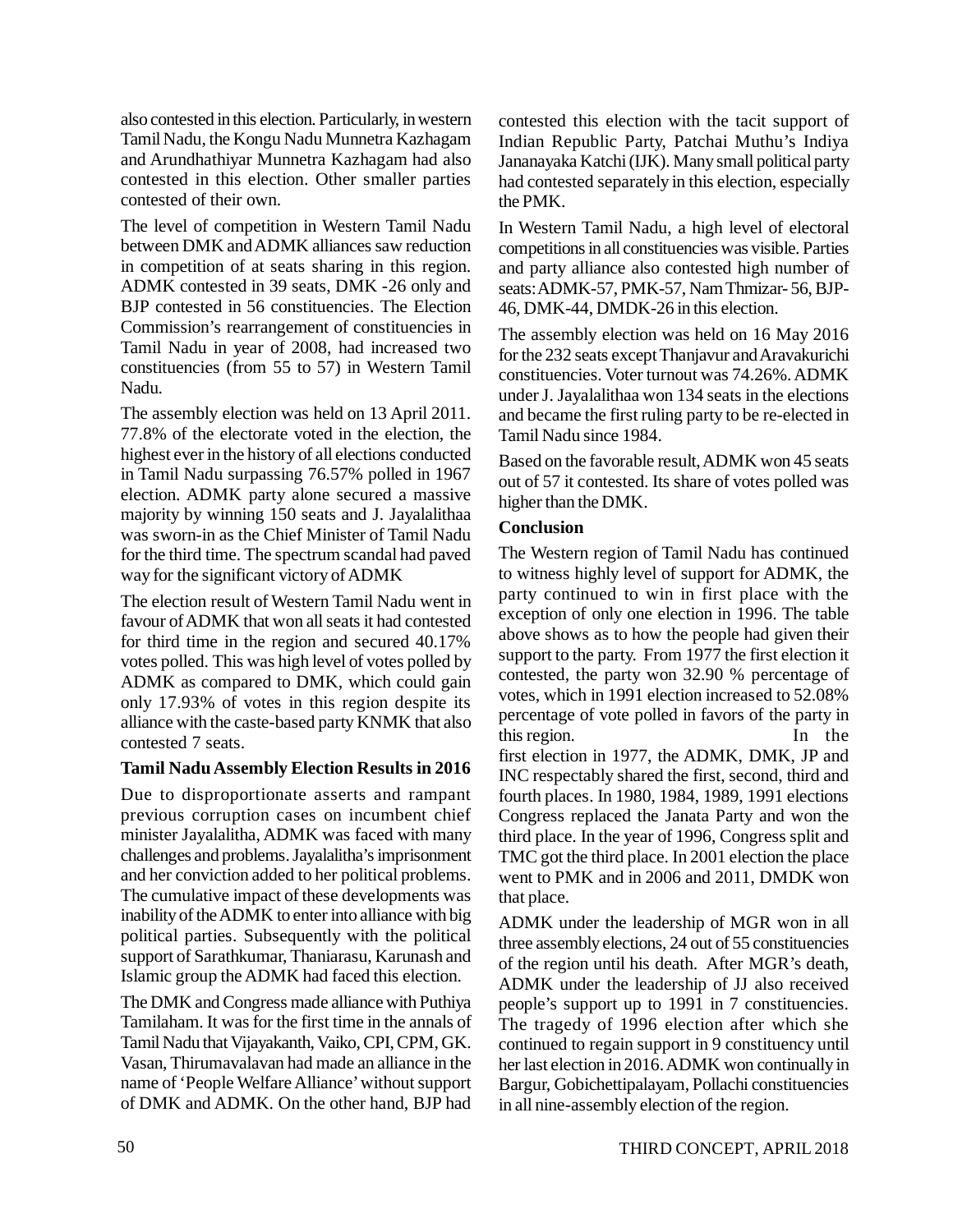#### **Reference**

- 1. Robert L and Hardgrave Jr, Essays in the Political Sociology of South India, Usha Publications, Delhi,1979.
- 2. Pandian. M.S.S, The Image Trap: M.G. Ramachandran in film and Politics. Sage Publications, New Delhi, 2003.p-102.
- 3. Sadhna Sharma, State Politics in India, Mittal Publications, New Delhi, 1995.p-416.
- 4. Narander Subramanian, Beyond Ethnicity and Populism? Changes and Continuities in Tamil Nadu's Electoral Map, Paul Wallace, Romashray Roy, '*India's 1999 Elections and 20th Century Politics',* Sage Publications, New Delhi, 2003. p- 64.
- 5. Ahuja M.L, Electoral Politics and General Elections in India-1952-1998, Mittal Publications, New Delhi, 2013. P-161.

 $\rightarrow \rightarrow$ 

# **Cost-Returns Structure and Resource-Use Efficiency of Milk Production**

### Dr. R. Suryaprakash\*

*[In the recent past, there has been deceleration in the growth of employment in India in spite of the accelerated economic growth. It is also noted that the decline in employment elasticity in the agriculture is found to be due primarily to the sharply declining and even negative elasticities in a few regions like Punjab, Haryana and Uttar Pradesh where the green revolution has resulted in significant yield and output growth.]*

The growth in the initial years was mainly by expansion of gross cropped area through an increase in cropping intensity, facilitated by irrigation and availability of short duration high The growth in the initial years was mainly by expansion of gross cropped area through an I increase in cropping intensity, facilitated by yielding varieties. After the source was exhausted, output growth became more input and technology intensive and less labour intensive.

#### **Importance of dairy sector**

The dairy sector occupies an important place in the agricultural economy of India as milk is the second largest agricultural commodity in contributing to GNP, next only to rice. India is the world's largest milk producer, accounting for more than 13 per cent of world's total milk production. As it is the world's largest consumer of dairy products but consuming almost 100 per cent of its own milk production. Dairy products are major sources of cheap and nutritious food to millions of people in India and the only acceptable source of animal protein for large vegetarian segment of Indian population, particularly among landless, small and marginal farmers and women.

Milk is a wholesome food and it is consumed by people of all age groups ranging from children to adults in order to acquire growth or to get energy. Since time immemorial, milk has been universally recognized as a nutritive food par excellence. Proteins constitute 3.2 and 4.3 per cent in cow milk and buffalo milk respectively. Besides proteins, milk contains many other protective elements such as vitamins, minerals and amino acids.

### **Objectives of The Study**

- 1. To examine the cost and returns structure of milk production in the study area.
- 2. To analyze the determinants of milk yield and resource-use efficiency.

#### **Hypotheses of The Study**

- 1. Constant returns scale prevailed in dairying in Sivaganga district for both cow and buffalo.
- 2. There is no structural difference between cow and buffalo in terms of milk production in the study area.

#### **Methodology**

Designing a suitable methodology and selection of analytical tools are important for a meaningful analysis of any research problem. In this section, an attempt is made to prepare a methodology for the present study. It includes sample design, collection of data and tools of analysis.

<sup>\*</sup> Guest Lecturer, PG. Dept of Commerce, Govt Arts College, Madurai.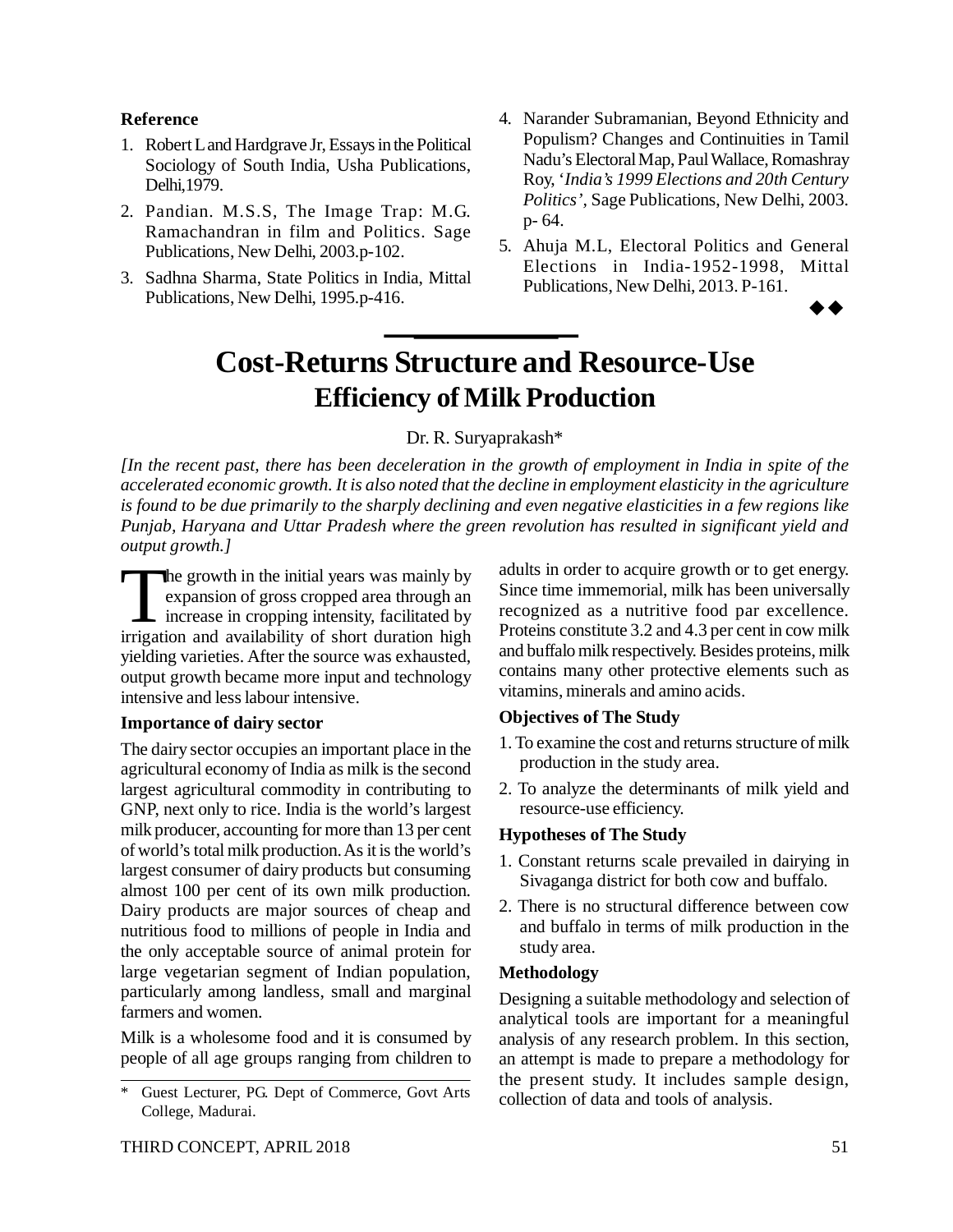#### **Lactation Yield with Reference to Lactation and Inter-calving Periods**

The lactation yield in a lactation period is known as lactation yield. The length of milk producing period after calving is known as lactation period. The optimum lactation period is 305 days. During lactation period, the animal reaches maximum milk yield per day within 2-4 weeks which is called peak yield. For high level of lactation yield, this peak yield should be maintained for longer period as far as possible, the maintenance of peak yield for long period is known as persistency. Slow decrease in dairy milk yield after reaching peak yield necessary. High persistency is necessary to maintain high level of milk production.

The age of the animal at first calving is very important for high life time production. The desirable age at first calving in Indian breeds is 3 years, 2 years in cross breed cattle and 3 1/2 years in Buffaloes.

The average daily yield of milk for cow and buffaloes is calculated for the period of lactation and intercalving in the study area.

#### T**able 1**

#### **Average Lactation Yield with Reference to Lactation and Inter-calving Periods**

| Details-Milk Yield<br>and its Duration                           | Cow     | <b>Buffalo</b> |
|------------------------------------------------------------------|---------|----------------|
| Lactation period (in days)                                       | 256.15  | 275.02         |
| Dry period (in days)                                             | 164.02  | 177.13         |
| Inter-calving period<br>(in days)                                | 420.17  | 452.35         |
| Lactation yield (in litres)                                      | 2197.32 | 1986.23        |
| Milk yield per day during<br>lactation period (in litres)        | 8.57    | 7.22           |
| Milk yield per day<br>during inter-calving<br>period (in litres) | 5.22    | 4.39           |

Source: Primary data.

From the above table 1, the average lactation period for cow is 256.15 days and 275.02 days for buffalo; whereas the average dry period for cow is 164.02 days and 177.13 days for buffalo. The inter-calving period for cow is found to be 420.17 days and 452.35 days for buffalo. The total milk yield during the lactation period for cow is 2197.32 litres and 1986.23 litres for buffalo.

The average milk yield per day during the lactation period for cow is8.57 litres and 7.22 litres for buffalo. The milk yield per day during inter- calving period for cow is 5.22 litres and 4.39 litres for buffalo. It is observed that cow's yield of milk is higher than the buffalo's yield of milk in the study area.

# **Analysis of Average Cost of Milk Production per Animal**

The following table reveals that the total cost of milk production per cow during lactation period is 23686.3 and during inter-calving period is 32567.63.

The total variable cost includes the feed cost, maintenance cost and miscellaneous cost. The total feed cost per cow during lactation period is 15826.54 and 21918.9 during inter-calving period. The total maintenance cost during lactation period is 3693.03 and 4999.9 during inter-calving period. The miscellaneous cost during lactation period is 203.85 and 275.4 during inter-calving period. Depreciation on fixed cost during lactation period amounting to 2029.05 and 2749.5 during inter calving period. The depreciation on cattle shed during lactation period is 309.8 and 421.29 during inter-calving period and the interest on fixed cost during lactation period is '1624.05 and 2202.5 during inter-calving period.

The total cost of milk production per buffalo during lactation period is 25682.3 and 33419.24 during inter-calving period. The total fixed cost per buffalo during lactation period is 4382.24 and 5660.13 during inter-calving period. The total variable cost during lactation period is 21300.6 and 27759.11 during inter-calving period.

Total feed cost per buffalo amounting to 17058.34 during lactation period and 21941.12 during intercalving period. The total maintenance cost during lactation period is 4028.41 and 5525.03 during intercalving period. The miscellaneous cost during lactation period is 213.3 and 292.95 during intercalving period.

Total depreciation cost per buffalo on fixed cost during lactation period is amounting to 2389.47 and 3084.11 during inter-calving period. The depreciation on cattle shed during lactation period is 309.82 and 421.29 during inter-calving period. The interest on fixed cost during lactation period is 1682.95 and 2164.72 during inter-calving period.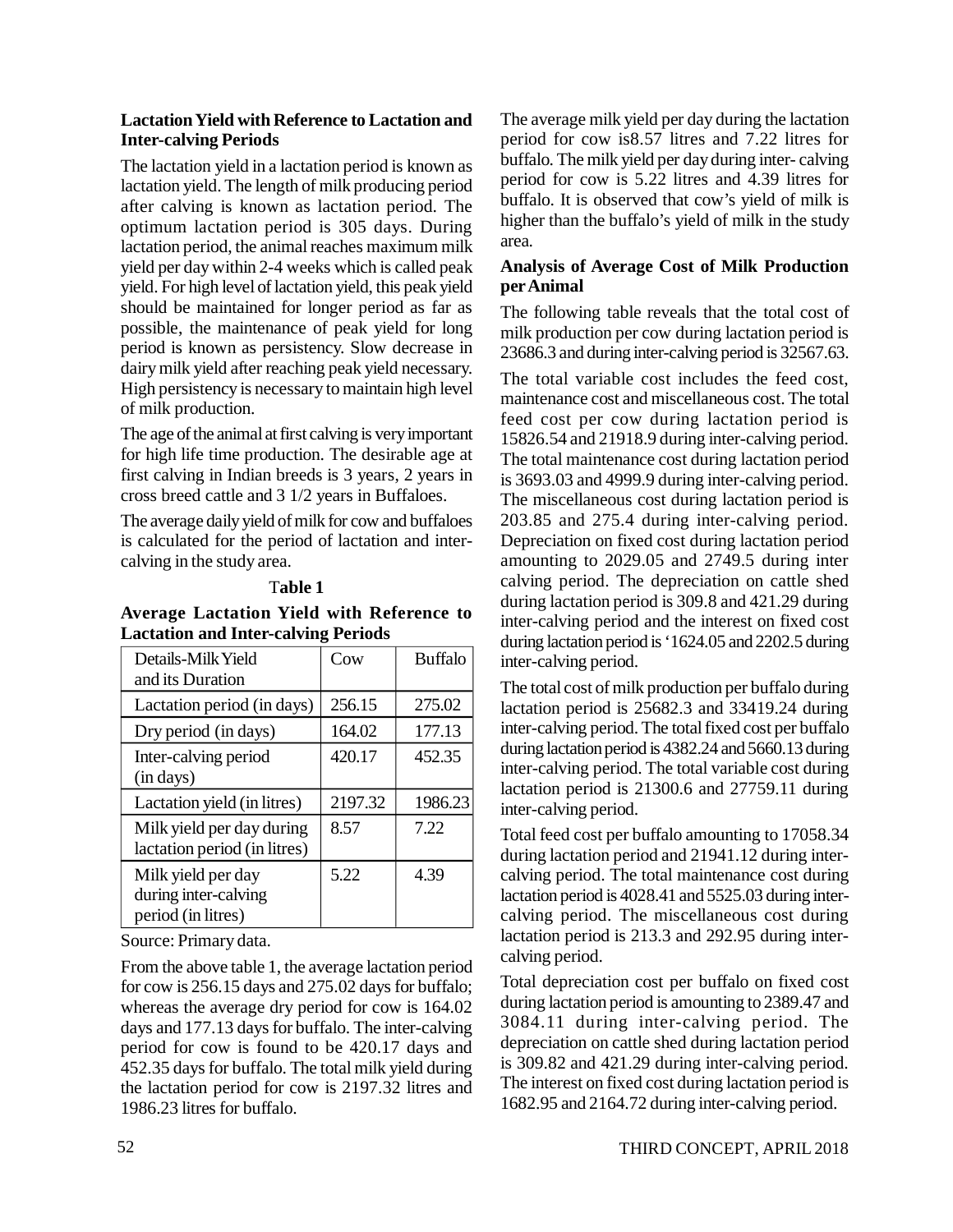| <b>Details</b>                                | Average Cost of Milk Production per Animal<br>$\overline{\text{Cow}}$ |                     | <b>Buffalo</b>   |                      |  |
|-----------------------------------------------|-----------------------------------------------------------------------|---------------------|------------------|----------------------|--|
|                                               | Lactatio n period                                                     | <b>Intercalving</b> | <b>Lactation</b> | <b>Intercaliving</b> |  |
| <b>I. VARIABLE COST</b>                       | 2504.723                                                              | 3392.577            | 2510.379         | 3220.709             |  |
| A. Feed Cost<br>Green Fodder                  |                                                                       |                     |                  |                      |  |
| Dry Fodder                                    | 3246.318                                                              | 4397.787            | 4003.425         | 5151.735             |  |
| Concentrates                                  | 10075.48                                                              | 14128.53            | 10544.54         | 13568.67             |  |
| <b>Total Feed Cost</b>                        | 15826.54                                                              | 21918.9             | 17058.34         | 21941.12             |  |
| <b>B. Maintenance Cost</b>                    |                                                                       |                     |                  |                      |  |
| Feeding and Watering                          | 989.1315                                                              | 1339.983            | 1134.405         | 1586.385             |  |
| Washing and Cleaning                          | 786.834                                                               | 1065.893            | 799.875          | 1215.473             |  |
| Veterinary Care                               | 793.4355                                                              | 1073.25             | 837.6615         | 1107.23              |  |
| Milking                                       | 1123.632                                                              | 1520.775            | 1256.472         | 1615.95              |  |
| <b>Total Maintenance Cost</b>                 | 3693.033                                                              | 4999.901            | 4028.414         | 5525.037             |  |
| <b>C. Miscellaneous Cost</b>                  | 203.85                                                                | 275.4               | 213.3            | 292.95               |  |
| <b>Total Variable Cost</b><br>$(A+B+C)$       | 19723.42                                                              | 27194.2             | 21300.06         | 27759.11             |  |
| <b>II FIXED COST</b>                          |                                                                       |                     |                  |                      |  |
| Depreciation on Fixed cost                    | 2029.05                                                               | 2749.545            | 2389.473         | 3074.112             |  |
| Depreciation on Cattle shed                   | 309.825                                                               | 421.2945            | 309.825          | 421.2945             |  |
| Interest on fixed cost                        | 1624.05                                                               | 2202.593            | 1682.951         | 2164.725             |  |
| <b>Total Fixed Cost</b>                       | 3962.925                                                              | 5373.432            | 4382.249         | 5660.132             |  |
| <b>TOTAL COST (I+II)</b>                      | 23686.3                                                               | 32567.63            | 25682.31         | 33419.24             |  |
| Income from dung                              | 1117.8                                                                | 1514.7              | 1395.225         | 2165.63              |  |
| Net cost of Milk Production                   | 22568.54                                                              | 31052.93            | 24287.08         | 31253.61             |  |
| <b>Average Milk Production</b><br>(litres)    |                                                                       | 2197.32             |                  | 1986.23              |  |
| <b>Cost of Milk Production</b><br>(per Litre) | 10.27094                                                              | 14.13218            | 11.3625          | 15.63411             |  |

**Table - 2 Average Cost of Milk Production per Animal**

Source: Primary data.

The income earned from dung per cow during lactation period is 1117.8 and 1514.7 during intercalving period, whereas the income earned from dung per buffalo during lactation period is 11395.22 and 2165.63 during inter-calving period. The net cost of milk production per cow during lactation period is 22568.4 and 31052.93 during inter-calving period, while the net cost of milk production per buffalo during lactation period is 24287.08 and 31253.61 during inter-calving period.

#### **Average Cost of Milk Production per Litre**

The average cost of milk production per litre is calculated by dividing the total net cost of production per animal with the average yield of milk per animal of both cow and buffalo.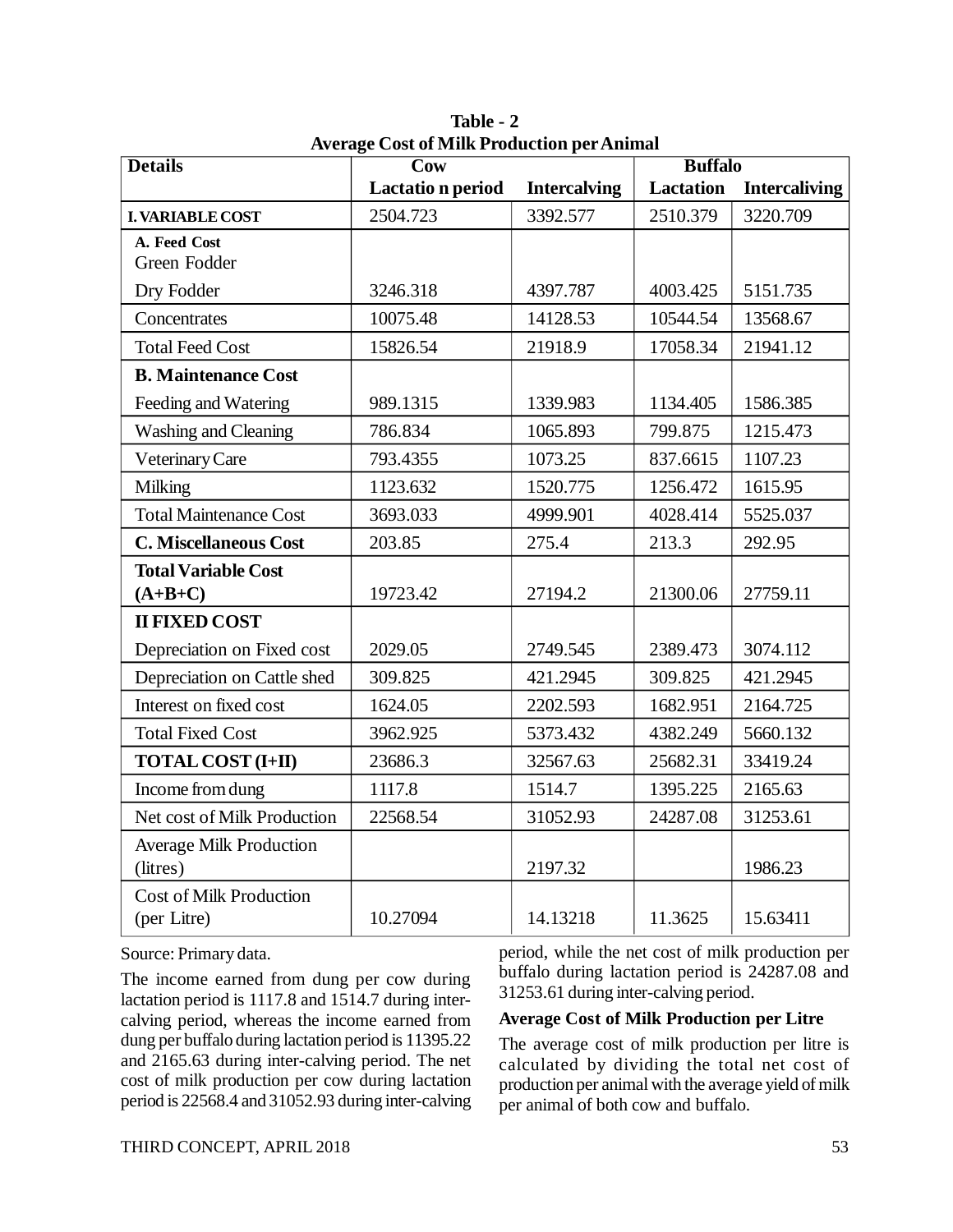The following table reveals that the average total cost of milk production per litre for cow during lactation period is 10.27 and 14.13 during intercalving period. The average variable cost per litre during lactation period is 8.97 and 12.37 during intercalving period.

| <b>Details</b>                                      | Cow                     |                     | <b>Buffalo</b>   |                      |
|-----------------------------------------------------|-------------------------|---------------------|------------------|----------------------|
|                                                     | <b>Lactation</b> period | <b>Intercalving</b> | <b>Lactation</b> | <b>Intercaliving</b> |
|                                                     | only in                 | period in           | only             | period in            |
| <b>I. VARIABLE COST</b>                             | 1.140065                | 1.544186            | 1.261044         | 1.708048             |
| A. Feed Cost<br>Green fodder                        |                         |                     |                  |                      |
|                                                     |                         |                     |                  |                      |
| Dry fodder                                          | 1.477614                | 2.001724            | 1.634412         | 2.214138             |
| Concentrates                                        | 4.586017                | 6.430828            | 5.072665         | 7.11324              |
| <b>Total Feed Cost</b>                              | 7.203705                | 9.976741            | 7.968131         | 11.03543             |
| <b>B.</b> Maintenance Cost                          |                         |                     |                  |                      |
| Feeding and Watering                                | 0.450154                | 0.609826            | 0.497994         | 0.674636             |
| Washing and Cleaning                                | 0.358088                | 0.485088            | 0.396144         | 0.536641             |
| Veterinary care                                     | 0.361092                | 0.488436            | 0.399468         | 0.540345             |
| Milking                                             | 0.511365                | 0.692104            | 0.565711         | 0.765659             |
| <b>Total Maintenance Cost</b>                       | 1.680699                | 2.275454            | 1.859318         | 2.517282             |
| C. Miscellaneous Cost<br><b>Total Variable Cost</b> | 0.092772                | 0.125334            | 0.102632         | 0.138655             |
| $(A+B+C)$<br><b>II FIXED COST</b>                   | 8.976125                | 12.37608            | 9.930079         | 13.69137             |
| Depreciation on Fixed Cost                          | 0.92342                 | 1.251318            | 1.021558         | 1.384303             |
| Depreciation on Cattle                              |                         |                     |                  |                      |
| Shed                                                | 0.141001                | 0.191731            | 0.155986         | 0.212108             |
| <b>Interest on Fixed Cost</b>                       | 0.739105                | 1.0024              | 0.817655         | 1.108931             |
| <b>Total Fixed Cost</b>                             | 1.803527                | 2.445448            | 1.995199         | 2.705342             |
| TOTAL COST (I+II)                                   | 10.77963                | 14.82152            | 11.92526         | 16.39671             |
| Income from Dung                                    | 0.508711                | 0.68934             | 0.562775         | 0.762601             |
| Net cost of Milk Production<br>(per litre)          | 10.27094                | 14.13218            | 11.3625          | 15.63411             |

| Table 3                                          |
|--------------------------------------------------|
| <b>Average Cost of Milk Production per Litre</b> |

Source: Primary data.

The average feed cost per litre for cow during lactation period is 7.20 and 9.97 during inter-calving period. The average maintenance cost during lactation period is 1.68 and 2.27 during inter-calving period. The miscellaneous cost during lactation period is 0.09 and 0.12 during inter- calving period. The average fixed cost of depreciation on fixed cost per litre during lactation period stands at 0.92 and 1.25 during inter-calving period. The depreciation on cattle shed during lactation period is 0.14 and 0.19 during inter-calving period and interest on fixed cost during lactation period stands at 0.73 and 1.00 during inter-calving period.

The average cost of milk production per litre for buffalo during lactation period is 11.36 and 15.63 during inter-calving period. The average fixed cost per litre during lactation period is 1.99 and 2.70 during inter-calving period. The average variable cost during lactation period is 9.93 and 13.69 during intercalving period.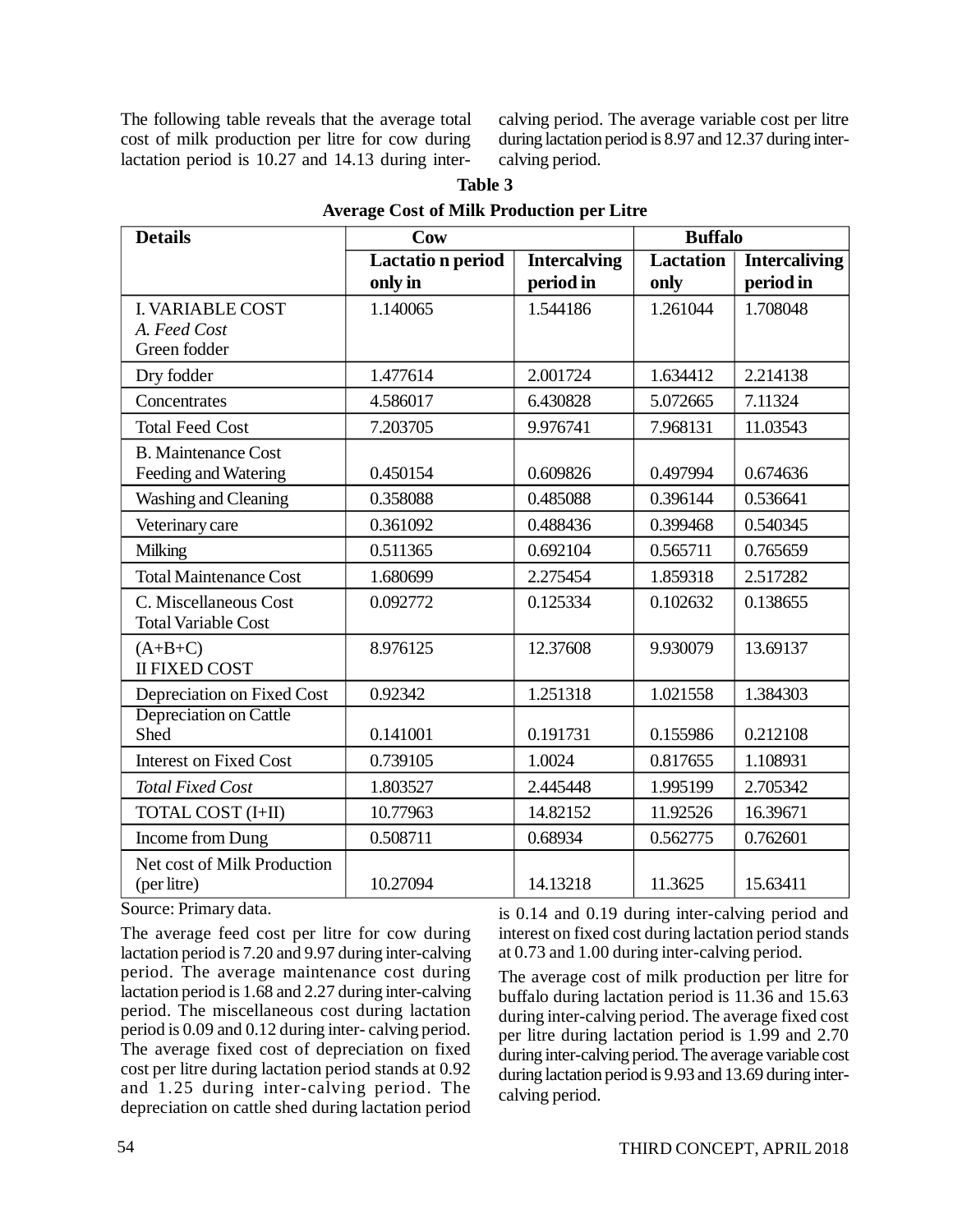The average variable cost per litre which includes the average feed cost during lactation period is 7.96 and 11.03 during inter-calving period. The average maintenance cost during lactation period is 1.85 and 2.51during inter-calving period and miscellaneous cost during lactation period is 0.10 and 0.13 during inter-calving period.

The average cost of depreciation on fixed cost per litre for buffalo during lactation period is 1.02 and 1.38 during inter-calving period. The depreciation on cattle shed during lactation period is 0.15 and .21 during inter-calving period and interest on fixed cost during lactation period is 0.81 and 1.10 during inter-calving period.

The income earned from dung per cow per litre during lactation period is 0.4995 and 0.688 during inter-calving period whereas the income earned from dung per buffalo per litre during lactation period is 0.702 and '1.08 during inter-calving period.

The average net cost of milk production per cow per litre during lactation period is 10.27 and 14.13 during inter-calving period, while the average net cost of milk production per buffalo per litre during lactation period is 11.36 and 15.63 during intercalving period.

#### **Cost and Returns Structure**

The cost and returns per milch cow and milch buffalo during lactation period and inter-calving period are analysed in this section.

The annual returns (A) reveal the quantum of milk yield (in litres). The gross returns (B) are deduced from the milk yield and the value of dung. Net returns (C) are obtained by deducting cost from the gross returns. Net returns over variable cost are calculated by deducting variable cost from gross returns and the net returns over total cost is calculated by deducting the total cost from gross returns. The rate of return (D) measures the returns per rupee expenditure on various input items of milch animals.

| <b>Quantum, Value and Returns</b>                                 | Cow                 | <b>Buffalo</b>       |
|-------------------------------------------------------------------|---------------------|----------------------|
| A. Annual Returns<br>Quantum of Milk Yield (in litres)            | 2197.32             | 1986.23              |
| Price per unit (in ')                                             | 19.00               | 21.00                |
| Value of Milk Yield (in ')                                        | 41749.08            | 41710.83             |
| Value of dung $(in')$                                             | 1117.80             | 1395.225             |
| <b>B.</b> Gross Returns                                           | 42866.88            | 43106.05             |
| C. Net Returns                                                    | 19723.42            | 21300.06             |
| <b>Total Variable cost</b>                                        |                     |                      |
| Net Return over Variable cost<br><b>Total Cost</b>                | 23143.46<br>23686.3 | 21805.99<br>25682.31 |
| Net Return Over total cost                                        | 19180.58            | 17423.74             |
| D. Rate of Return Per Rupee                                       | 2.17                | 2.02                 |
| Gross Return/Variable cost Ratio<br>Gross Return/Total cost Ratio | 1.80                | 1.67                 |

**Table 4 Cost and Returns per Milch Animal during Lactation Period**

Source: Primary data.

Since dairy farming is a subsidiary occupation, the same households are very keen to observe and compare the variable costs with returns. The cost and returns per milch cow and milch buffalo during lactation period and inter- calving period are presented in the following tables.

According to the cost and returns per milch animal during lactation period, it is observed from the table that the quantum of milk in litres for cow is 2197.32 and for buffalo is 1986.23 litres. The value of milk for cow is 41749 and '41710.83. The value of dung for cow is 1117.80 and for buffalo is 1395.32.

The gross returns of cow are 42866.88 and 43106.05 for buffalo. The net returns over variable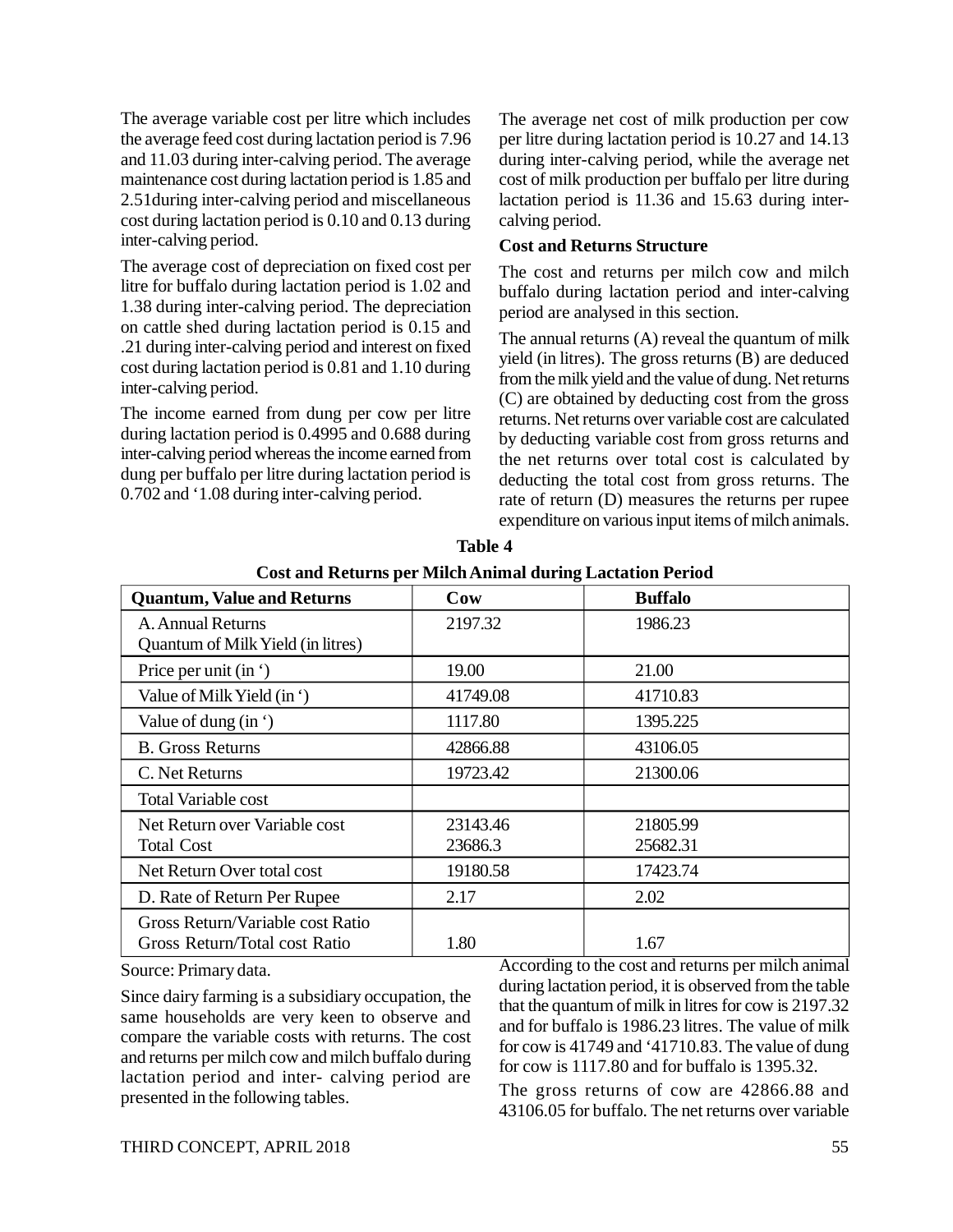cost are 23143.46 for cow and 21805.99 for buffalo. Whereas, the net returns over total cost is 19180.58 for cow and 17423.74 for buffalo.

The rate of returns by the ratio of gross returns to variable cost is higher in the case of cow (2.17), while it is lower (2.02) in the case of buffalos. The ratio of gross returns to total cost for cows is 1.80 and a buffalo is 1.67 during the lactation period.

| Table 5                                                                                   |
|-------------------------------------------------------------------------------------------|
| Cost and Returns per Milch Animal during Inter-                                           |
| $C_2$ $\frac{1}{2}$ $\frac{1}{2}$ $\frac{1}{2}$ $\frac{1}{2}$ $\frac{1}{2}$ $\frac{1}{2}$ |

|                                   |          | <b>Calving Period</b> |
|-----------------------------------|----------|-----------------------|
| Quantum, Value and Returns        | Cow      | <b>Buffalo</b>        |
| A. Annual Returns                 |          |                       |
| Quantum of Milk Yield (in litres) | 2197.32  | 1986.23               |
| Price per unit (in ')             | 19.00    | 21.00                 |
| Value of Milk Yield (in ')        | 41749.08 | 41710.83              |
| Value of dung $(in')$             | 1514.7   | 2165.63               |
| <b>B.</b> Gross Returns           | 43263.78 | 43876.46              |
| C. Net Returns                    | 27194.2  | 27759.11              |
| <b>Total Variable cost</b>        |          |                       |
| Net Return over Variable cost     | 16069.58 | 16117.35              |
| <b>Total Cost</b>                 | 32567.63 | 33419.24              |
| Net Return Over total cost        | 10696.15 | 10454.22              |
| D. Rate of Return Per Rupee       | 1.59     | 1.58                  |
| Gross Return/Variable cost Ratio  |          |                       |
| Gross Return/Total cost Ratio     | 1.32     | 1.31                  |

Source: Primary data.

On the basis of the cost and returns per milch animal during inter-calving period, it is observed that the quantum of milk in litres for cow is 2197.32 litres and for buffalo it is 1986.23 litres. The value of milk is 41749.08 for cow and '41710.83 for buffalo. And the value of dung is observed to be '1514.7 for cow and '2165.63 for buffalo.

The gross returns for cow are observed to be 43263.78 and 43876.46 for buffalo. The net returns over variable cost for cow is 16069.58 and 16117.36 for buffalo and the net returns over total cost for cow is 10696.15 and 10454.22 for buffalo during inter-calving period.

It is interesting to note that there is no significant variation between cow and buffalo in terms of ratio of gross returns to variable cost and ratio of gross returns to total cost during inter-calving period in the study area.

#### **Determinants of Milk Yield and Resource-Use Efficienc**y

The yield of milk is determined by various factors Due to variations in genetic characteristics, feeding and management practices, there are large variations in the relative economic efficiencies of cow and buffalo reared in different resource situations. Highyielding cow and buffalo are faced with the problem of scarce resources at the farm level and these resources have to be optimally utilized on the basis of their Marginal Value of Productivity (MVPs) in order to gain maximum income from dairy-farming.

The examines the determinants of yield of milk through Cobb-Douglas Production Function and attempts to estimate the resource productivities with the help of Marginal Value Productivity (MVP). In order to examine the efficiency of various factors (inputs) affecting milk production, the following form of Cobb-Douglas Production Function has been used.

Log  $Y = \beta_0 + \beta_1 \log x_1 + \beta_2 \log x_2 + \beta_3 \log x_3 +$  $β$ 4 log x4 +β4 log x5 + U

where,

 $Y =$  Value of milk yield per animal per day during lactation period in rupees.

 $X1 =$  Value of green fodder fed per animal per day during lactation period in rupees.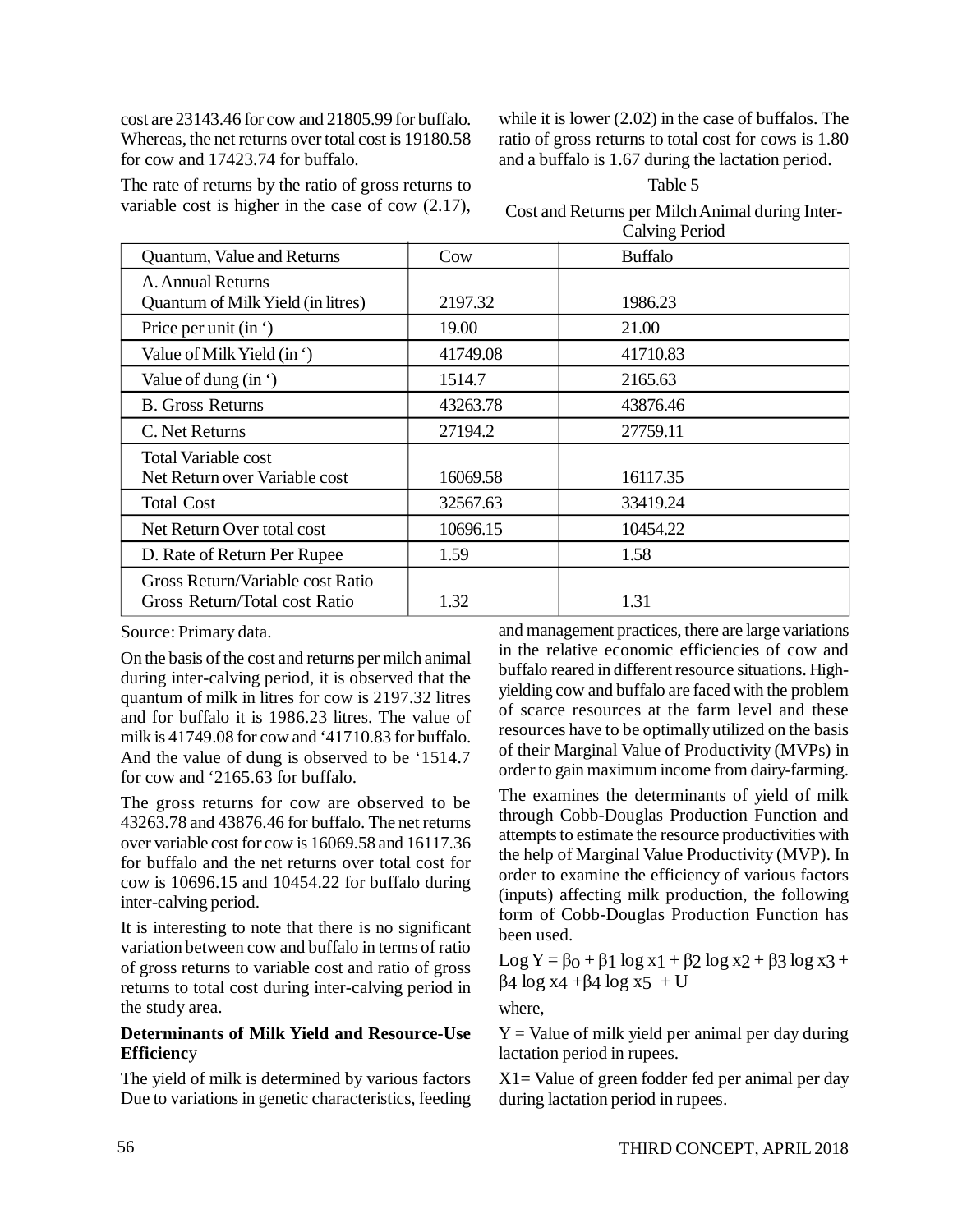THIRD CONCEPT, APRIL 2018 57

X2=Value of dry fodder fed per animal per day during lactation period in rupees.

X3= Value of concentrates fed per animal per day during lactation period in rupees.

X4= Maintenance cost per animal per day during lactation period in rupees

X5= Miscellaneous cost per animal per day during lactation period in rupees

 $U =$ Disturbance term.

 $β$ <sub>0</sub>,  $β$ <sub>1</sub>,  $β$ <sub>2</sub>...................β<sub>4</sub> are the parameters to be estimated.

The following table is observed that green fodder, dry fodder, concentrates, maintenance cost and miscellaneous cost are statistically significant at 5 per cent level and they are positively related to yield of milk production in the cases of cow and buffalo indicating that there is scope for increasing production of milk by increasing the use of inputs.

It is found that one per cent increase in green fodder, dry fodder, concentrates, maintenance cost and miscellaneous cost could lead to 0.2795, 0.2415, 0.3088, 0.3276 and 0.1338 in increase in yield of milk respectively in the case of cow. It is observed that one per cent increase in green fodder, dry fodder; concentrates, maintenance cost and miscellaneous cost may lead to 0.21047, 0.32307, 0.248953, 0.49673 and 0.113057 increase in the yield of milk respectively in the case of buffalo.

It is also observed that one per cent increase in green fodder, dry fodder, concentrates, maintenance cost and miscellaneous cost may lead to 0.310246, 0.295728, 0.190869, 0.87636 and 0.13707 increase in the yield of milk respectively in the pooled category.

It is seen from the table 5.8 that the  $\mathbb{R}^2$  values are 0.79, 0.81, and 0.84 for cow, buffalo and pooled data respectively indicating that the selected inputs are important factors for explaining the variation in the yield of milk.

#### **Table 6**

#### **Estimated Regression Results in Milk Yield for Cow and Buffalo**

|                 | <b>Parameters Estimate</b> |                |               |
|-----------------|----------------------------|----------------|---------------|
| <b>Variable</b> | Cow                        | <b>Buffalo</b> | <b>Pooled</b> |
| Intercept       | 1.85356                    | 0.817278       | 2.317878      |
| $\beta$ 1       | $0.2795**$                 | 0.210474**     | 0.310246**    |
|                 | (3.123)                    | (2.6271)       | (3.2256)      |
| $\beta$ 2       | $0.24146**$                | 0.323068**     | 0.295728**    |
|                 | (2.9620)                   | (1.9731)       | (1.9921)      |
| $\beta$ 3       | 0.308847**                 | $0.248953**$   | 0.190869**    |
|                 | (2.696)                    | (2.325)        | (2.132)       |
| $\beta$ 4       | $0.327562$ **              | $0.496723$ **  | 0.87636       |
|                 | (2.9821)                   | (2.7523)       | (2.3204)      |
| $\beta$ 5       | $0.133862$ **              | $0.113057$ **  | $0.137079$ ** |
|                 | (2.013)                    | (3.1234)       | (2.4126)      |
| $R^2$           | 0.79                       | 0.81           | 0.84          |
| F-Value         | 35.61                      | 18.23          | 66.87         |

Note: 1. Figures in parentheses represent t-value.

2. \*\* Indicates that the Parameter Co-efficient is significant at 5 per cent level.

### **Resource-USE Efficiency**

The Marginal Value Productivity (MVP) of a factor input is defined as the change in the yield of milk in rupees, resulting from a change of one factor and keeping all other factors constant.

?X1,……………. Are the geometric mean level of yield of milk (in) of green fodder (in), dry fodder (in), concentrates (in), maintenance cost (in) and miscellaneous expenditure (in ) respectively.

The basic condition to be satisfied to obtain efficient resource use is the equality of marginal value productivity to factor cost. Since all the inputs and outputs are expressed in monetary terms in the